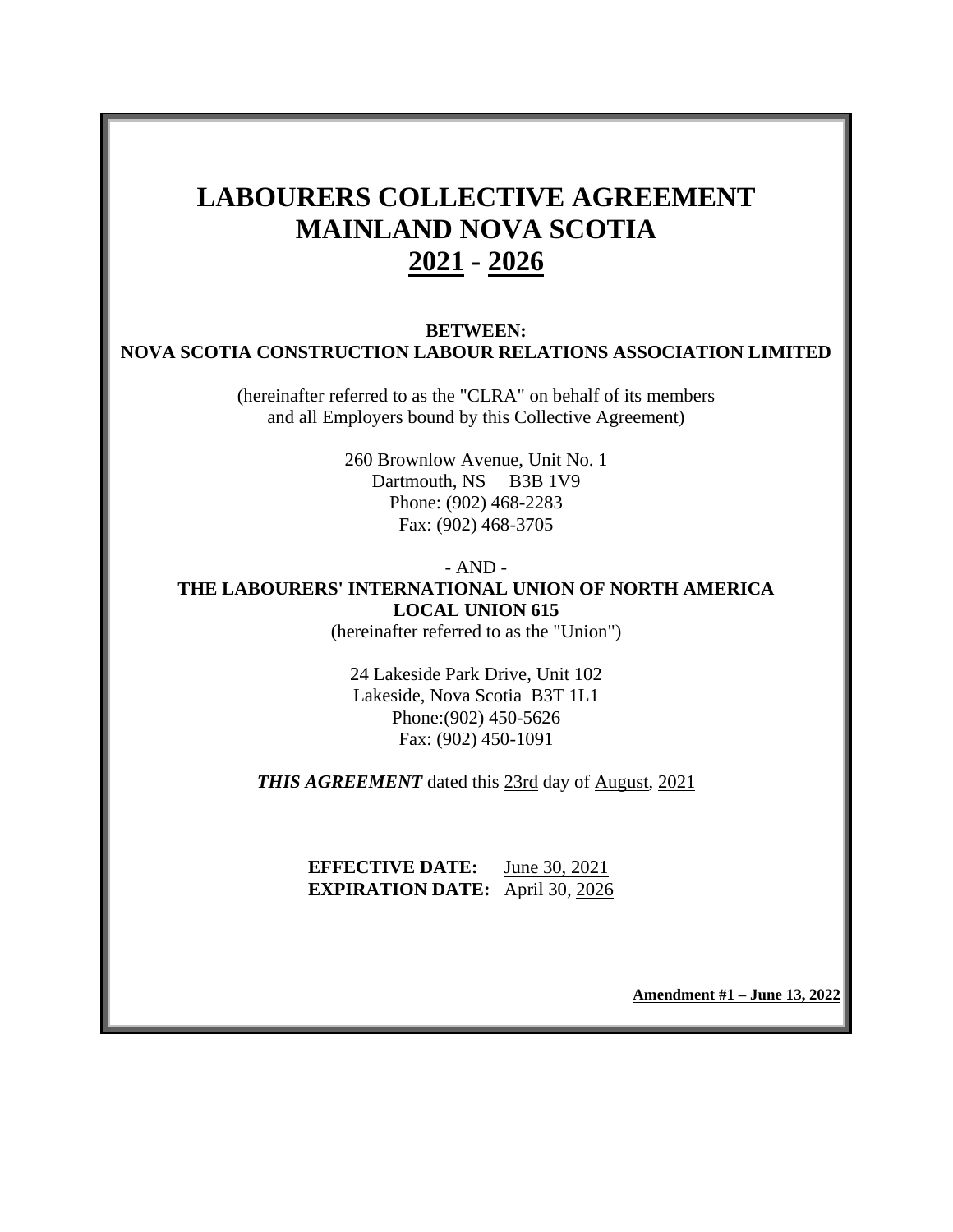**DESCRIPTION** 

## **INDEX**

#### PAGE NO.

| ARTICLE 17A - TRAVEL AND SUBSISTENCE FOR PROJECTS UNDER ARTICLE 2427     |  |
|--------------------------------------------------------------------------|--|
|                                                                          |  |
|                                                                          |  |
|                                                                          |  |
|                                                                          |  |
|                                                                          |  |
|                                                                          |  |
|                                                                          |  |
|                                                                          |  |
|                                                                          |  |
|                                                                          |  |
|                                                                          |  |
|                                                                          |  |
|                                                                          |  |
| ARTICLE 30 - BENEFIT PLAN UNION FUND CONTRIBUTIONS/DELINQUENT PAYMENT 41 |  |
|                                                                          |  |
|                                                                          |  |
|                                                                          |  |
|                                                                          |  |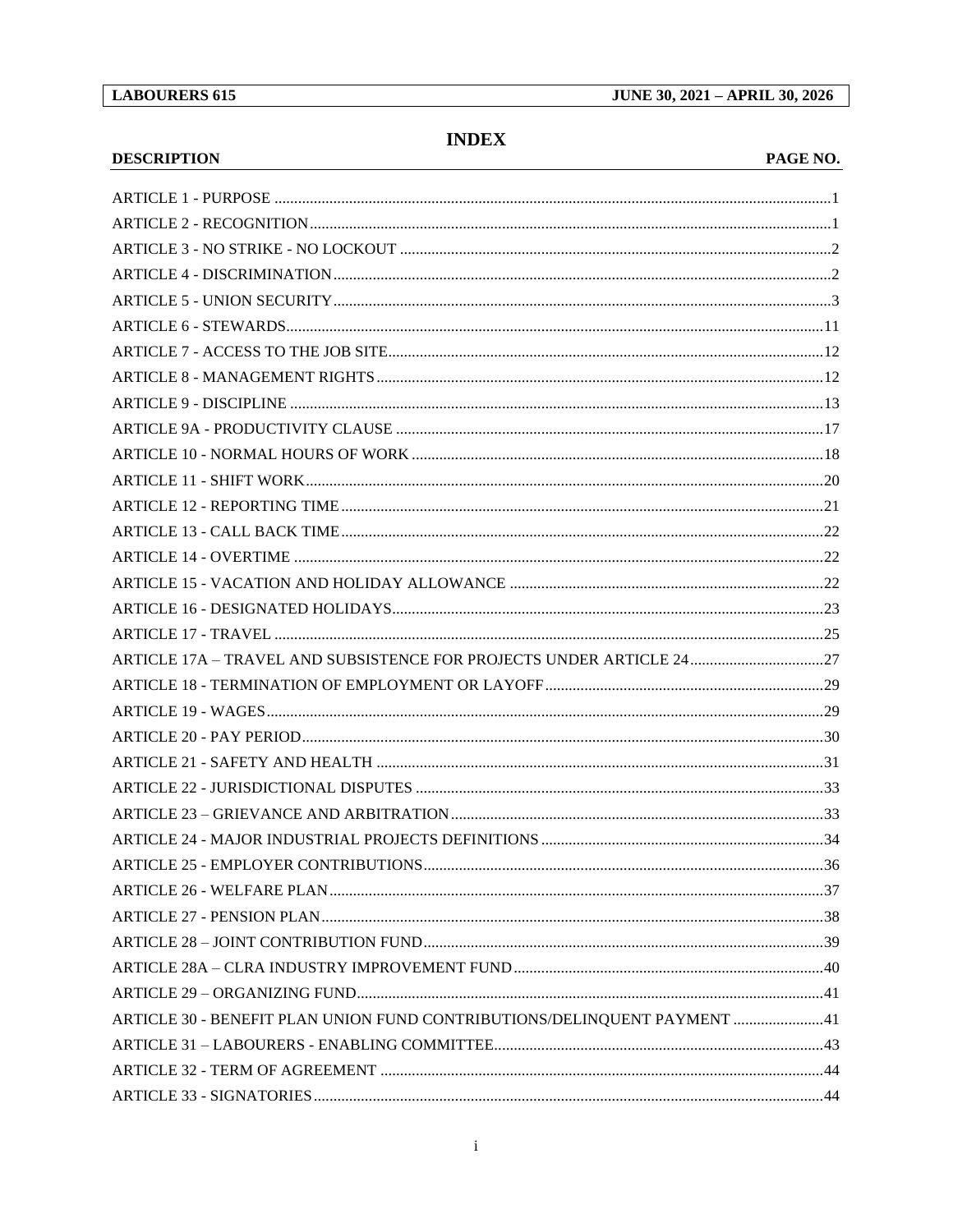## **INDEX**

### **DESCRIPTION PAGE NO.**

| CRAFT SCHEDULE "T" - LABOURER 615 - JOB TARGETING APPLICATION FORM  59 |  |
|------------------------------------------------------------------------|--|
|                                                                        |  |
|                                                                        |  |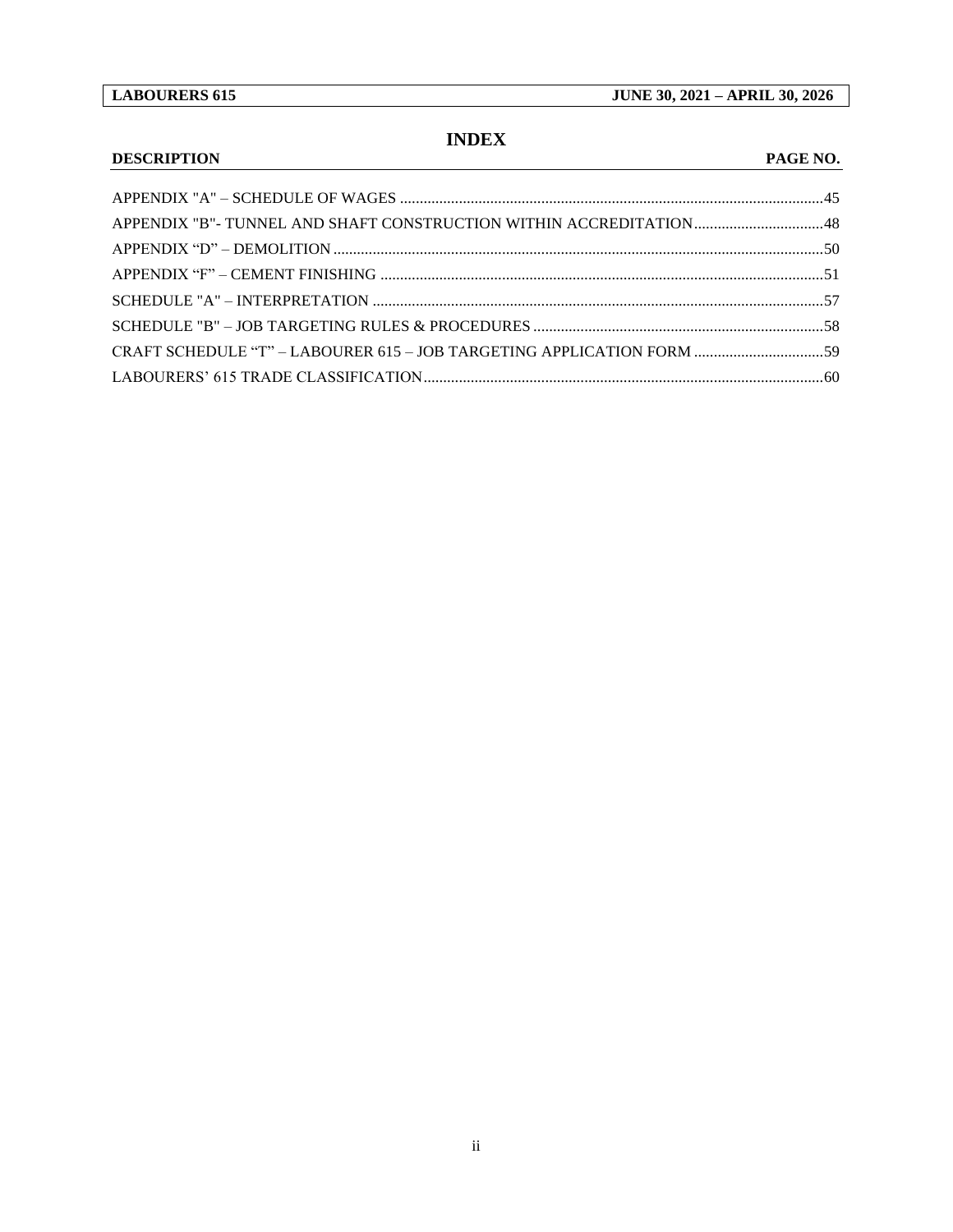## **ARTICLE 1 - PURPOSE**

- <span id="page-3-0"></span>1.01 The purpose of this Agreement is to establish terms and conditions of employment covered by the Accreditation Order L.R.B. 392C dated January 29, 1976 covering Mainland Nova Scotia.
- 1.02 Recognizing that future developments may be such as to make changes in the terms and conditions of employment desirable, the Parties intend that every term and condition contained within this Collective Agreement may be amended upon the agreement of the Parties.

## **ARTICLE 2 - RECOGNITION**

- <span id="page-3-1"></span>2.01 The Union recognizes the CLRA as the sole collective bargaining agent for all unionized Employers in the construction industry as covered by Accreditation Order L.R.B. No. 392C dated January 29, 1976 covering Mainland Nova Scotia.
- 2.02 The CLRA and the Employer recognize the Union, Local 615, as the exclusive bargaining representative with respect to this trade for all its members or future members and all other Employers bound by this Agreement as covered by Accreditation Order L.R.B. No. 392C dated January 29, 1976, covering Mainland Nova Scotia.
- 2.02A The Employer recognizes the craft jurisdiction of the Union and agrees to assign all work of the Labourers' trade to the Labourers' Union Local 615.
- 2.03 For the purpose of this Agreement, the term "employee" shall mean all hourly rated employees employed by the Employer but does not include office and clerical workers; time checkers; guards and watchpersons; material superintendents; technical personnel; superintendents; assistant superintendents; craft supervisors; or classifications above the rank of foreperson as provided for in Craft Appendix; persons transporting materials (including concrete and gravel), equipment or supplies from a point of origin outside the site to a destination inside the site or from a point of origin inside the site to a destination outside the site.
- 2.04 The Union agrees that priority in supply of qualified work persons will be given to Employers who are bound by and to the terms and conditions as set out in this Agreement.
- 2.05 In order to bind non-CLRA Employers to the provisions of this Agreement, the Union will file any letter of agreement/recognition with the Minister of Labour in accordance with Section 28 of the *Trade Union Act*.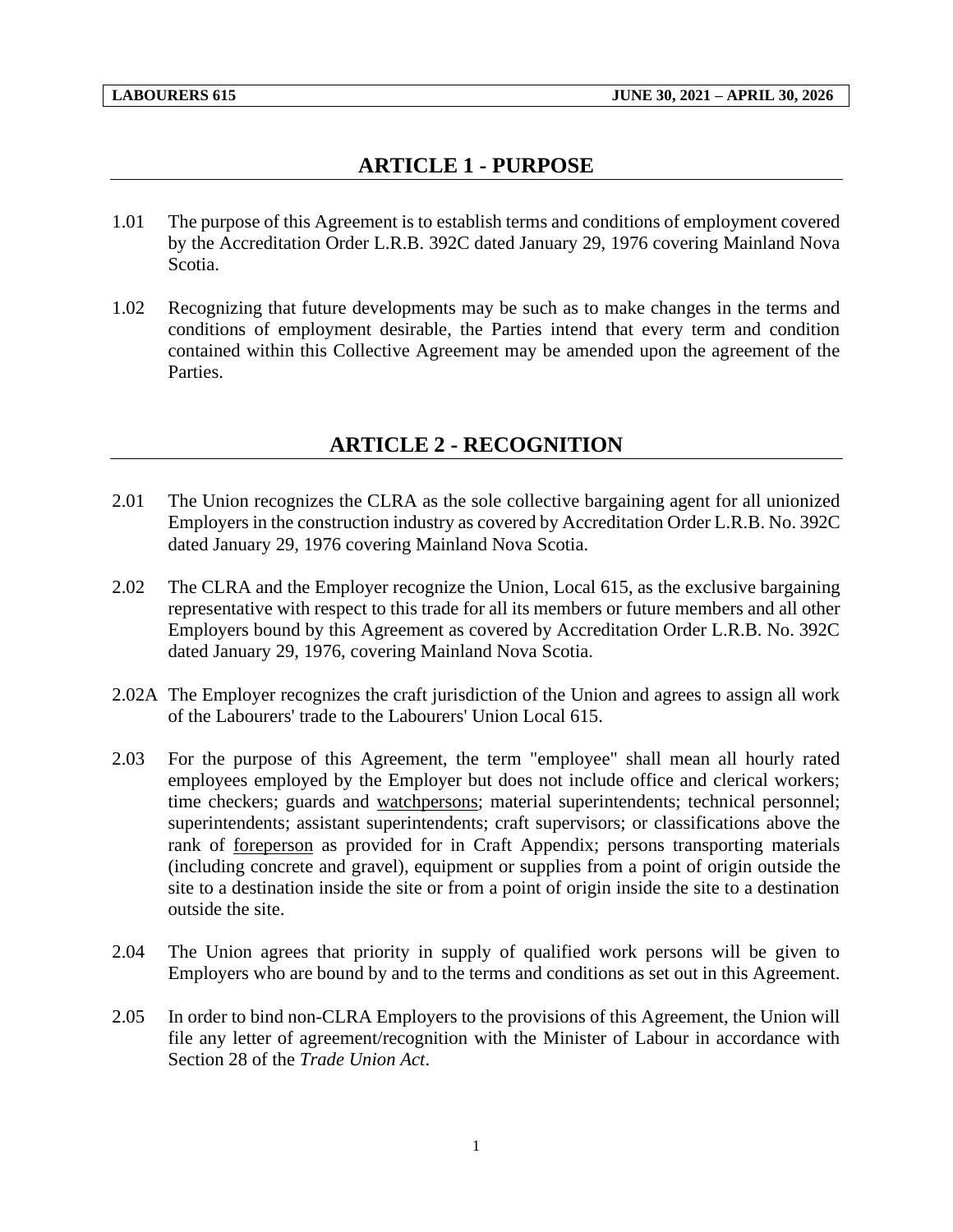## **ARTICLE 3 - NO STRIKE - NO LOCKOUT**

- <span id="page-4-0"></span>3.01 The Union and employees agree that there will be no strike or other collective action which will interfere with or stop the efficient operation of work of the Employer or any of them for the duration of this Agreement.
- <span id="page-4-1"></span>3.02 The Employer agrees that there will not be any lockout of employees bound by this Agreement during its term.

## **ARTICLE 4 - DISCRIMINATION**

- 4.01 The Union agrees that membership will be granted to all employees under the same terms and conditions that prevail herein.
- 4.02 The Parties agree that there will be no discrimination against any person because of sex, race, creed, colour, nationality, ancestry, place of origin, marital status, or age.
- 4.03 The Employer shall not discriminate against any employee by reason of their membership in the Union and/or their participation in its lawful activity.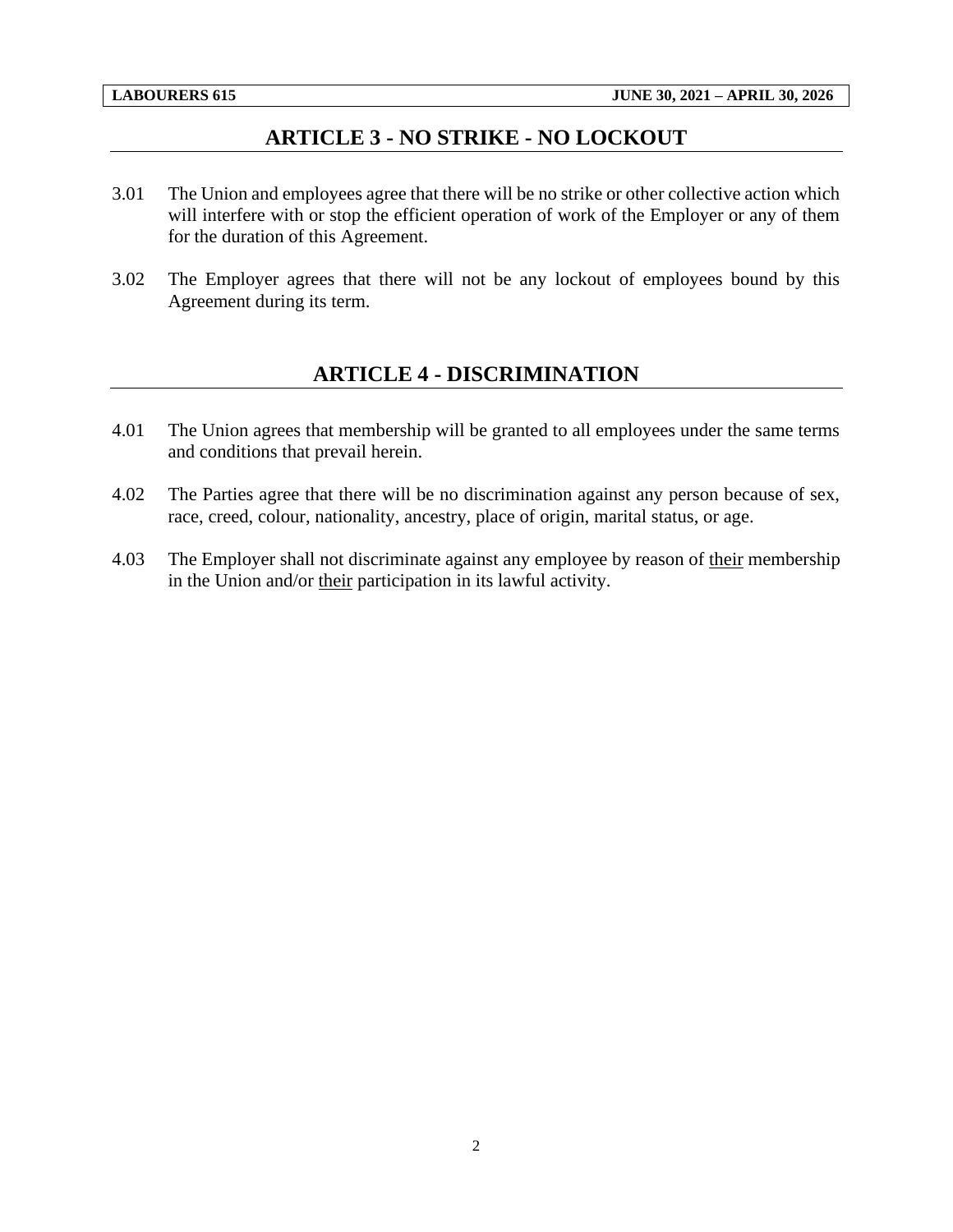## **ARTICLE 5 - UNION SECURITY**

- <span id="page-5-0"></span>5.01 The Union may, from time to time, request an Employer to advise the Union of its role on a particular project (General Contractor, Project Manager or Subcontractor) and whether or not the Employer is or has subcontracted work on such project. Such a request shall not be unreasonably withheld.
- 5.02 When employees are required, the Employer shall request the Union to furnish competent and qualified Union Members, and the Union shall supply, when available, competent and qualified Union Members as requested. For the purpose of this Agreement, the membership of Local 615 will be defined in terms of three (3) exclusive designations: Journeyperson, 1st Level Apprentice and 2nd Level Apprentice. These designations will apply to all work conducted by Local 615 members within the work areas encompassed by this Agreement.

The Employer shall be permitted to hire such workers as governed by the following guidelines and provisions of Local 615 for Journeypersons and Apprentices for Contractors signatory to this Agreement and for any specific construction site on the condition that Apprentices are available:

#### **Hiring/Dispatch Formula:**

| 1 <sup>st</sup> <b>Journeyperson:</b> Employer name hire |                    |
|----------------------------------------------------------|--------------------|
| 2 <sup>nd</sup> Journeyperson: Employer name hire        |                    |
| 3 <sup>rd</sup> Apprentice:                              | Union supplied     |
| 4 <sup>th</sup> Journeyperson: Employer name hire        |                    |
| 5 <sup>th</sup> Journeyperson: Union supplied            |                    |
| 6 <sup>th</sup> Apprentice:                              | Employer name hire |
|                                                          | $50/50$ to follow  |

The parties agree that one (1) Employer name hire at the Employer's discretion may come from outside the local geographic area and it is further agreed that all other workers shall be dispatched from the local geographic area as defined in Article 5.08 except when no such workers are available in the local geographic area or when the Employer in its discretion utilizes provisions of Article 5.17.

When the Employer institutes a lay-off, the ratio of Journeypersons to Apprentices shall be maintained.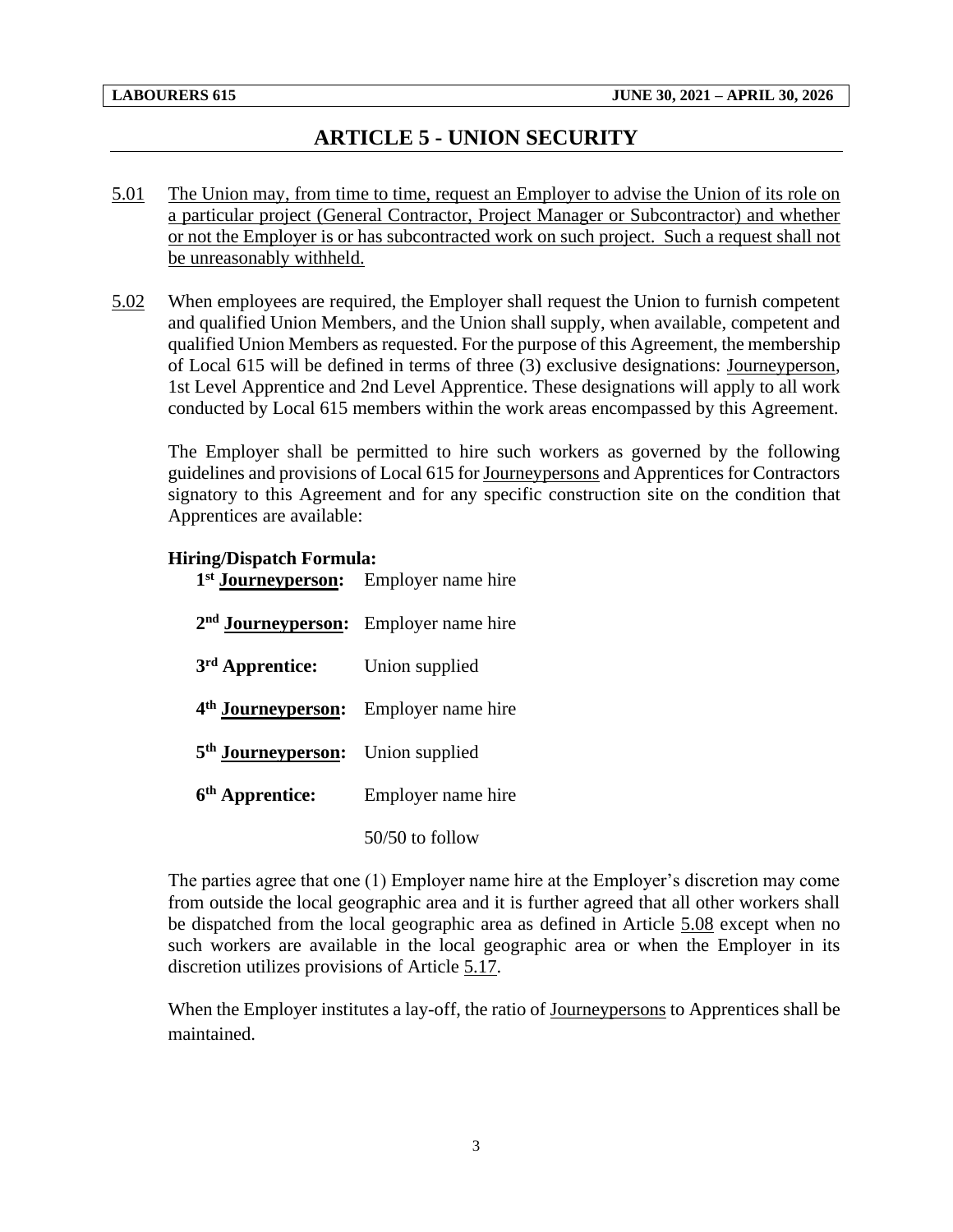5.03 The following guidelines will govern the classification designation for members newly joining or transferring into Local 615 following the effective date of this Agreement:

| 1) | Journeyperson: |                         |  | Documented evidence of performance within the             |  |
|----|----------------|-------------------------|--|-----------------------------------------------------------|--|
|    |                |                         |  | construction sector for which total accumulative hours is |  |
|    |                | 3,000 hours or greater. |  |                                                           |  |

- 2) 2<sup>nd</sup> Level Apprentice: Documented evidence of performance within the construction sector is less than 3,000 hours.
- 3) 1<sup>st</sup> Level Apprentice: Documented evidence of performance within the construction sector is less than 2,000 hours.

Wages and benefits for the above classification shall be as outlined in Appendix " $A$ " – "Schedule of Wages".

### **ABOVE HOURS SUBJECT TO ANY REQUIREMENTS ESTABLISHED BY THE APPRENTICESHIP BOARD OF NOVA SCOTIA.**

- 5.03A It is understood that the sole discretion and responsibility for determining the initial classification merits of new members will fall upon Local 615.
- 5.03B Once designated a classification Local 615 members will shift classification based upon the documented accumulation of the hours worked within the construction sector referred to in 5.03.
- 5.03C It is agreed that all Local 615 Apprentice Labourers will provide Local 615 officials with documented evidence of accumulated hours worked in the construction sector. This evidence will be documented within an hour book provided to the member by Local 615. The member will be responsible for having the Employer verify the total of accumulated hours on layoff, termination or upon request.

Furthermore, the member is responsible for providing to Local 615 officials the hour book upon the completion of the hours worked requisite for classification shifting or upon completion of employment with a given Employer, whichever comes first.

5.03D It is agreed that a Local 615 member's position will not be terminated by an Employer on the basis of said member having accumulated the requisite hours for completion of apprenticeship. Upon attainment of Journeyperson status, an Employee shall receive the appropriate rate of pay from the first day worked following the attainment of Journeyperson status.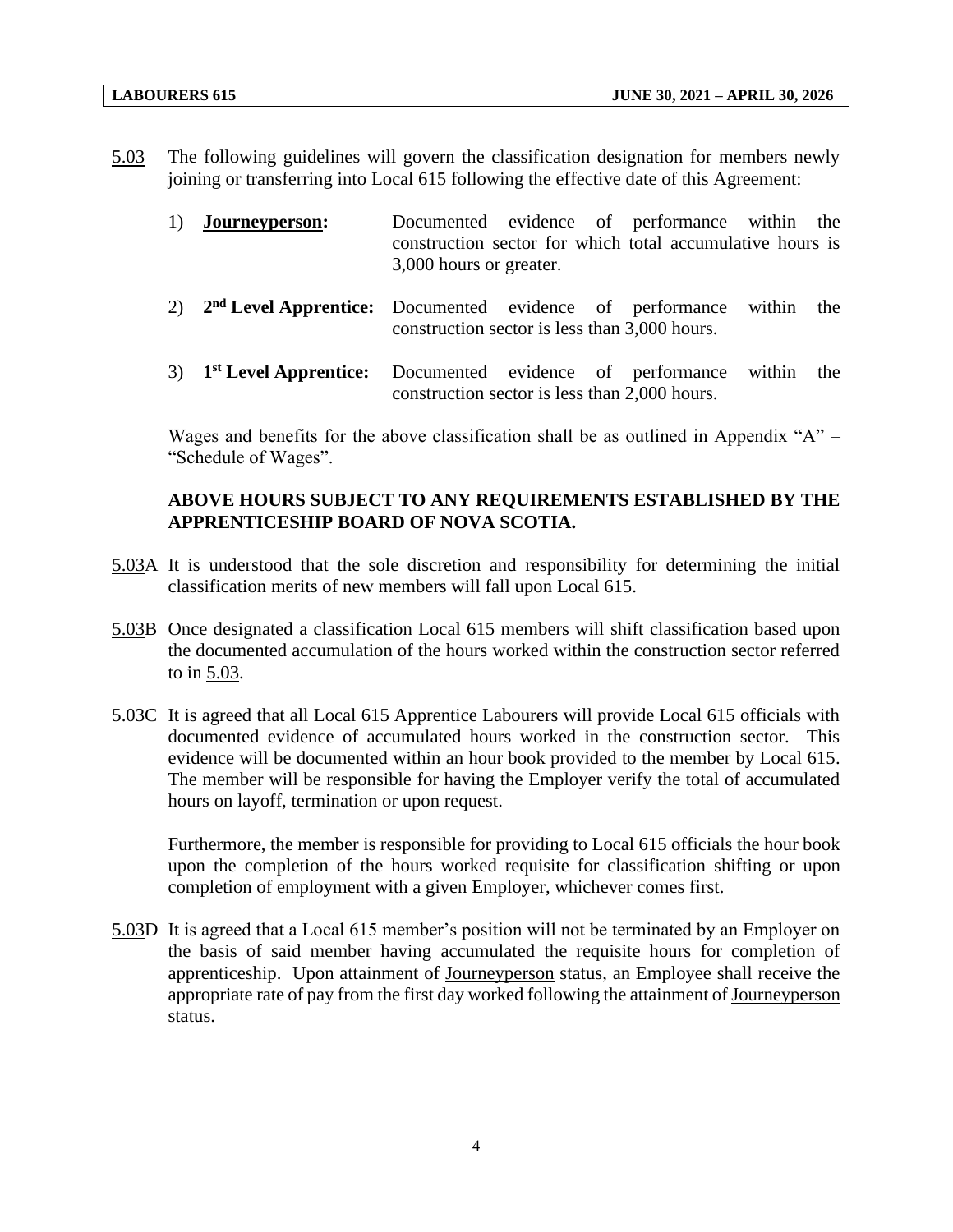#### 5.03E **PROBATIONARY WORKERS**

Employers may at the discretion of the Union, hire probationary workers. The Employer agrees that as a condition of utilizing this clause they will present to the Union bi-weekly reports on each Probationary Worker in their employ on a form supplied by the Union.

- (a) The category of probationary worker shall apply to new entrants of the trade and also to persons recruited from the non-union sector and whose skill level is yet to be determined.
- (b) In order to be competitive, the parties agree that a probationary worker under this agreement shall not be paid either the Health & Welfare payments or Pension Fund payments normally established for work under this collective agreement. In addition, no contributions as mandated to a variety of Industry Improvement Funds or Training Funds or Union Funds under this agreement shall be paid on behalf of hours worked for probationary workers.
- (c) The minimum rate for a probationary worker shall be the applicable hourly rate commensurate with their experience as outlined in Article 5.03, or as determined by the Union. In addition, the probationary worker shall be entitled to a minimum of four percent (4%) vacation and holiday pay.
- (d) The probationary period shall normally last between 2 and 4 weeks, but may be extended up to 8 weeks at the discretion of the Union. If, based on the Employer's reports, the probationary member is suitable for membership, then membership will be offered at that time. If the Union determines that the probationary worker is not suitable for membership, then none shall be offered and employment shall cease at that time.
- 5.04 If after a period of twenty-four (24) hours, excluding Saturday, Sunday and holidays as contained herein, the Union is unable to supply the quantity of competent qualified work persons as requested, the Employer may procure such persons elsewhere. The Employer shall notify the Union in writing the name of the employee prior to employee commencing work with the Employer. The newly hired employee must become a member of the Union (unless probationary) within five (5) business days of commencing work.
- 5.05 The ratio of Journeypersons and Apprentices will be governed by the hiring regulations outlined in Article 5.02 and shall not exceed the ratio of two (2) Journeypersons to one (1) Apprentice.
- 5.06 It is further agreed that the Employer may exercise the option to hire Journeypersons in the place of Apprentices as stipulated in Article 5.02.
- 5.07 When available, up to one third (1/3) of the employees on a Heavy Civil job site may be apprentices.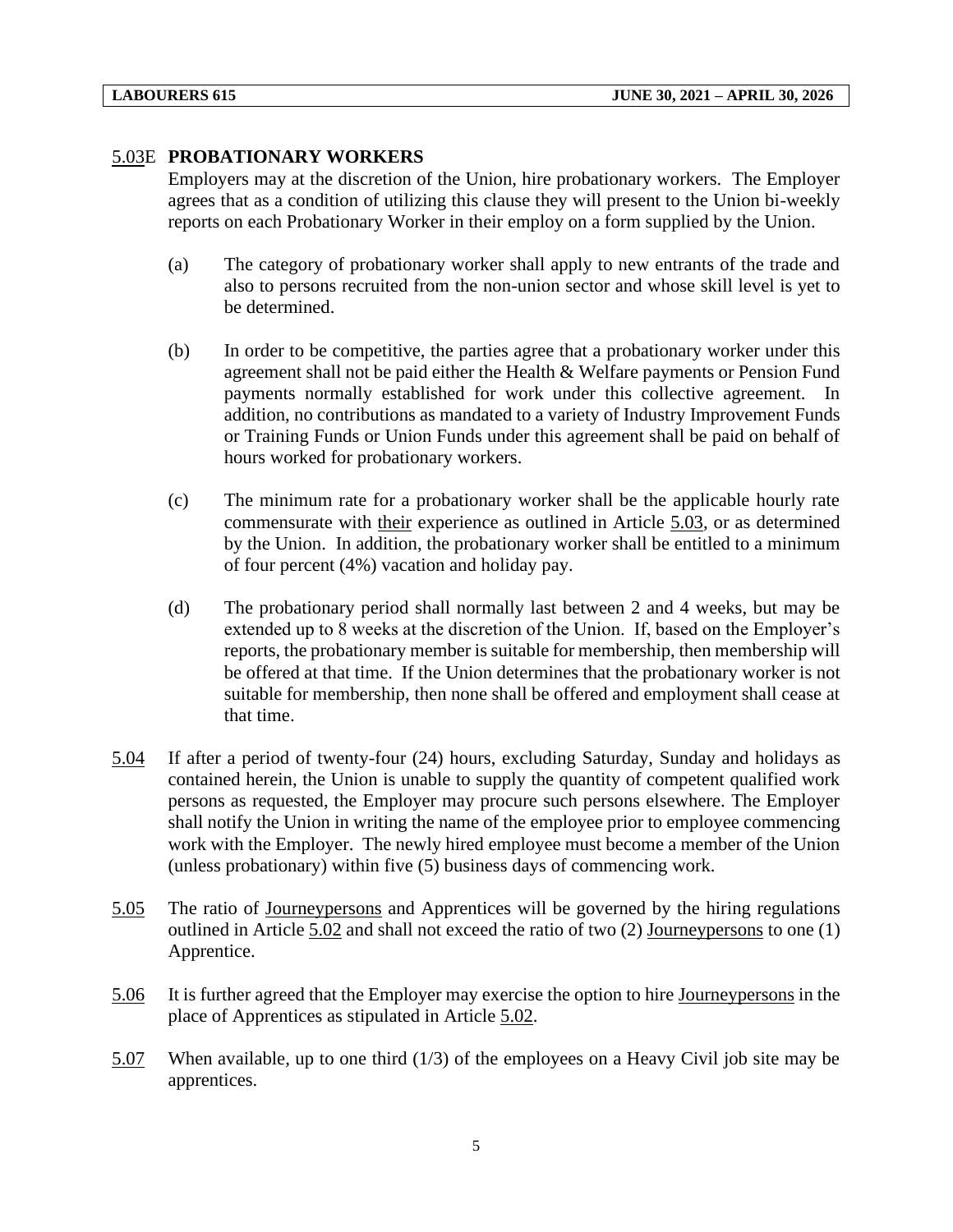#### **LOCAL GEOGRAPHIC AREAS:**

- 5.08 The local Union is divided into nine (9) geographical areas:
	- (1) Halifax ............................Halifax County and East Hants (East of 354 Highway)
	- (2) Valley .............................Kings County, Annapolis County and West Hants (West of 354 Highway)
	- (3) South Shore ....................Lunenburg County, Queens County and Shelburne County
	- (4) Pictou..............................Pictou County
	- (5) Antigonish ......................Antigonish County
	- (6) Guysborough ..................Guysborough County
	- (7) Cumberland ....................Cumberland County
	- (8) Colchester.......................Colchester County
	- (9) Digby/Yarmouth.............Digby County and Yarmouth County
	- (A) The Union will give priority in hiring/dispatch to members living in the local area where a project is underway. Once all the Union members in the local geographic areas have been dispatched or are not available for work, Union members shall be dispatched from the Union's Master List as set out in clauses 5.08 (B) and (C) below.
	- (B) In addition, when the local geographic area of the job site is depleted of Union members then the Employer, at its option, may use the Employer's name hires and name hire from the Union's Master List. The Union will supply the Labourers' 615 Master List to the Employer at the Employer's request.
	- (C) When all available Labourers 615 members are exhausted in both the local geographic area of the job site and from the Union's Master List, the Employer shall have the right to procure such workers elsewhere as provided under Article 5.04.
- 5.09 The Employer may request, through the Union, qualified available work persons in good standing with the Union who had previously been on the payroll for a consecutive six (6) months and who are being called back within sixty (60) working days of termination. An additional thirty (30) working days of recall will be allowed for each six (6) months of previous employment to a maximum of one (1) year of recall. The Employer shall notify the Union in writing of the workers being recalled. To be eligible for recall the employee must not have worked in the Commercial and Industrial sector for any other unionized contractor during that period.
- 5.10 Sub-contractors working under this Agreement who are not signatory to this Agreement shall notify the Union, before commencing work on the job, of the names of the work persons to be employed on the job. The Employer agrees to advise the sub-contractor of this requirement prior to the commencement of their work.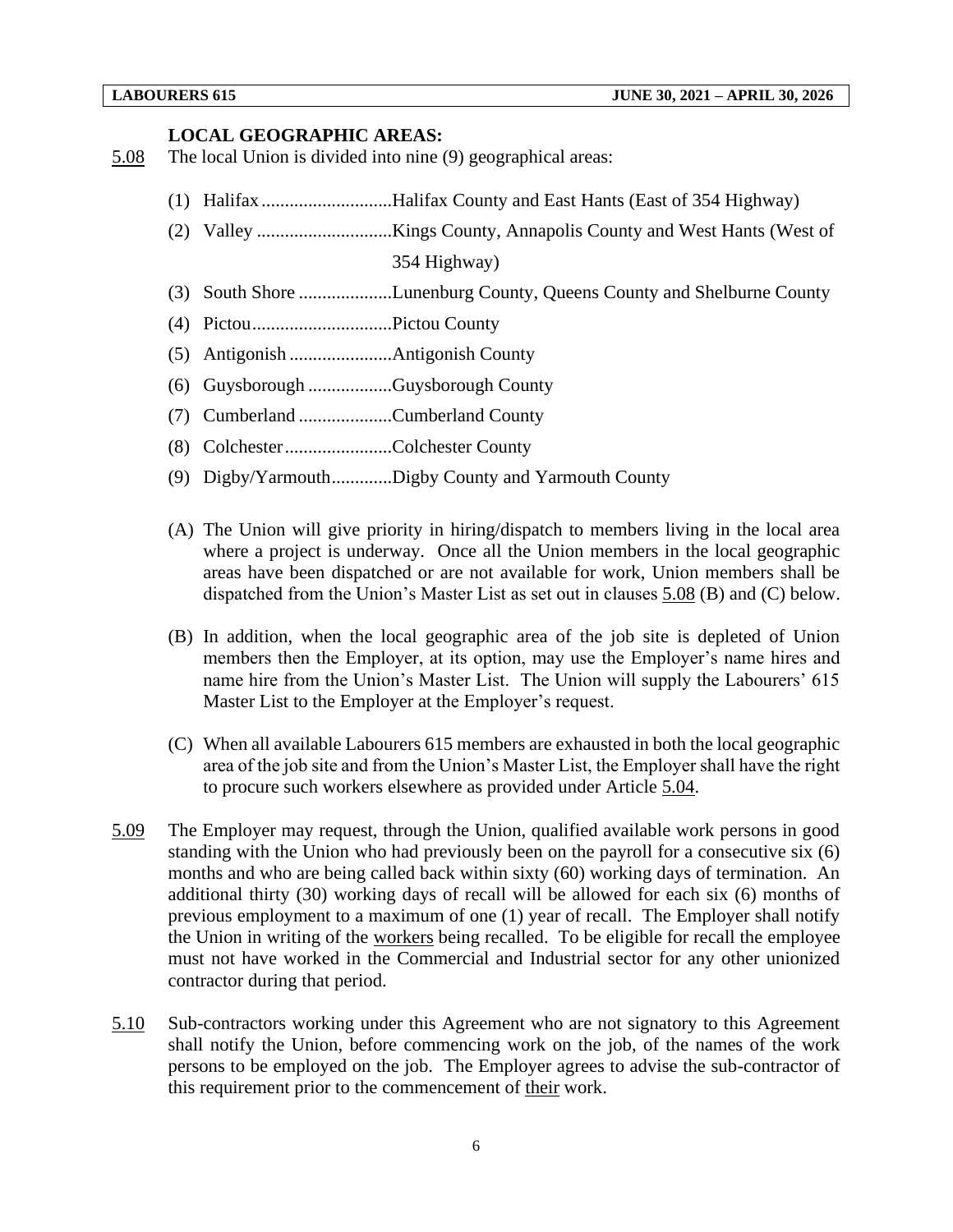- 5.11 The Employer agrees that it will stipulate as a term or condition for letting any contract for work on the project (job site) during its construction that the proposed sub-contractor shall observe the provisions of this Collective Agreement as if the same were duly executed by such sub-contractor.
- 5.12 The Employer agrees to have any such sub-contractors acknowledge in writing that they have notice of this Agreement and will abide by the Agreement and Appendices.
- 5.13 The Employer agrees to deduct weekly the amount certified by the Union as Dues.
- 5.13(a) Base monthly dues shall be deducted by the Employer on the first pay period of the month and shall be submitted to the Union no later than the  $15<sup>th</sup>$  day of the following month. If an employee commences work part-way through the month, the employer shall deduct the monthly dues from the employee's first pay period.
- 5.14 Should the employee be newly joining the Union, the Employer agrees, when authorized by the employee on the proper form, to make deductions for the Initiation Fee in the amount certified by the Union having jurisdiction.
- 5.15 The amounts so deducted shall be remitted by the Employer to the proper Union at the address on file before the fifteenth (15th) day of the month following, together with a list, on forms supplied by the Union, of all employees and Social Insurance Numbers on whose behalf such deductions have been made.
- 5.16 The Union shall indemnify and save the Employer harmless against any and all claims, demands, suits or other forms of liability that shall arise out of or by reason of action taken or not taken by the Employer for the purpose of complying with any of the provisions of this section, or in reliance on any list, notice of assignment furnished under any of such provisions.
- 5.17 It is agreed that the Employer has the right to transfer Employees from job to job within the local geographic zones defined in Article 5.08. Furthermore, when Employees with special skills are not available in the local geographic area, the second Employer name hire may be transferred from outside the local geographic area at the Employer's option. In these cases, the Union and the Employer agree to cooperate in the training of the local geographic area Union member(s) in their required skills and the Union agrees that any expenses associated with this training shall be paid for through the Labourer's Training Fund.
- 5.18 Any employee who refuses or neglects to sign the appropriate forms, or who revokes the authorization, or who resigns their membership in the appropriate Union will be deemed to have voluntarily separated and their employment will be terminated.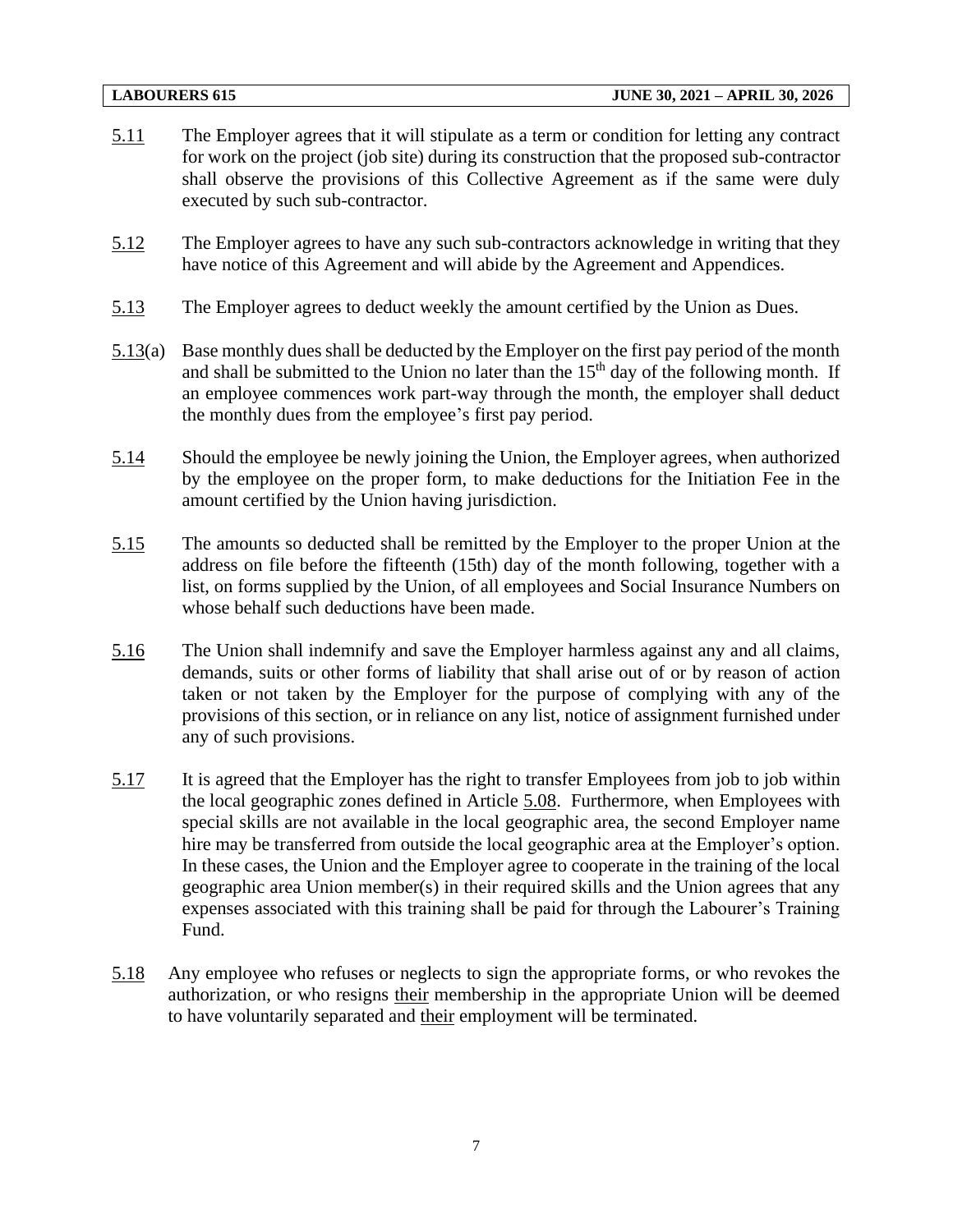|                                                | <b>LOCAL UNION NO. 615</b>           | LABOURERS INTERNATIONAL UNION OF NORTH AMERICA<br><b>WORKFORCE REQUEST FORM</b> |                      |
|------------------------------------------------|--------------------------------------|---------------------------------------------------------------------------------|----------------------|
|                                                |                                      |                                                                                 |                      |
|                                                |                                      |                                                                                 |                      |
|                                                |                                      |                                                                                 |                      |
|                                                |                                      |                                                                                 |                      |
| # OF LABOURERS                                 | REQUESTED: NAMEL AND REQUESTED:      |                                                                                 |                      |
| <b>CLASSIFICATION REQUESTED:</b>               | $1st$ Level                          | 2 <sup>nd</sup> Level                                                           | <b>Journeyperson</b> |
|                                                |                                      |                                                                                 |                      |
| FOREPERSON'S PHONE #: ________________________ |                                      |                                                                                 |                      |
|                                                |                                      |                                                                                 |                      |
|                                                |                                      |                                                                                 |                      |
| <b>REQUIRED</b>                                |                                      |                                                                                 |                      |
|                                                |                                      |                                                                                 |                      |
|                                                |                                      |                                                                                 |                      |
|                                                |                                      |                                                                                 |                      |
|                                                |                                      |                                                                                 |                      |
|                                                | PHONE NUMBER: ______________________ |                                                                                 |                      |
| FAX REQUEST TO: 902-450-1091                   |                                      |                                                                                 |                      |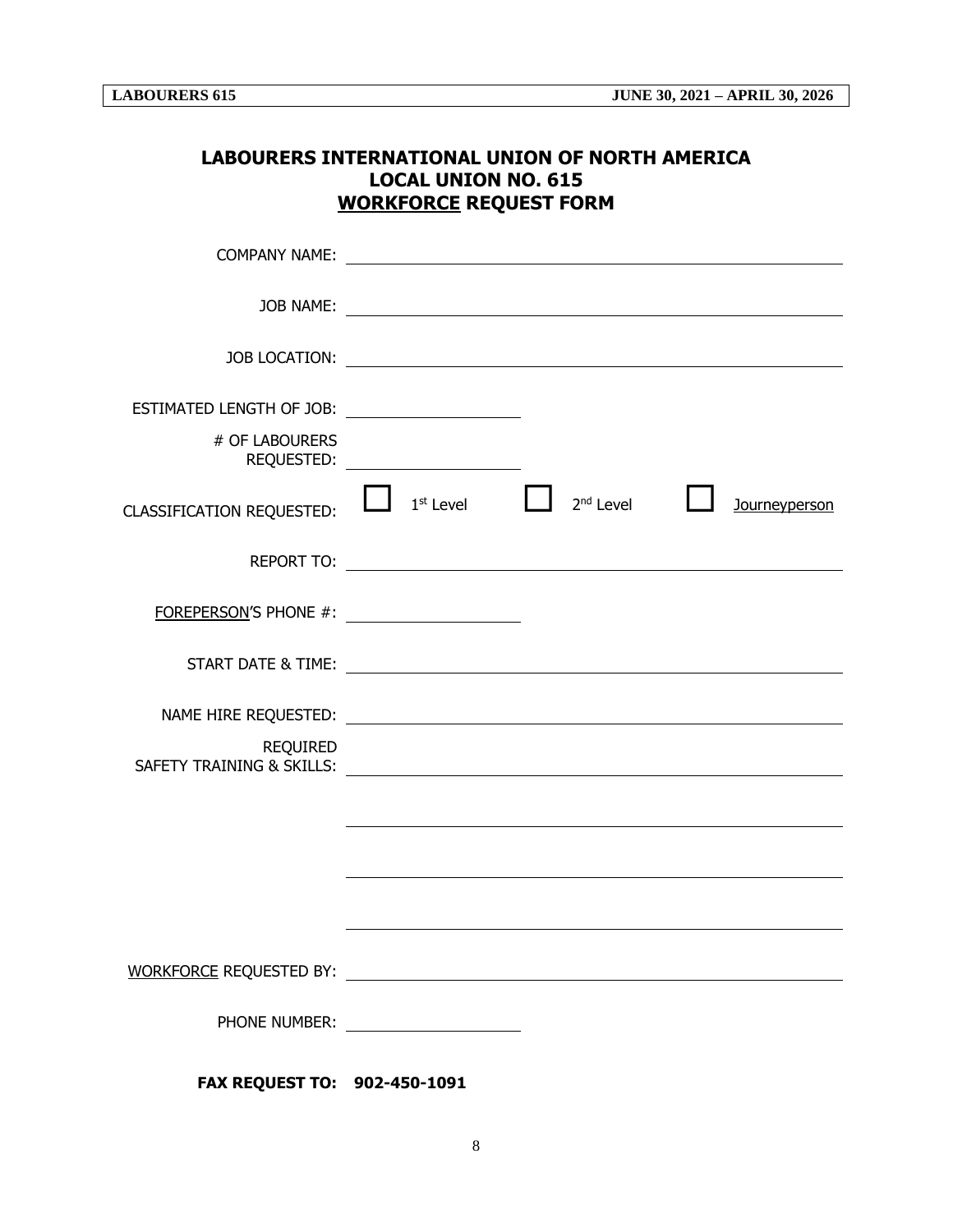## **PROBATIONARY WORKER FORM**

| NAME:                 |                                                                                                                                                                                                                                                                                                                                                                                                                                                                                                                                                                                                    |
|-----------------------|----------------------------------------------------------------------------------------------------------------------------------------------------------------------------------------------------------------------------------------------------------------------------------------------------------------------------------------------------------------------------------------------------------------------------------------------------------------------------------------------------------------------------------------------------------------------------------------------------|
| SIN:                  |                                                                                                                                                                                                                                                                                                                                                                                                                                                                                                                                                                                                    |
| DATE OF BIRTH:        |                                                                                                                                                                                                                                                                                                                                                                                                                                                                                                                                                                                                    |
| <b>FULL ADDRESS:</b>  |                                                                                                                                                                                                                                                                                                                                                                                                                                                                                                                                                                                                    |
| <b>HOME PHONE:</b>    |                                                                                                                                                                                                                                                                                                                                                                                                                                                                                                                                                                                                    |
| <b>CELL PHONE:</b>    |                                                                                                                                                                                                                                                                                                                                                                                                                                                                                                                                                                                                    |
| <b>EMAIL ADDRESS:</b> |                                                                                                                                                                                                                                                                                                                                                                                                                                                                                                                                                                                                    |
| LIUNA Local 615.      | I, the undersigned, agree that I will work as a Probationary Worker through Labourers Union Local<br>615 for a period of between two and four weeks which may be extended up to eight weeks.<br>During this probationary period, the hourly rate of pay will be commensurate with the level of<br>experience as outlined in Article 5.03, or as determined by the Union, with a minimum of 4%<br>vacation & holiday pay. It is also agreed that the company shall deduct 2.5% work dues from the<br>gross amount earned weekly as well as \$0.25 Organizing for each hour worked to be remitted to |
|                       | At the conclusion of the probationary period, the Probationary worker will either be offered<br>membership with the Union or dismissed.                                                                                                                                                                                                                                                                                                                                                                                                                                                            |
|                       |                                                                                                                                                                                                                                                                                                                                                                                                                                                                                                                                                                                                    |
|                       |                                                                                                                                                                                                                                                                                                                                                                                                                                                                                                                                                                                                    |
| Signature             |                                                                                                                                                                                                                                                                                                                                                                                                                                                                                                                                                                                                    |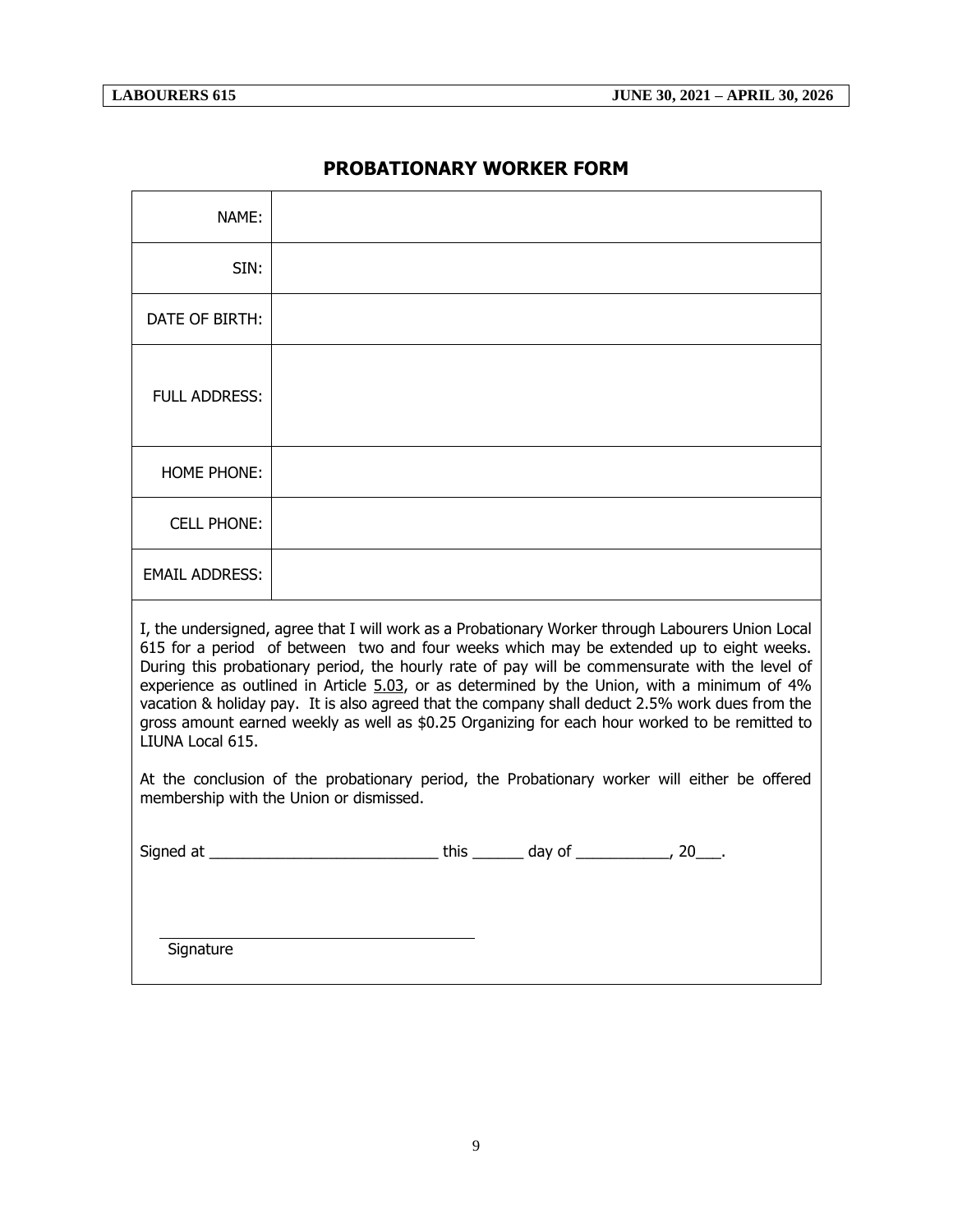#### **PROBATIONARY WORKER REPORT – BI-WEEKLY**

| <b>Company Name:</b>               |             |                       |               |
|------------------------------------|-------------|-----------------------|---------------|
| Foreperson:                        |             |                       |               |
| <b>Employee Name:</b>              |             |                       |               |
| <b>Employee</b><br><b>Address:</b> |             |                       |               |
| Level:                             | $1st$ Level | 2 <sup>nd</sup> Level | Journeyperson |

| <b>Performance Level:</b>            | <b>Unacceptable</b> | <b>Acceptable</b> | Good | <b>Very Good</b> | Outstanding |
|--------------------------------------|---------------------|-------------------|------|------------------|-------------|
| Is able to follow instructions       |                     |                   |      |                  |             |
| Is able to pick up skills<br>quickly |                     |                   |      |                  |             |
| Follows all safety<br>regulations    |                     |                   |      |                  |             |
| Works well with others               |                     |                   |      |                  |             |

| <b>Attendance Level:</b>                                                     | Please circle response |              |
|------------------------------------------------------------------------------|------------------------|--------------|
| Has the worker been late?                                                    | <b>YES</b>             | NO.          |
| Has the worker missed time?                                                  | <b>YES</b>             | NO.          |
| If worker missed time, did they call in to report reason for<br>missed time? | <b>YES</b>             | NO.          |
| How often is the worker late or has missed time?                             | Frequently             | Occasionally |
| Is the worker willing to work overtime?                                      | <b>YES</b>             | NO           |

**Additional Comments:**

**To be submitted to the Union every 2 weeks from commencement of employment. Failure to fill out and remit report may result in Contractor not being eligible to utilize Probationary worker clause in the future.**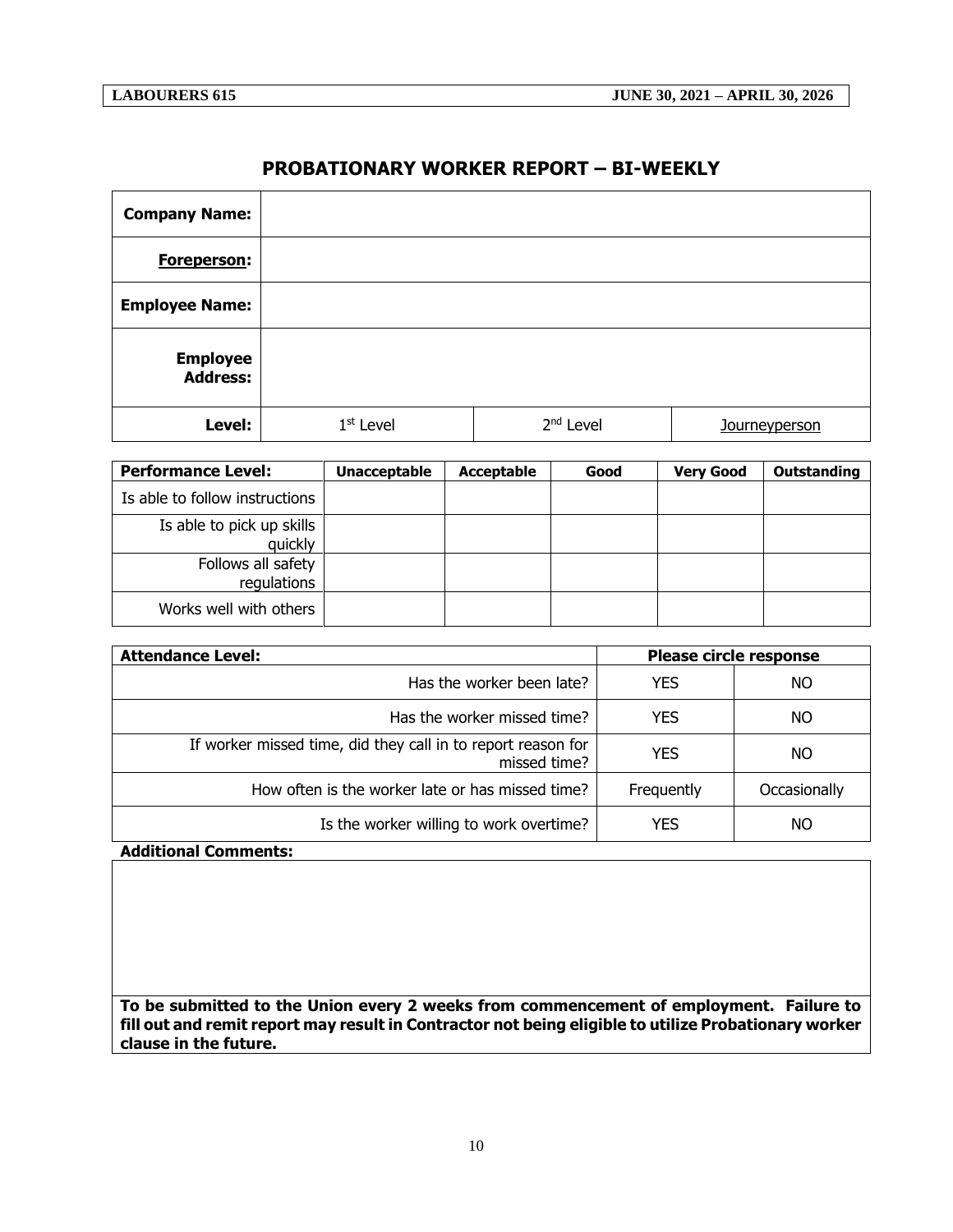## **ARTICLE 6 - STEWARDS**

- <span id="page-13-0"></span>6.01 The Business Manager or a Business Agent may appoint a Steward on all job sites for each Employer on each job site. The Business Manager or Business Agent agrees to consult with the Employer or the Employer's Representative prior to the appointment of such Steward on any individual Employer Job Site, however, the final decision lies solely with the Business Manager or Business Agent. It is further agreed that, where practicable, said Steward will be an Employee of the Employer and a resident of the local geographic area (Article 5.08). The Union agrees that it will not displace an existing employed Union Member working on the Employer's job site by the appointment of a Steward on the Employer's job site.
- 6.02 The Steward of a member Union will be an employee of the Employer who is a qualified Labourer and who will perform the work of a Labourer at the Labourer's rate of pay. In addition to their duties as a Labourer they shall be permitted reasonable time to perform such of their Union duties as cannot be performed off the job. If it is necessary for the Steward to leave their work they must first obtain permission from the Employer's representative on the job whenever possible. Such permission would not be unreasonably withheld. They shall assist the Employer and the Union members in carrying out the provisions of this Agreement.
- 6.03 It is agreed that only one (1) Steward and one (1) alternate on each shift shall be recognized by each Employer and the Union shall notify the Employer in writing of the name of the Steward and their alternate.
- 6.04 The employment of the Steward and/or alternate shall not be terminated until the Employer has discussed the matter with the Business Representative.
- 6.05 The Job Steward shall not suffer discrimination or punitive measures for representing employees under this Agreement and shall be asked to work all overtime where practicable.
- 6.06 The employment of the Steward shall be maintained by the Employer as long as there remain five (5) Labourers in the employ of the Employer on the job site and subject to the condition that the Steward is qualified to perform the work required on the job site. The Business Manager or Business Agent shall be notified when the Steward is laid-off or transferred to another job site.
- 6.07 If a mutual agreement can be reached on the appointment of a Job Steward by the Union and the Employer, only then shall the following Article 6.08 apply.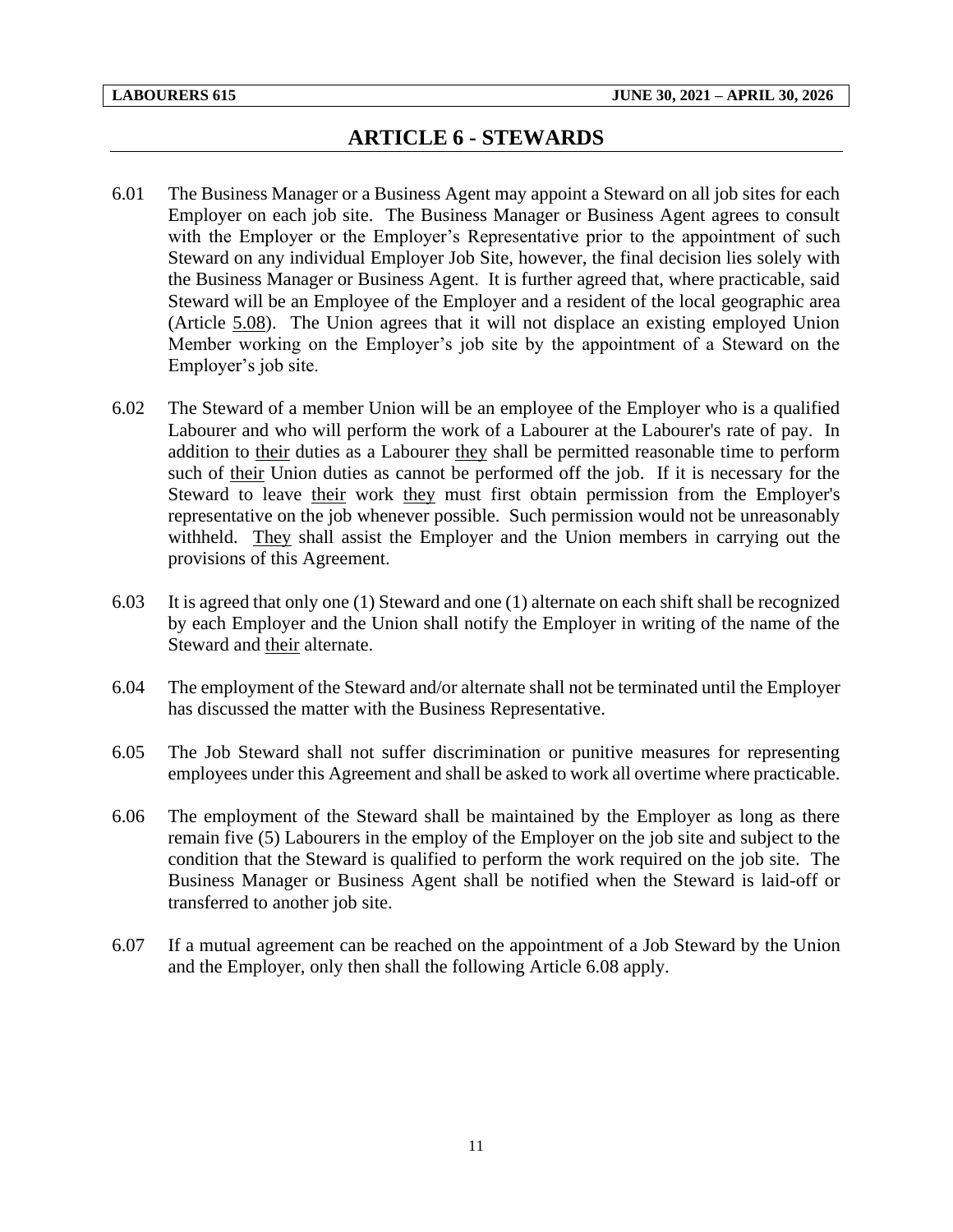- 6.08 When there are less than five (5) Employees on any job site or construction project, the Union and the Employer may mutually agree upon one (1) of these Employees being designated to act as the Job Steward. A Job Steward named under this clause (6.08) shall fill the position of Job Steward provided for under this Article.
- 6.09 Under no circumstances shall the Steward make any arrangements with the General Foreperson, Foreperson or Management that will change or conflict in any way with any section or terms of this Collective Agreement.
- <span id="page-14-0"></span>6.10 The Steward shall be offered all overtime where practicable as long as they have the appropriate skills and/or training to do the work.

## **ARTICLE 7 - ACCESS TO THE JOB SITE**

- 7.01 Business Representatives of the Union and International Representatives shall have access to the job site during working hours but in no case shall their visits interfere with the progress of the work.
- 7.02 The Business Representative must notify the Employer's Representative on the job prior to entering the work area. The Employer is not to be held responsible if access is refused by the owner.
- 7.03 Conduct on the job site will be subject to the general regulations of the Employer. The Business Representative must provide their own personal protective equipment as required on the job site and is responsible for complying with any safety requirements specific to the job site.

## **ARTICLE 8 - MANAGEMENT RIGHTS**

<span id="page-14-1"></span>8.01 Subject to the limitations and specific terms of this Agreement, the Management of the job site and the direction of the working force, including but not limited to the right to plan, direct and control operations, hire, lay off, maintain discipline and efficiency of employees, establish and enforce rules of conduct, discipline and discharge employees for proper and sufficient cause, increase or decrease the working force, determine methods and schedules of construction operation, material and equipment to be used are vested solely in the Employer.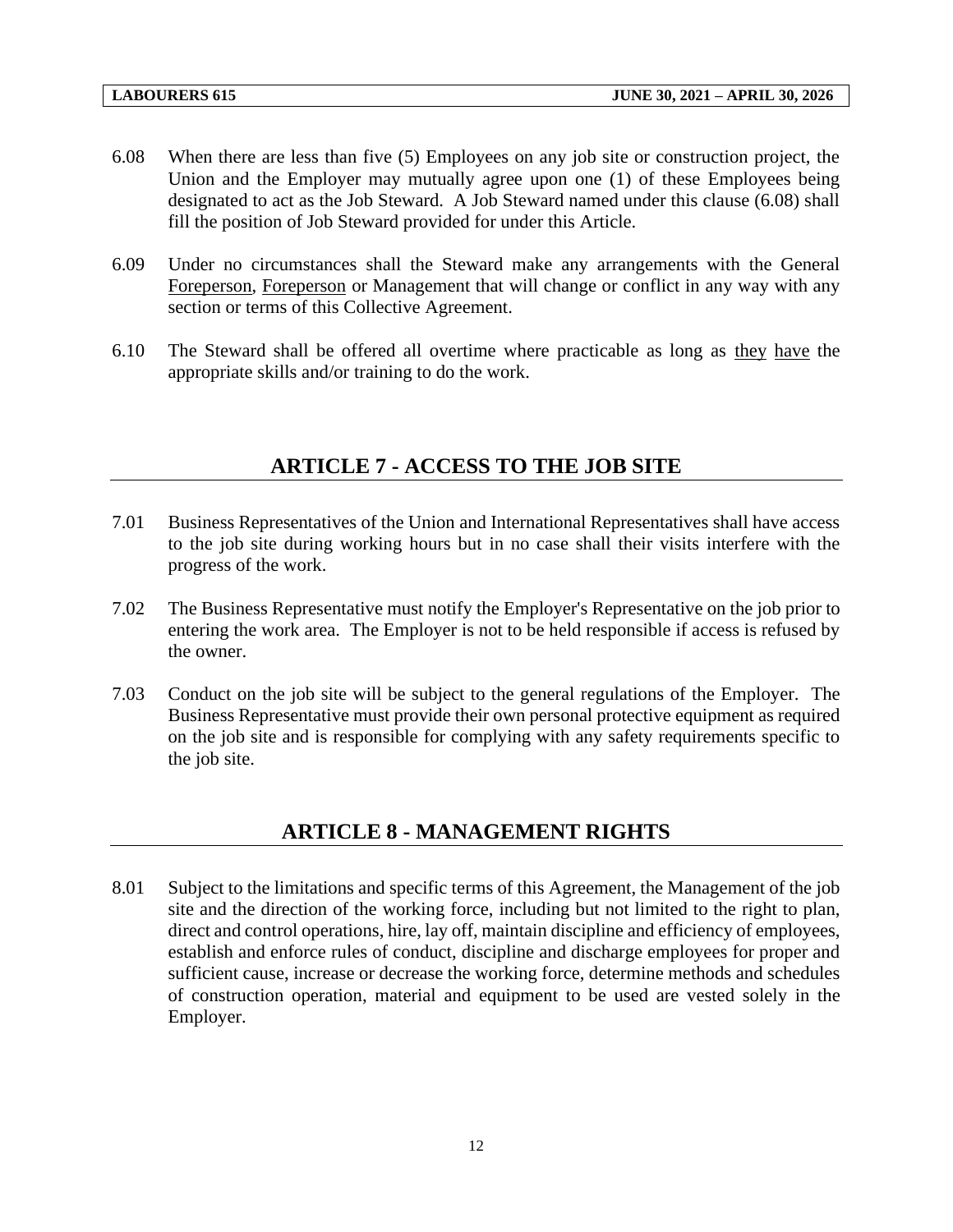## **ARTICLE 9 - DISCIPLINE**

- <span id="page-15-0"></span>9.01 Employees whose behaviour is detrimental to the efficient and safe conduct of the Employer's business shall be subject to disciplinary action.
- 9.02 The procedure in disciplining an employee regardless of the amount of time on the project shall be:
	- (A) Warn the employee in writing of the offence. Warning notice to be signed by the Employee's Foreperson and Job Steward. Copy of warning notice mailed to the Union office.
	- (B) Any further offence calls for a suspension. The length of the suspension to be at Management's discretion but not to exceed one (1) week.
	- (C) Any offence after suspension, employee may be terminated.
	- (D) Any warnings or suspensions for minor offences shall not be considered in progressive discipline under Article 9.02 after twelve (12) months without any further warnings or suspensions.
	- (E) The above warnings may not be applicable to the offences set out in Article 9.05 which call for dismissal of the Employee.
- 9.03 Employees discharged shall be advised by the Employer of the cause for dismissal.
- 9.04 The Employer will notify the Union in writing of all disciplinary action taken against any employee subject to this Agreement.
- 9.05 Employees may be disciplined by the Employer for, but not limited to, the following listed offences:
	- 1) All Employees must provide the Employee's actual residence in a form satisfactory to the Employer. Any abuse or misrepresentation by the Employee in supplying this information may be subject to dismissal and the Employee may not be eligible for rehire. In addition, the Employer may receive address information from the Union.
	- 2) Participation in an illegal strike or slow down may result in the dismissal of the Employee at the Employer's discretion. The Employee shall not be eligible for rehire. The Employee shall not be forced to cross a legal picket line.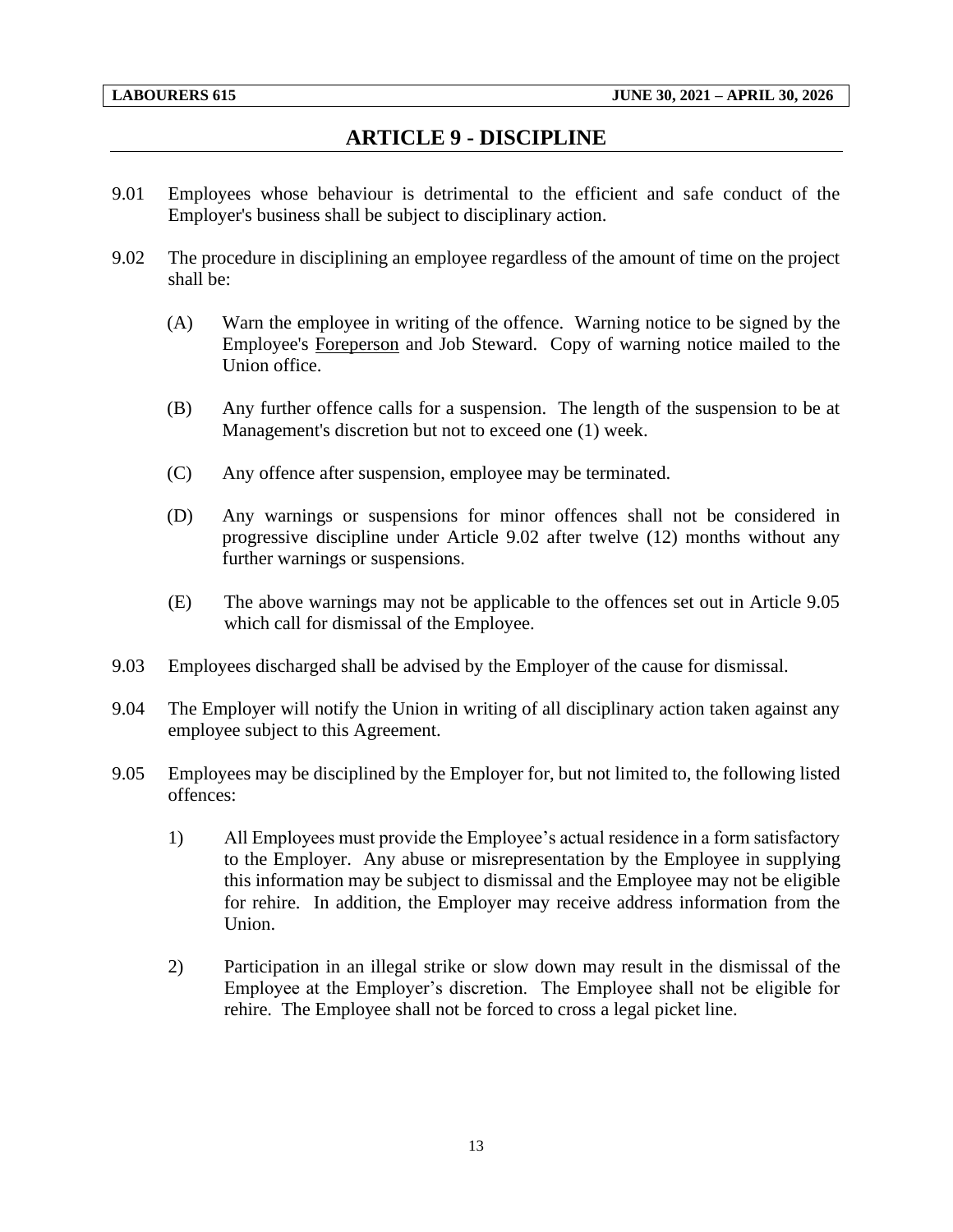- 3) Leaving the work site by an Employee during the working hours without the permission from the Employer shall result in a written warning to the Employee. Repetition of this offence shall result in a suspension of up to one (1) week. The third offence by the Employee may result in the Employee's dismissal. Rehire of the Employee shall be at the Employer's discretion.
- 4) Absence from the work site for one (1) or two (2) days without call in by the Employee or a valid excuse – written warning. Repetition of this offence shall result in up to one (1) week suspension at the Employer's discretion. After three (3) days absent without a call in or a valid excuse, the Employee will be considered to have quit their position.
- 5) Chronic absenteeism or tardiness or idleness written warning to the Employee. Up to one (1) week suspension of the Employee upon repetition of this offence at the Employer's discretion.
- 6) Upon the determination by an Employer that an Employee is incompetent and/or otherwise not qualified to perform work in a work-like manner in the trade for which the Employee has been hired, and according to the provisions of the Productivity Clause, Article 9A, and upon corroboration from the Labourer's Steward or supervision on site, the Employer shall without prejudice be entitled to terminate the Employee's employment and refer them back to the Union subject to the provisions of Article 9A – Productivity Clause.
- 7) Reporting for duty in an inebriated or impaired condition the Employee shall be dismissed but is eligible for rehire after evidence of rehabilitation is presented.
- 8) Possession, use of, or trafficking in any intoxicant and/or non-medicinally prescribed narcotics or drugs while at the site - immediate dismissal of the Employee at the Employer's discretion. The Employee is not eligible for rehire until satisfactory evidence of rehabilitation is presented.
- 9) Gross insubordination of supervisory personnel by the Employee dismissal, not eligible for rehire.
- 10) Violent abuse of any person or willful destruction of property of others dismissal of Employee, not eligible for rehire.
- 11) Theft of property from the project site or willful misrepresentation of records (i.e. tax documents, hiring forms, time sheets) for the purpose of the Employee's financial gain - immediate dismissal of the Employee, not eligible for rehire.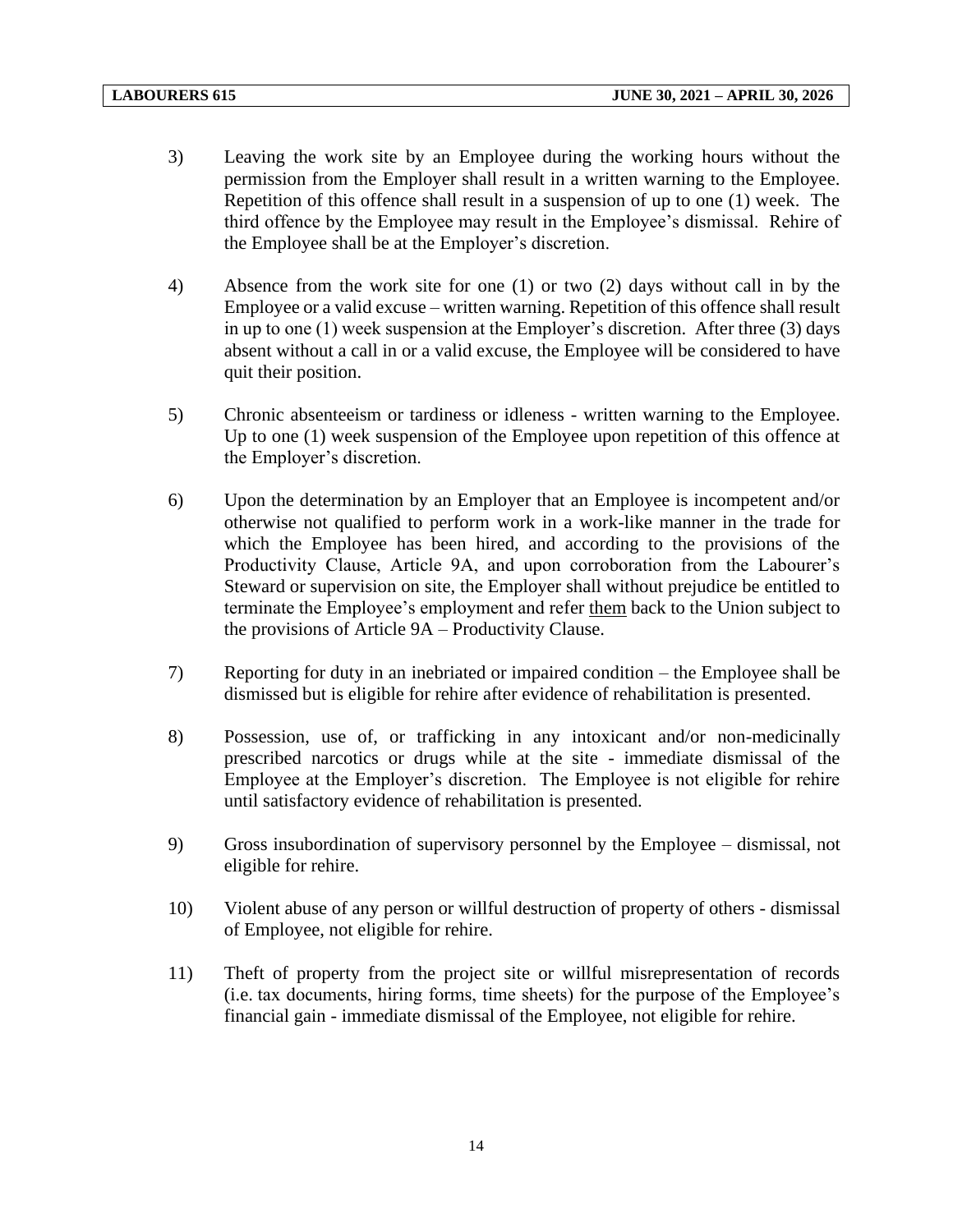- 12) Failure or refusal to adhere to basic plant rules and regulations including safety, sanitation, etc., subject to the condition that such rules shall be provided to the Union and the Employee by the Employer, shall result on the first offence in a written warning to the Employee. Repetition of the offence up to one (1) week suspension of the Employee, at the Employer's discretion, and a possible dismissal of the Employee, at the Employer's discretion depending on the severity of the offence.
- 13) Any Employee who quits their employment with an Employer shall not be eligible for rehire by another Employer on the project until a period of thirty (30) calendar days has elapsed since the date they quit, except where rehire is mutually agreed by the Employer and the Union.

The above offences shall be subject to the provisions of Article 23-Grievance Procedure.

- 9.06 Use of cell phones/Blackberries/smartphones/etc. will not be permitted by employees onsite, except as explicitly authorized by the employer. Violations of this article shall be subject to the following disciplinary scheme:
	- First offence: warn the employee in writing. Warning notice to be signed by the employee's Foreperson, copy of warning notice to be sent to the Union office.
	- Second offence: one (1) day suspension. Notify Union before suspension takes place.
	- Subsequent offence: seven (7) day suspension or dismissal as determined by the employer.

This section shall not apply to stewards and forepersons using cell phones in the course of their duties.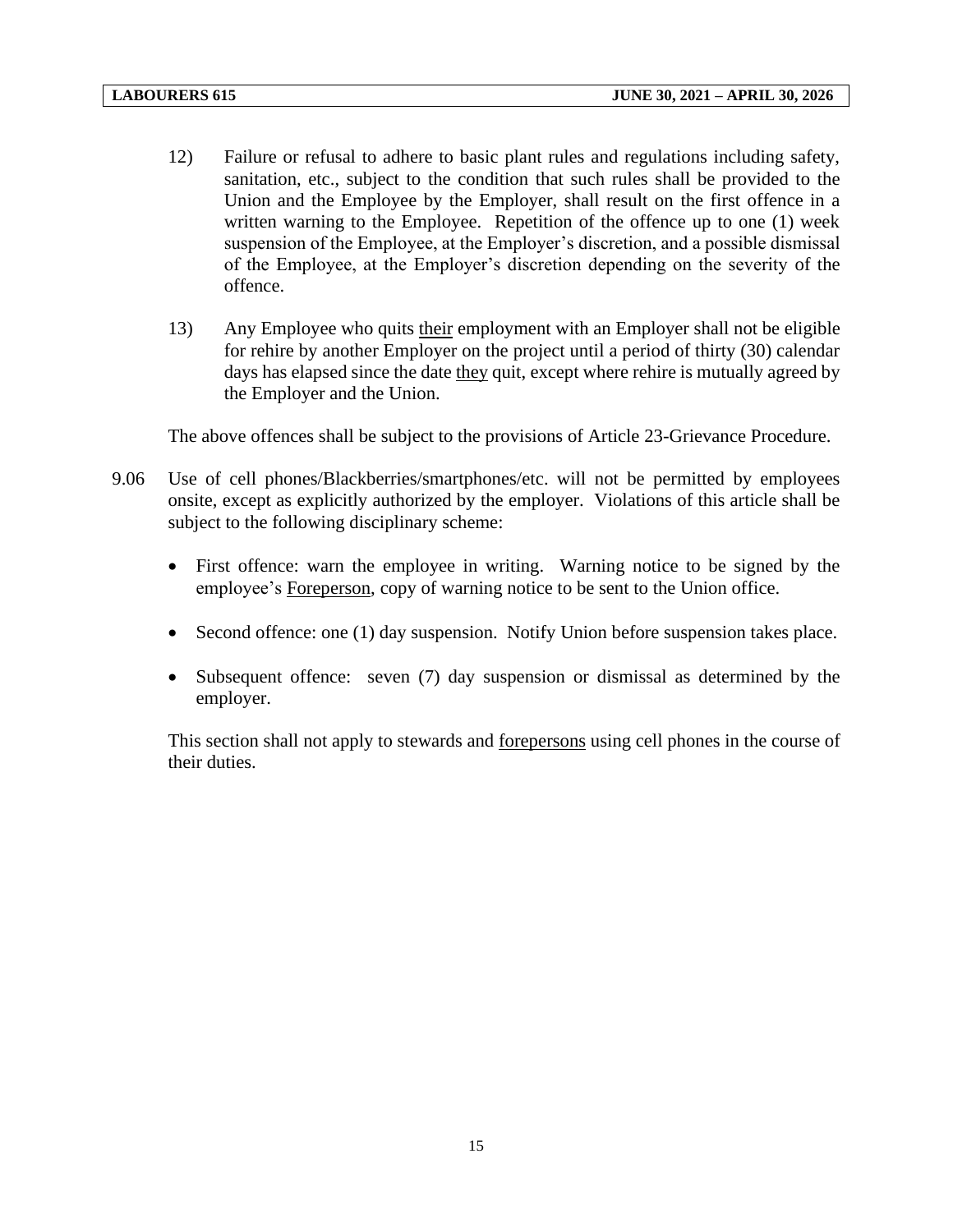#### **LABOURERS 615 JUNE 30, 2021 – APRIL 30, 2026**

#### **EMPLOYEE DISCIPLINE NOTICE**

| Name:  |  |              |  | Payroll #:     |  |
|--------|--|--------------|--|----------------|--|
| Job #: |  | Date & Time: |  | # of Warnings: |  |

| <b>INFRACTION</b> |                       | <b>DETAILS</b> |
|-------------------|-----------------------|----------------|
|                   | Insubordination       |                |
|                   | Safety Infraction     |                |
|                   | Failure to Report Off |                |
|                   | Poor Work             |                |
|                   | Absenteeism           |                |
|                   | Lateness              |                |
|                   | Conduct               |                |
|                   | Unfit to Work         |                |
|                   | Other (specify)       |                |

Was the Union Steward/Suitable Witness present during the discussion of this incident?

| $\mathbf{e}$<br>ັ |  |
|-------------------|--|
|                   |  |

Name of Steward:

| <b>ACTION TAKEN:</b> | <b>EFFECTIVE:</b> |  |
|----------------------|-------------------|--|
| Warning              | Date:             |  |
| Time Off             | Duration:         |  |
| Discharge            | Date:             |  |

#### **SIGNATURES**

I have read and understand this Discipline Notice.

| Employee's Signature<br>Date |      | Supervisor's Signature      | Date |
|------------------------------|------|-----------------------------|------|
| Steward's Signature          | Date | Project Manager's Signature | Date |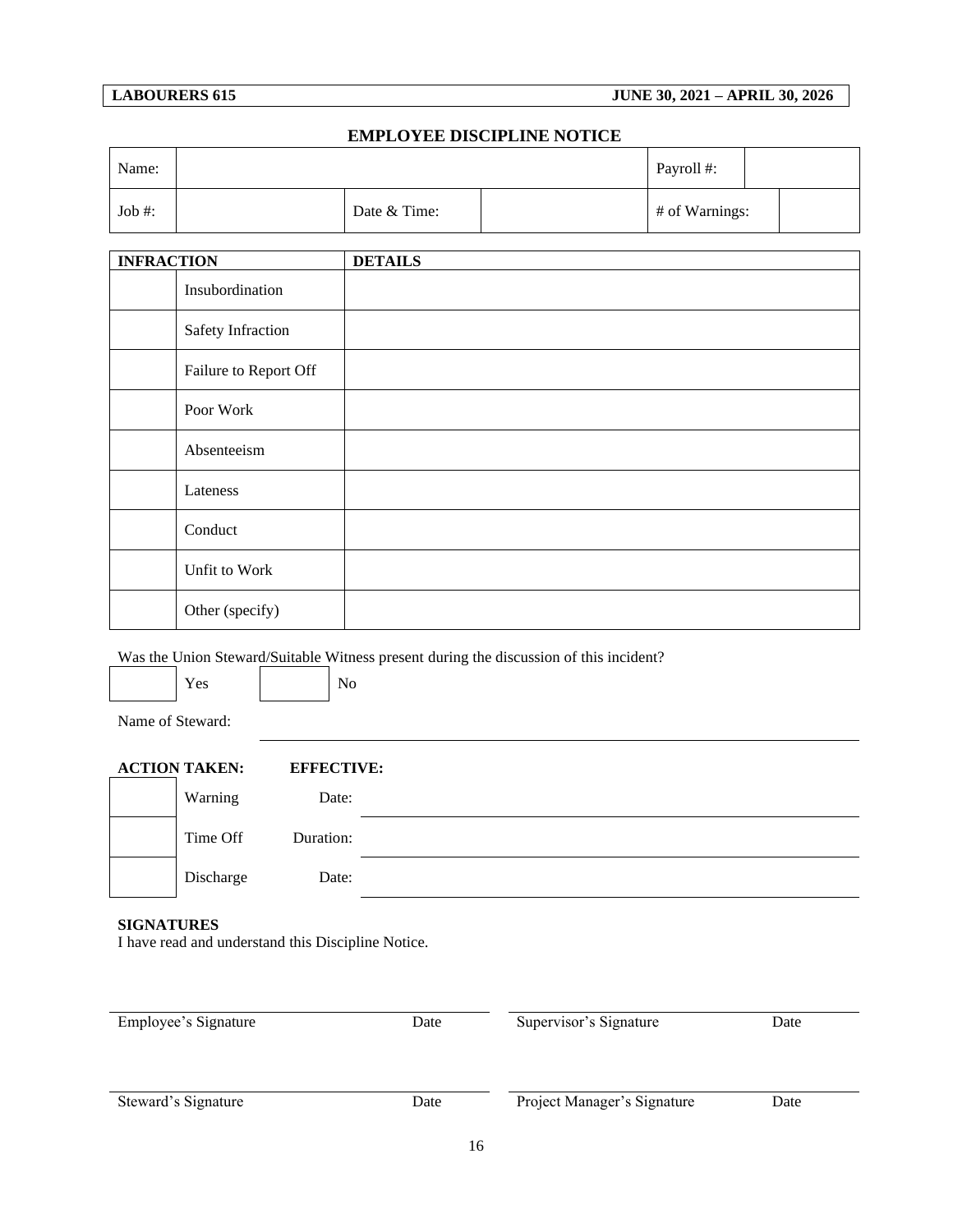## **ARTICLE 9A - PRODUCTIVITY CLAUSE**

- <span id="page-19-0"></span>9A.01 It is agreed that one of the fundamental strengths of the unionized sector in the construction industry is the high level of productivity, competency and qualifications of the unionized tradespersons. In order to maintain and promote this productivity on the construction site, the following provisions shall apply:
	- (A) After hiring an employee from the Hall, an Employer, without prejudice, shall be entitled to terminate the employee's employment and refer them back to the Union, if after a reasonable period on site (normally two (2) to five (5) working days), the Employer has determined that the employee's productivity is unsatisfactory. Where an employee is so referred back to the Union, the employee, and the Union and the CLRA shall be given written notification of the reason for the termination of employment.
	- (B) If an employee is referred back to the Union for unsatisfactory productivity by three (3) separate Employers, then the Union will ensure that the employee is given the earliest opportunity to participate in appropriate retraining or upgrading.
- 9A.02 In assessing whether an employee's productivity is satisfactory, the Employer acknowledges that work procedures may vary from company to company and from job site to job site, and that an employee must be given a fair opportunity to adjust to the prevailing work procedures before any final determination can be made.
- 9A.03 The purpose of this clause is to reinforce the concept of a productive, competent and qualified work force in Labourering within the Construction Industry. This article shall not be interpreted and applied so as to allow piecework in the Construction Industry.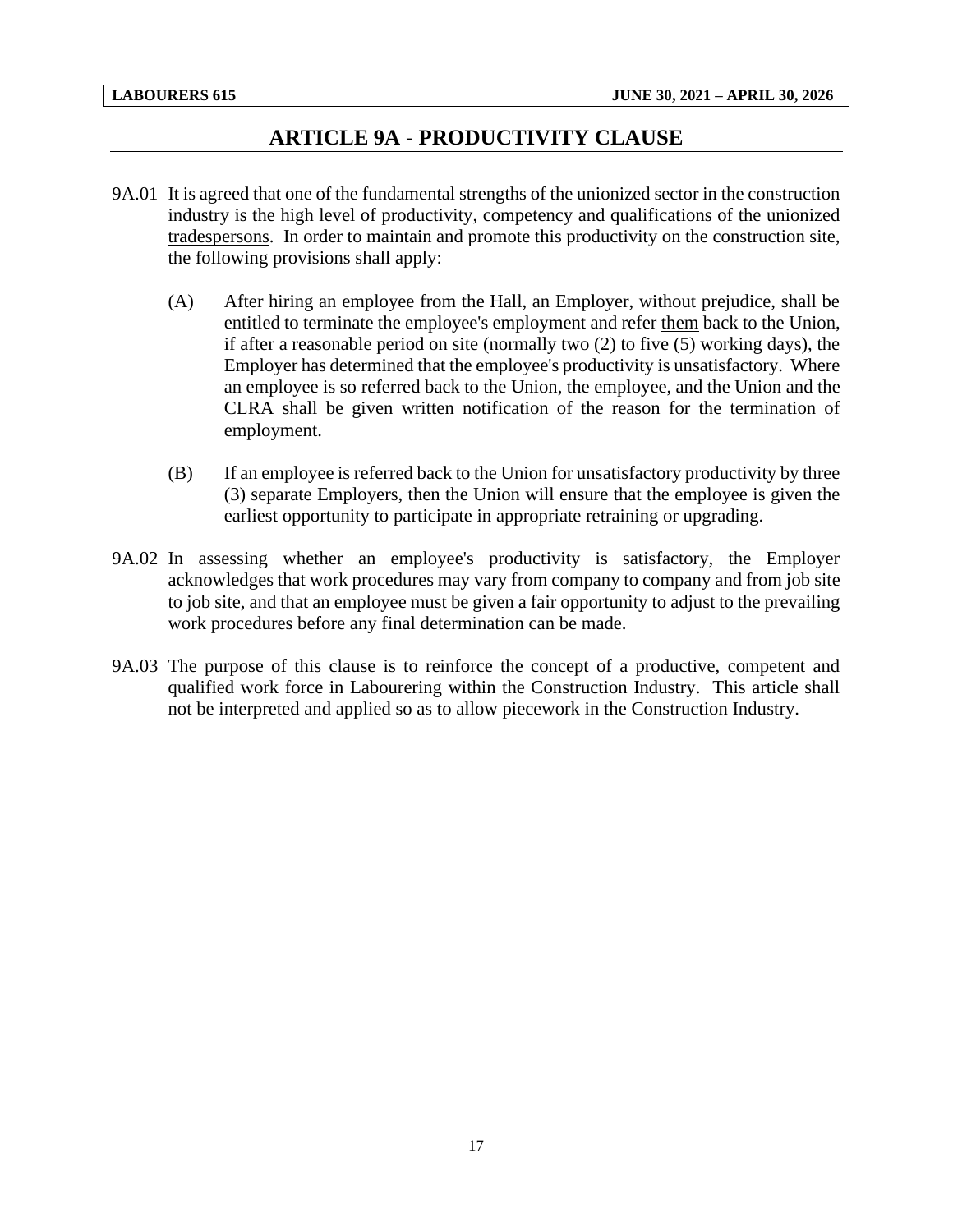### **ARTICLE 10 - NORMAL HOURS OF WORK**

<span id="page-20-0"></span>10.01 The regular workweek shall consist of forty (40) hours per week. For demolition and excavation work, the regular hours shall be fifty (50) hours per week. For Masonry and Formwork the regular hours shall be forty-five (45) hours per week. This Article does not apply to Projects falling under Article 24.

> On Projects falling under Article 24, the regular hours of work are forty (40) hours per week and eight (8) hours per day, Monday through Friday.

10.01(a) When overtime is worked during a week when a designated holiday occurs, the following shall apply:

> When a 40 hour workweek is in effect, overtime is payable after 32 hours have been worked.

> When a 45 hour workweek is in effect, overtime is payable after 36 hours have been worked.

> When a 50 hour workweek is in effect, overtime is payable after 40 hours have been worked.

10.02 On Commercial work, if due to the owners' stipulations work cannot be performed during normal working hours, employees may perform the work required outside the normal working hours according to job requirements and tender specification at the straight time rate of pay, up to the normal hours of work per week under Article 10.01.

> This Article does not apply to Designated Holidays. Saturday and Sunday may be included with the consent of the Union.

10.03 Where a sub-contracted job site is shut down by a general contractor due to an issue out of the sub-contractor's control, other than weather or equipment failure, any subcontractor subject to this Agreement shall not be required to pay wages for hours lost as a result of the site being shut down.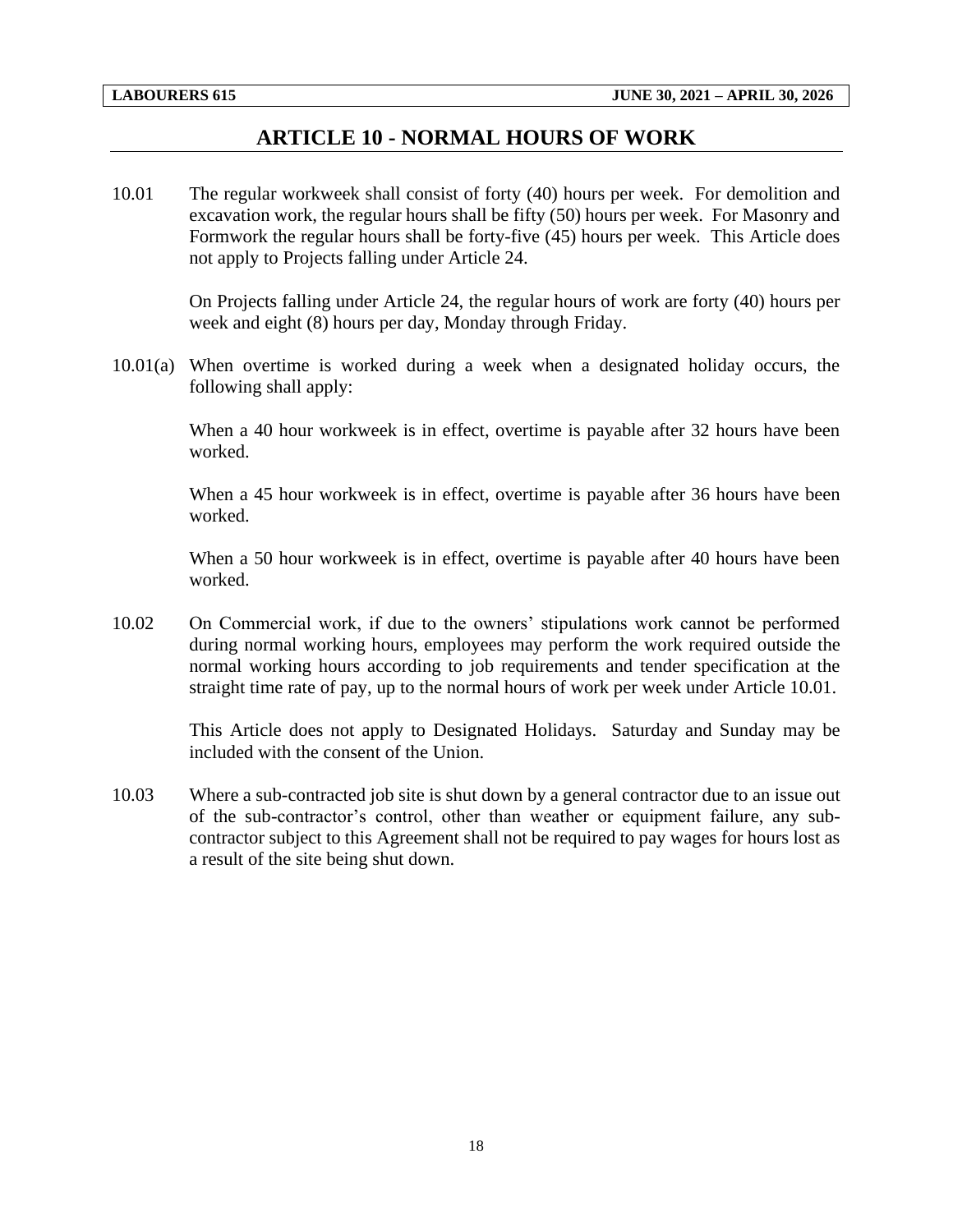#### **WEATHER EFFECTED WORK AND EMPLOYER MAJOR EQUIPMENT BREAKDOWN FOR PROJECTS UNDER ARTICLE 24**

- 10.04 (A) The purpose of this clause is to provide a means whereby Employers and Employees may be assured a maximum of the hours detailed in Article 10.01 of work being performed in a work week, at the straight time rate of pay. The Employer may, at their option, schedule up to two (2) hours per day, Tuesday through Friday and up to eight (8) hours on Saturday to make up time lost to weather or equipment breakdown. Make-up time will be worked at straight time rates and is voluntary. Any work done over and above the allowed make-up time and any hours in excess of hours for the week as detailed in Article 10.01 will be paid at the applicable overtime rates
- 10.04 (B) When practicable overtime, make-up time and Saturday work shall be distributed equally among all employees on the job site.
- 10.04 (C) All overtime hours worked on Saturday in excess of the forty (40) weekly hours, and all hours on Sundays and Holidays shall be paid for at double time (2 x) the straight time rate of pay.

#### 10.05 **Rest Period:**

During each normal work day, employees will be entitled to two (2) ten (10) minute paid rest periods to be scheduled and observed.

- one (1) rest period at the mid-point of the first half of the normal hours of work;
- one (1) rest period at the mid-point of the second half of the normal hours of work.

Rest period will be measured from ceasing work to commencement of work and will be taken at a time determined by the Employer.

Regular lunch period shall be one-half  $(\frac{1}{2})$  hour in duration mid-way through the shift and shall not be paid.

10.06 Should expediency require, the normal starting and quitting times, rest periods and/or lunch period may be changed by mutual agreement between the Employer and the employees on a project basis and a written copy of the change in normal starting and quitting times rest periods and/or lunch period will be sent by the Employer to the Union's office, if such normal and quitting time extends beyond three (3) days duration.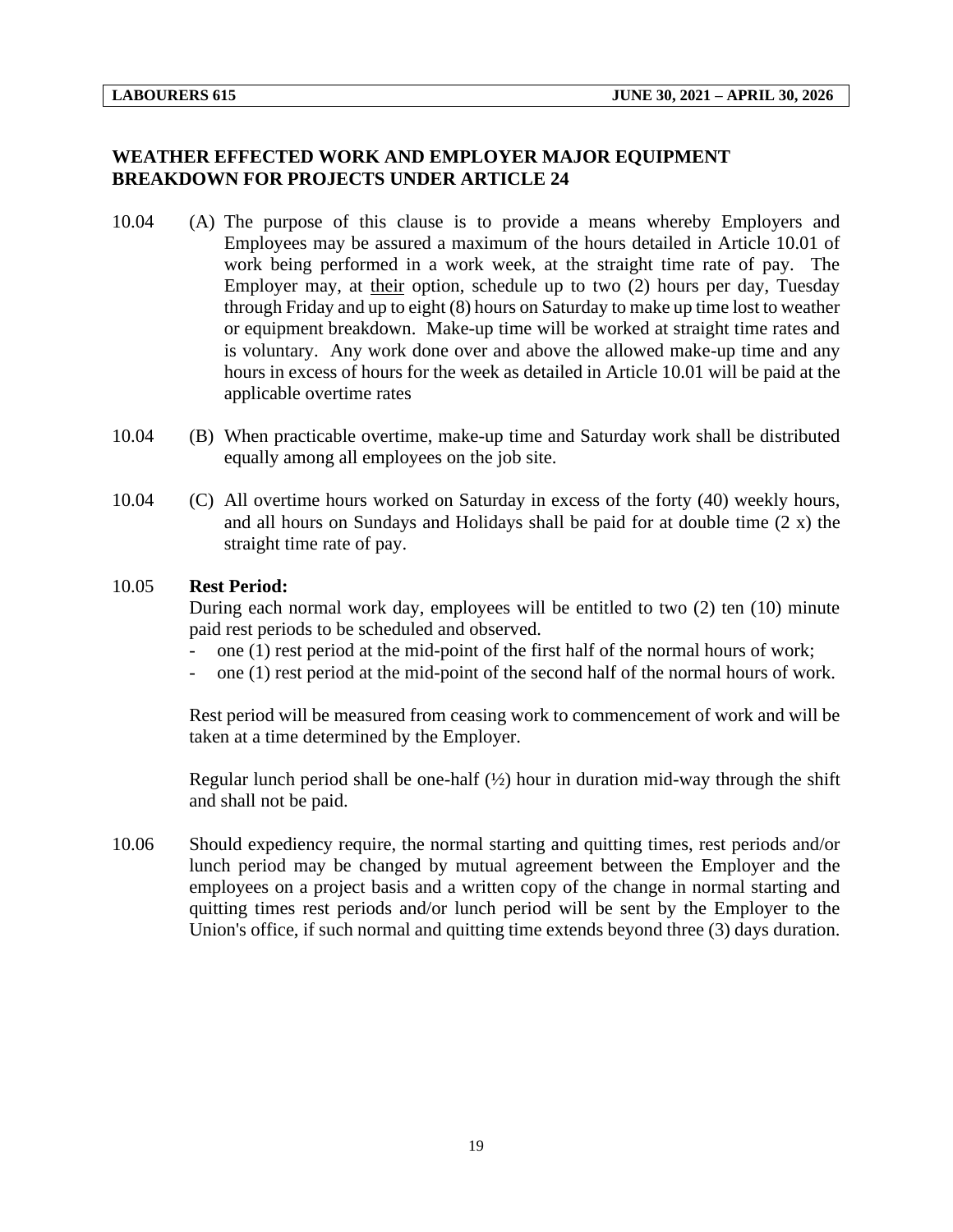## **ARTICLE 11 - SHIFT WORK**

- <span id="page-22-0"></span>11.01 In the event that shift work is instituted, such shift work shall be scheduled between Monday morning and Saturday morning. The above shall not apply to concrete pours that are scheduled for more than sixteen (16) hours.
- 11.02 When it is necessary to work two (2) or more shifts of work within twenty-four (24) hours, work performed between the hours of 5:00 p.m. and 7:00 a.m. shall be paid for at the rate of straight time plus fifteen percent (15%). The fifteen percent (15%) premium will only be paid on hours worked, i.e. no pyramiding.
- 11.03 Employees working shifts are entitled to a lunch period, in accordance with Article 10, or dependent on the nature of the hours being worked, and rest periods in accordance with Article 10.
- 11.04 Notwithstanding the clauses of Articles 11.01 and 11.02 above it is agreed that work may be scheduled between the hours of 6:00 a.m. and 9:00 p.m., so as to maximize the daylight hours. To utilize these hours the intention will be to split with both shifts eight (8) to ten (10) hours (dependent on type of work) plus applicable make-up time.
- 11.05 When work cannot be performed during normal working hours, employees may perform the work required outside the normal working hours at the straight time rate.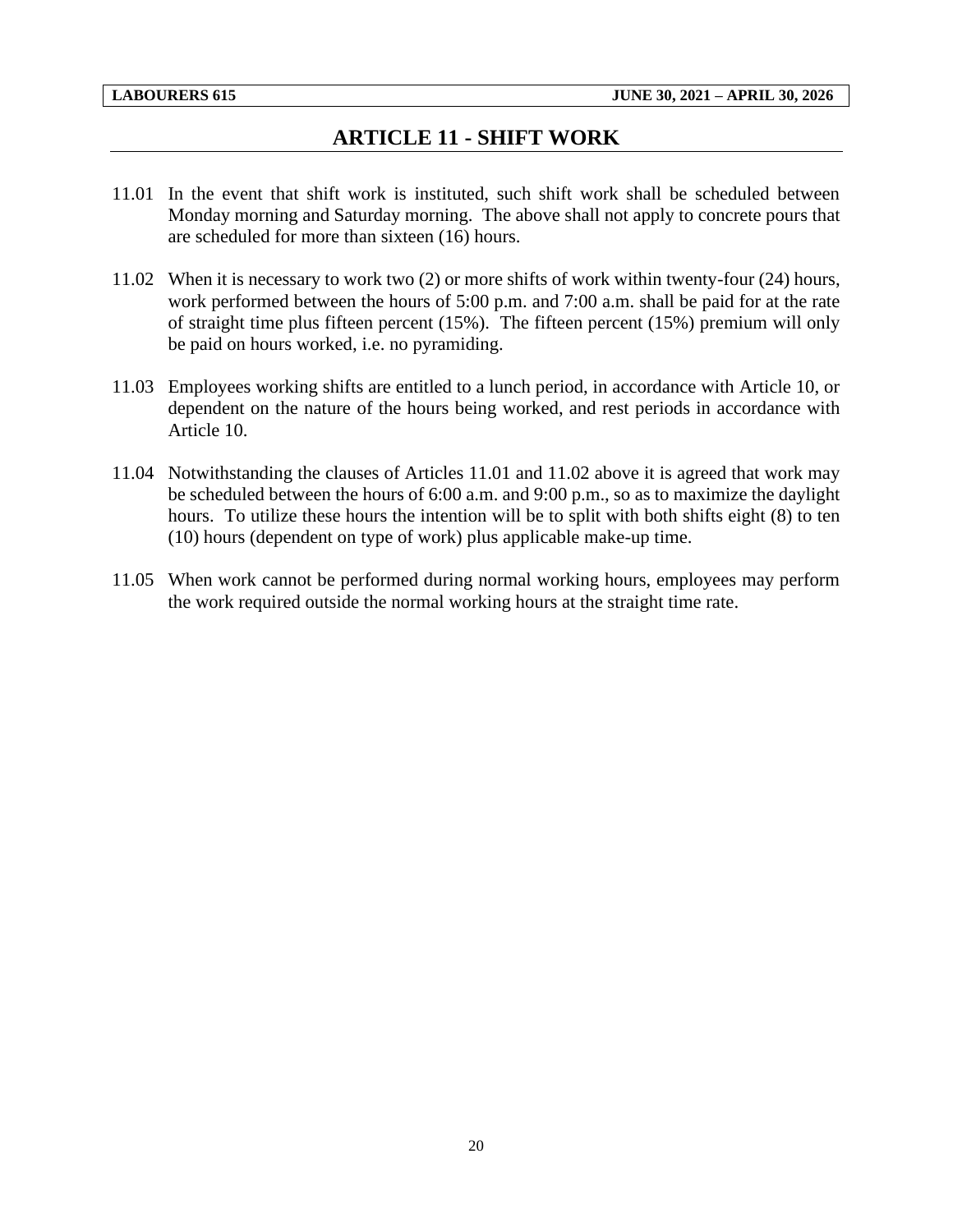## **ARTICLE 12 - REPORTING TIME**

- <span id="page-23-0"></span>12.01 The employer has a general duty to provide work for employees who report for work and to notify employees not to report for work if their services are not required. Where an employee is requested to report for work and reports in accordance with that request and no work is provided, the employee shall generally be entitled to receive pay for two (2) hours at the regular rate of pay, provided that the employee in question remains on site and is available for work for those two (2) hours if so requested by the employer.
	- (a) If the employee stays onsite of their own volition and thereafter is not put to work, they shall only receive two (2) hours pay.
	- (b) If the employee stays onsite of their own volition and thereafter is put to work, they shall be paid for their actual reporting time of up to two (2) hours, plus any hours worked in excess of that reporting time.
	- (c) If the employee is requested to stay on site by the employer and is not subsequently put to work, they will receive pay for all hours on site.

If the employee is told to leave the site by management, they shall still be entitled to the two (2) hours of pay.

- 12.02 These provisions are not to be used in a discriminatory manner against any bargaining unit employee.
- 12.03 The foregoing provisions shall apply to Saturday, Sunday and Holidays and shift work at the applicable rate of pay.
- 12.04 The Employer shall determine when weather conditions on the job are such that the workers shall or shall not work.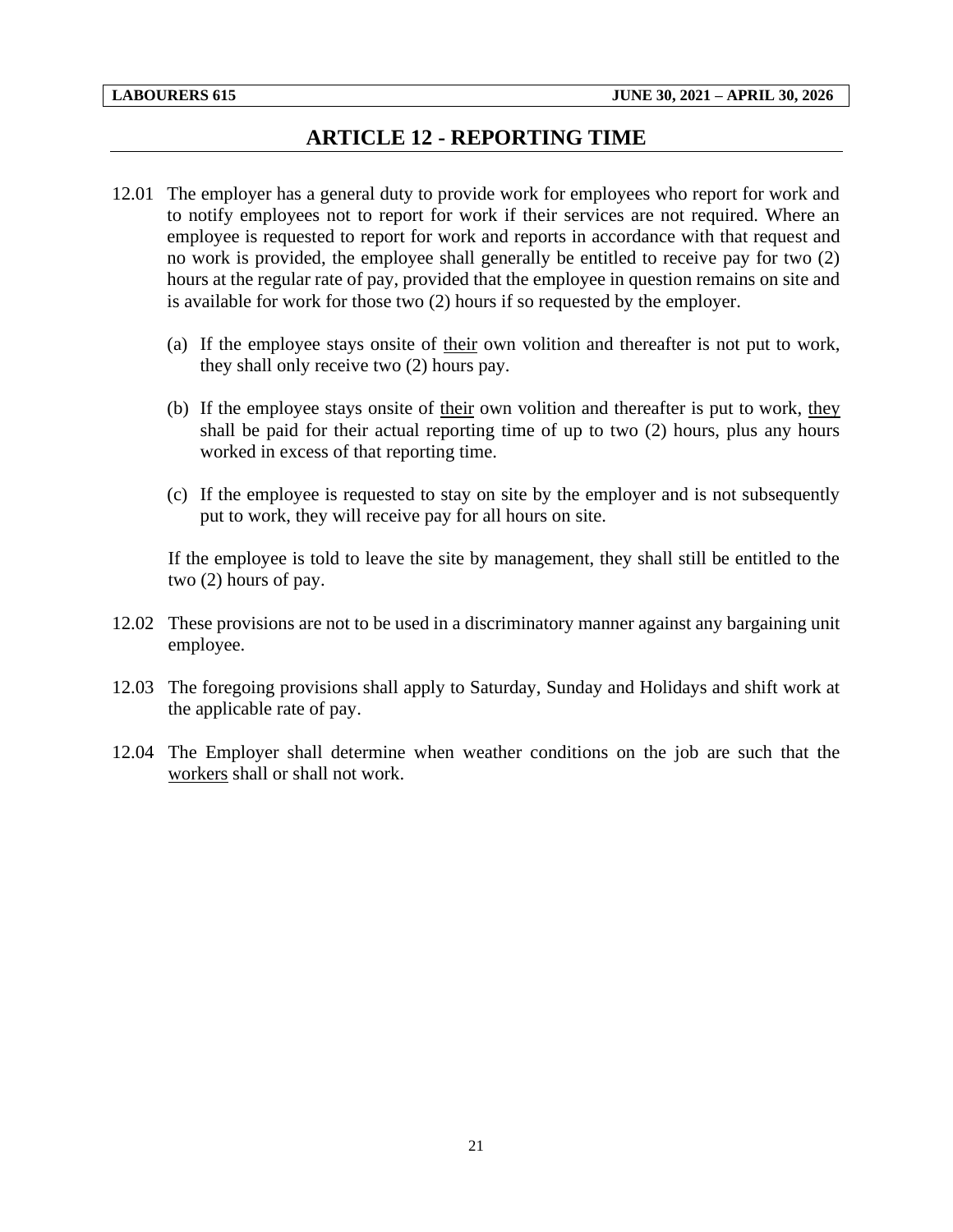#### **ARTICLE 13 - CALL BACK TIME**

- <span id="page-24-0"></span>13.01 Every employee who after completion of their regular working hours (Monday through Friday) and who has left the job site, and is called back to work by the Employer, and who is required to work outside their regular working hours, shall be paid at their applicable overtime rate, but not less than two (2) hours.
- 13.02 When an employee is called out to work by the Employer on Saturday, Sunday or a designated holiday, and they commence work, regardless of when called, Article 12 shall apply.
- <span id="page-24-1"></span>13.03 Travel time if applicable will be paid.

#### **ARTICLE 14 - OVERTIME**

- 14.01 All overtime hours except those covered on projects falling under Article 24 of this Agreement, shall be paid for at time and one-half  $(1-1/2x)$  the straight time rate, except for hours worked on Sundays and holidays which shall be paid for at double (2x) the straight time rate of pay.
- 14.02 Employees who are required to work in excess of two (2) hours unscheduled overtime on a normal work day, shall be provided with a meal or an allowance of twenty-two dollars and fifty cents (\$22.50) which shall be included with their pay for the pay period in which the overtime was worked. Unscheduled overtime shall be defined as overtime which the employee has not been informed about at least twenty-four (24) hours before the overtime commences.
- <span id="page-24-2"></span>14.03 The overtime provisions outlined above shall be adjusted for market conditions as set forth in Appendices "A", "B" and "D".

#### **ARTICLE 15 - VACATION AND HOLIDAY ALLOWANCE**

- 15.01 A vacation and holiday allowance shall be paid to each employee in lieu of paid vacation and holidays.
- 15.02 The Employer agrees to pay six percent (6%) vacation pay and two percent (2%) in lieu of paid holidays of the employee's hourly wages. Such allowance to be paid weekly.
- 15.03 Annual unpaid vacation, if taken, shall be at a time mutually agreed between the Employer and the employee. When practicable, one (1) month's notice should be given when requesting unpaid vacation of five (5) or more consecutive regular working days.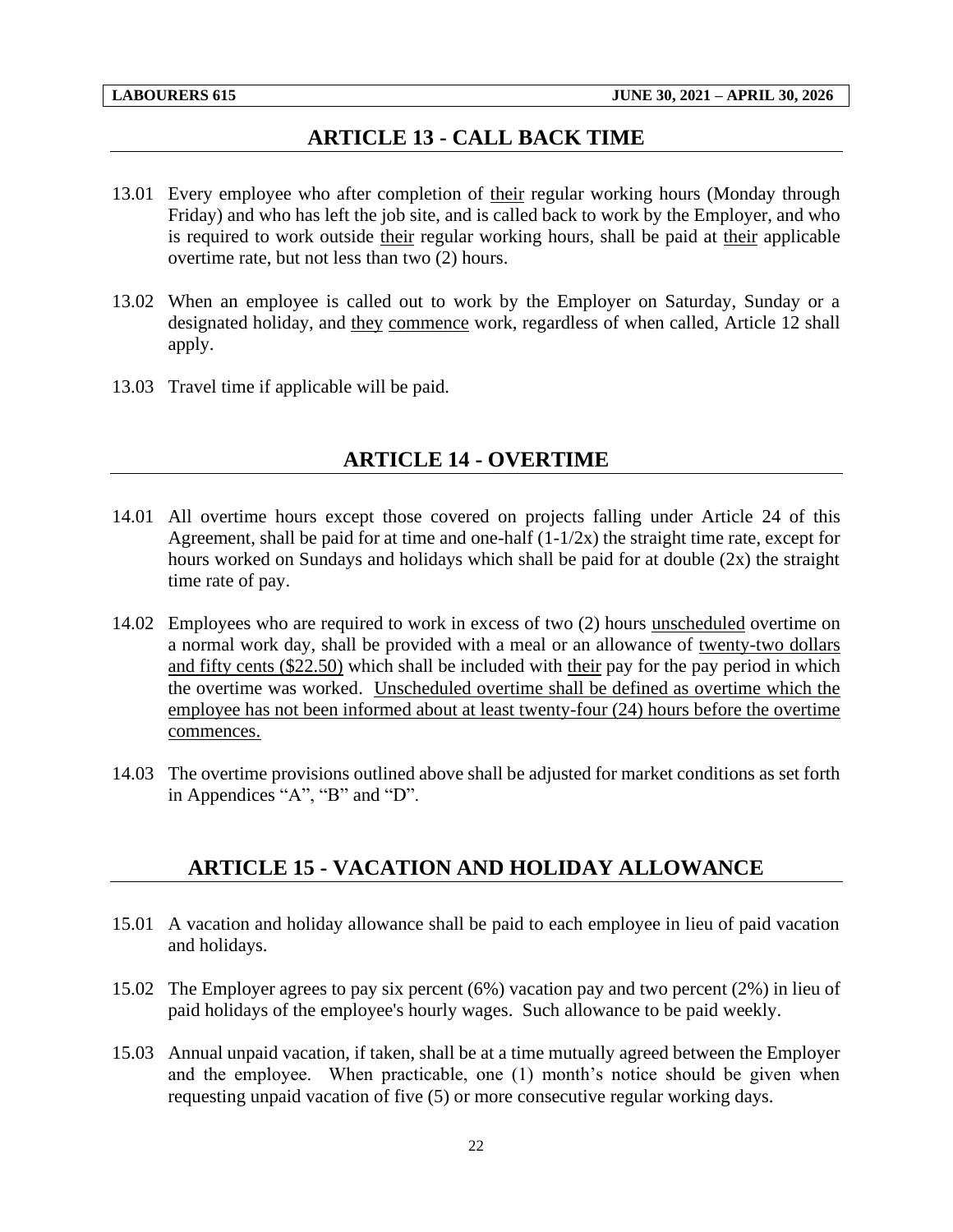## **ARTICLE 16 - DESIGNATED HOLIDAYS**

<span id="page-25-0"></span>16.01 During the period that this Agreement is in force, the following days shall be observed as Designated Holidays:

| <b>CALENDAR YEAR 2021</b>                        | <b>HOLIDAY FALLS ON</b> |                    |               | <b>HOLIDAY OBSERVED ON</b> |
|--------------------------------------------------|-------------------------|--------------------|---------------|----------------------------|
| Canada Day                                       | Thursday                | July 1, 2021       | Same          |                            |
| Labour Day                                       | Monday                  | September 6, 2021  | Same          |                            |
| Thanksgiving Day                                 | Monday                  | October 11, 2021   | Same          |                            |
| Remembrance Day                                  | Thursday                | November 11, 2021  | Same          |                            |
| Christmas Day                                    | Saturday                | December 25, 2021  | Monday        | December 27, 2021          |
| <b>Boxing Day</b>                                | Sunday                  | December 26, 2021  | Tuesday       | December 28, 2021          |
| <b>CALENDAR YEAR 2022</b>                        | <b>HOLIDAY FALLS ON</b> |                    |               | <b>HOLIDAY OBSERVED ON</b> |
| New Years Day                                    | Saturday                | January 1, 2022    | Monday        | January 3, 2022            |
| Heritage Day                                     | Monday                  | February 21, 2022  | Same          |                            |
| Good Friday                                      | Friday                  | April 15, 2022     | Same          |                            |
| Victoria Day                                     | Monday                  | May 23, 2022       | Same          |                            |
| Canada Day                                       | Friday                  | July 1, 2022       | Same          |                            |
| Labour Day                                       | Monday                  | September 5, 2022  | Same          |                            |
| <b>National Day for Truth and Reconciliation</b> | Friday                  | September 30, 2022 | <b>Same</b>   |                            |
| Thanksgiving Day                                 | Monday                  | October 10, 2022   | Same          |                            |
| Remembrance Day                                  | Friday                  | November 11, 2022  | Same          |                            |
| Christmas Day                                    | Sunday                  | December 25, 2022  | Monday        | December 26, 2022          |
| <b>Boxing Day</b>                                | Monday                  | December 26, 2022  | Tuesday       | December 27, 2022          |
| <b>CALENDAR YEAR 2023</b>                        | <b>HOLIDAY FALLS ON</b> |                    |               | <b>HOLIDAY OBSERVED ON</b> |
| New Years Day                                    | Sunday                  | January 1, 2023    | Monday        | January 2, 2023            |
| Heritage Day                                     | Monday                  | February 20, 2023  | Same          |                            |
| Good Friday                                      | Friday                  | April 7, 2023      | Same          |                            |
| Victoria Day                                     | Monday                  | May 22, 2023       | Same          |                            |
| Canada Day                                       | Saturday                | July 1, 2023       | Monday        | July 3, 2023               |
| Labour Day                                       | Monday                  | September 4, 2023  | Same          |                            |
| <b>National Day for Truth and Reconciliation</b> | <b>Saturday</b>         | September 30, 2023 | <b>Monday</b> | October 2, 2023            |
| Thanksgiving Day                                 | Monday                  | October 9, 2023    | Same          |                            |
| Remembrance Day                                  | Saturday                | November 11, 2023  | Monday        | November 13, 2023          |
| Christmas Day                                    | Monday                  | December 25, 2023  | Same          |                            |
| <b>Boxing Day</b>                                | Tuesday                 | December 26, 2023  | Same          |                            |

#### **Amendment #1 – June 13, 2022**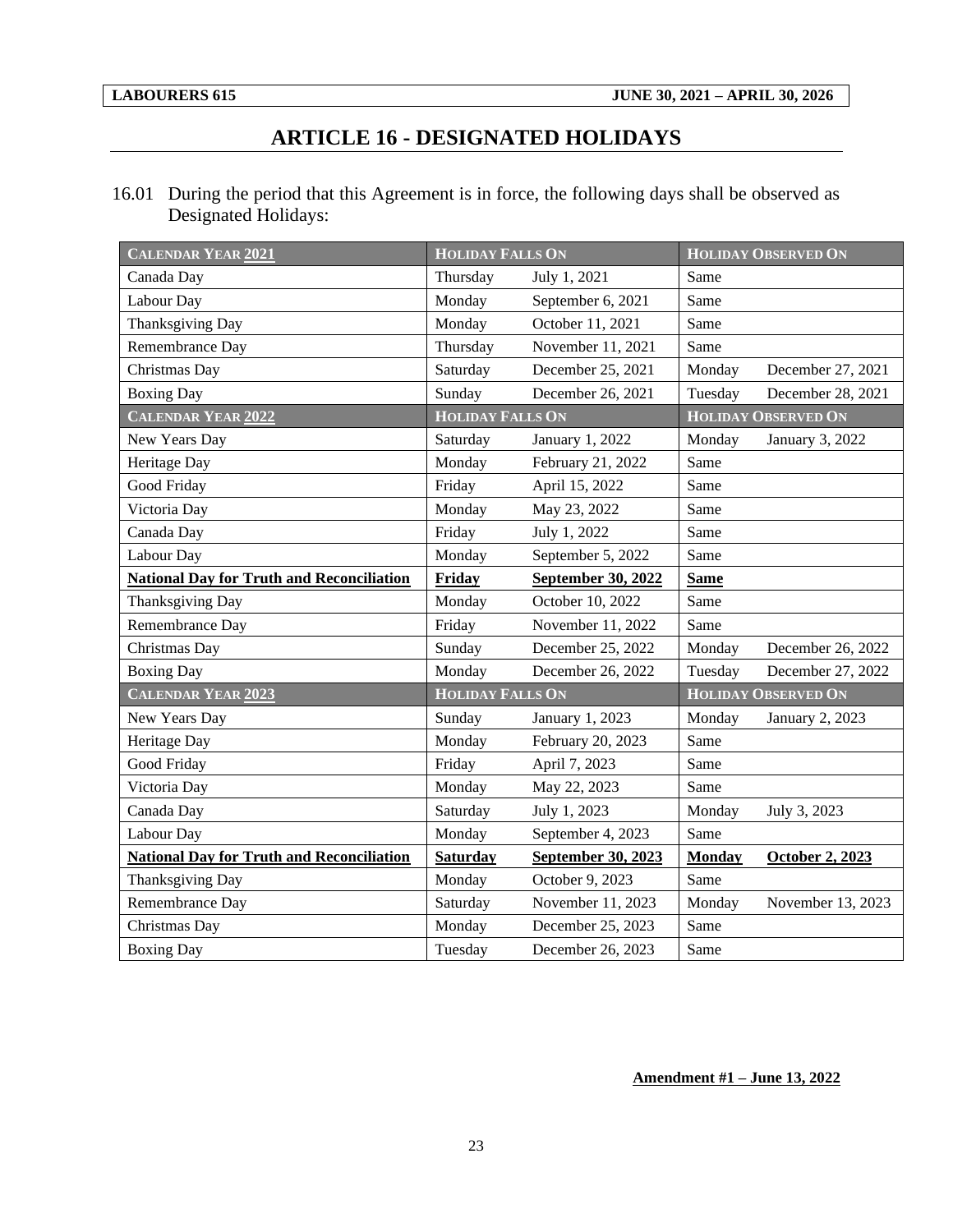#### **LABOURERS 615 JUNE 30, 2021 – APRIL 30, 2026**

| <b>CALENDAR YEAR 2024</b>                        | <b>HOLIDAY FALLS ON</b> |                           | <b>HOLIDAY OBSERVED ON</b> |
|--------------------------------------------------|-------------------------|---------------------------|----------------------------|
| New Years Day                                    | Monday                  | January 1, 2024           | Same                       |
| Heritage Day                                     | Monday                  | February 19, 2024         | Same                       |
| Good Friday                                      | Friday                  | March 29, 2024            | Same                       |
| Victoria Day                                     | Monday                  | May 20, 2024              | Same                       |
| Canada Day                                       | Monday                  | July 1, 2024              | Same                       |
| Labour Day                                       | Monday                  | September 2, 2024         | Same                       |
| <b>National Day for Truth and Reconciliation</b> | <b>Monday</b>           | <b>September 30, 2024</b> | <b>Same</b>                |
| <b>Thanksgiving Day</b>                          | Monday                  | October 14, 2024          | Same                       |
| Remembrance Day                                  | Monday                  | November 11, 2024         | Same                       |
| Christmas Day                                    | Wednesday               | December 25, 2024         | Same                       |
| <b>Boxing Day</b>                                | Thursday                | December 26, 2024         | Same                       |
| <b>CALENDAR YEAR 2025</b>                        | <b>HOLIDAY FALLS ON</b> |                           | <b>HOLIDAY OBSERVED ON</b> |
| New Years Day                                    | Wednesday               | January 1, 2025           | Same                       |
| Heritage Day                                     | Monday                  | February 17, 2025         | Same                       |
| Good Friday                                      | Friday                  | April 18, 2025            | Same                       |
| Victoria Day                                     | Monday                  | May 19, 2025              | Same                       |
| Canada Day                                       | Tuesday                 | July 1, 2025              | Same                       |
| Labour Day                                       | Monday                  | September 1, 2025         | Same                       |
| <b>National Day for Truth and Reconciliation</b> | <b>Tuesday</b>          | September 30, 2025        | <b>Same</b>                |
| <b>Thanksgiving Day</b>                          | Monday                  | October 13, 2025          | Same                       |
| Remembrance Day                                  | Tuesday                 | November 11, 2025         | Same                       |
| Christmas Day                                    | Thursday                | December 25, 2025         | Same                       |
| <b>Boxing Day</b>                                | Friday                  | December 26, 2025         | Same                       |
| <b>CALENDAR YEAR 2026</b>                        | <b>HOLIDAY FALLS ON</b> |                           | <b>HOLIDAY OBSERVED ON</b> |
| New Years Day                                    | Thursday                | January 1, 2026           | Same                       |
| Heritage Day                                     | Monday                  | February 16, 2026         | Same                       |
| Good Friday                                      | Friday                  | April 3, 2026             | Same                       |

In those jurisdictions and municipalities where the first Monday in August is declared to be a Civic Holiday, it shall be observed as such under the terms of this Agreement.

Should new **provincial** statutory holidays be declared during the term of this agreement, these new holidays shall be incorporated into this agreement where applicable.

16.02 Employees required to work on any Designated Holiday shall be paid in accordance with the overtime provisions in Article 14.01, for all hours worked at the request of the Employer.

#### **Amendment #1 – June 13, 2022**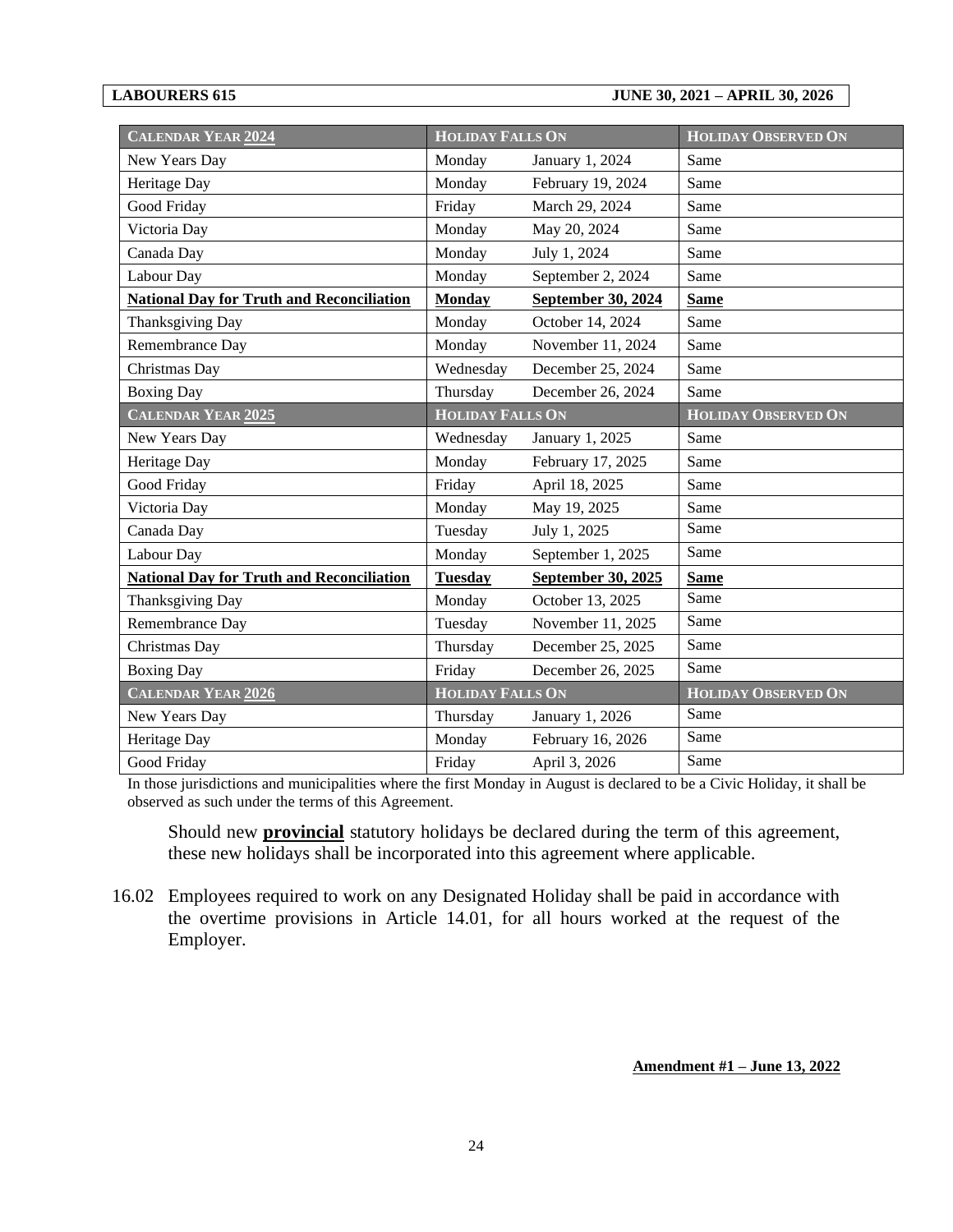## **ARTICLE 17 - TRAVEL**

- <span id="page-27-0"></span>17.01 There shall be a free zone for employees working within a forty-five (45) kilometre radius of the Halifax County intersection of Provincial Highway, 101 and 102. Travel and subsistence allowance will not apply when travelling to and working within this free zone (17.01).
- 17.02 No travel will be paid until an Employee has travelled a distance of over seventy-five (75) kilometres from the Employee's principal place of residence to the job site by the shortest available Department of Transportation maintained normally travelled route. All travel by the Employee beyond a distance of seventy-five (75) kilometres shall be paid as set out in Article 17.04.
- 17.03 When the Employer provides transportation to the Employee, the Employer shall pay to the Employee mileage travelled in excess of seventy-five (75) kilometres one way to the job as set forth in Article 17.04.
- 17.04 **Mileage Allowance:** ............\$0.59 per kilometre

It is agreed this figure shall be adjusted as per CRA figures for the life of this agreement.

17.05 (A) Employees who are required to travel on their own (i.e. not in a company supplied vehicle) a distance of 115 kilometres or more from their principal residence shall be paid subsistence allowance as follows:

#### **Subsistence Allowance:**

(B) The Employer, may at the Employer's discretion, provide room and board in lieu of subsistence allowance as long as the accommodations are adequate.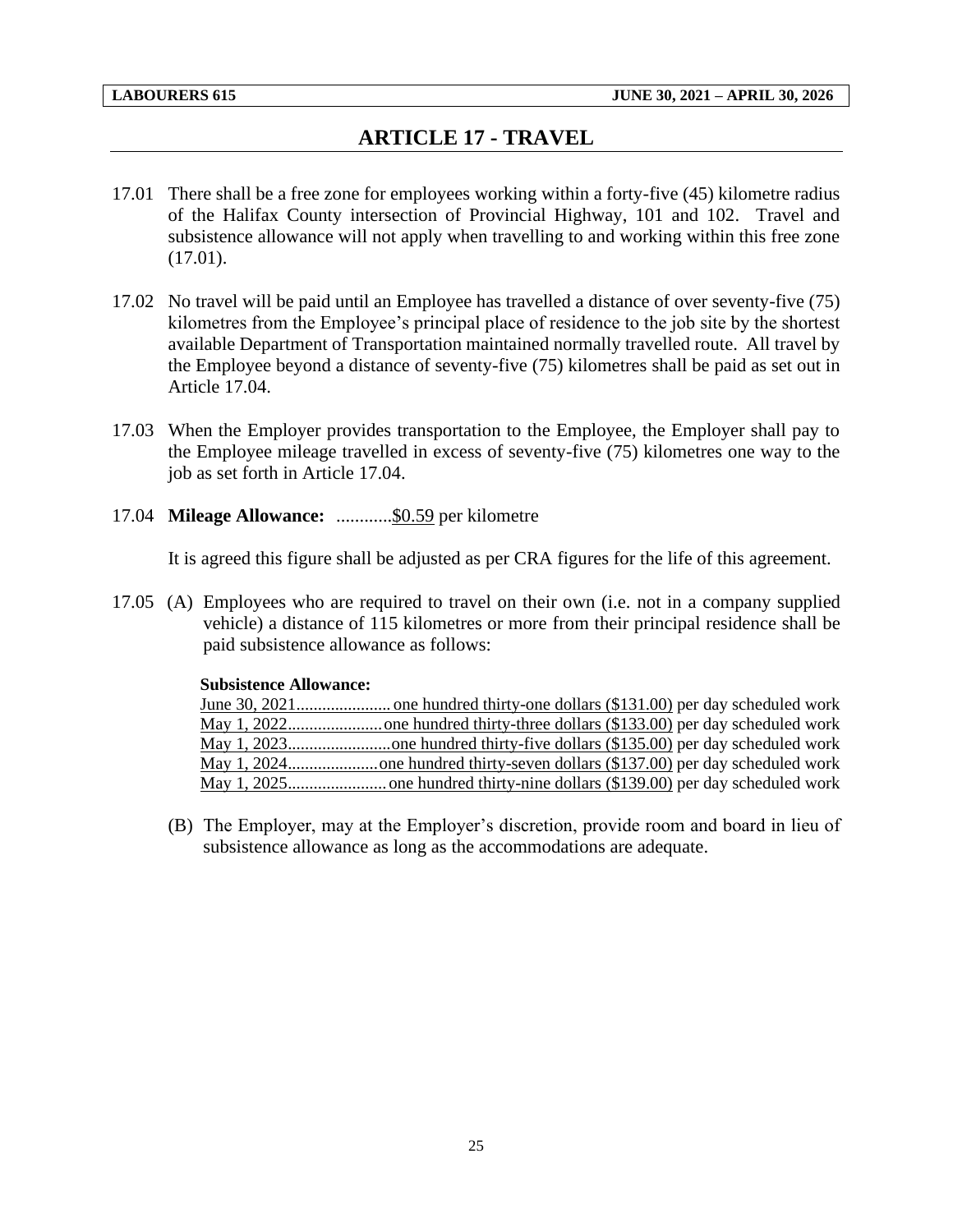(C) Where lodging is provided by the Employer as required under Article 17.05 (B), meal allowances shall be as follows:

Breakfast................. nine dollars (\$9.00) Lunch..............fourteen dollars (\$14.00) Dinner......twenty-three dollars (\$23.00)

- (D) If either the Union or the Employer determine that travel and subsistence under Article 17 is not feasible on a specific project, then an amendment to Article 17 may be jointly agreed to by the parties on a project-by-project basis.
- 17.06 When an Employee is required to travel from one site to another site during working hours and the Employee is required to use the Employee's own vehicle, such Employee shall be paid the hourly rate and any parking costs incurred by the Employee.
- 17.07 All payments made to Union employees under Article 17 shall be made on the basis of a completed TD-4 Form when applicable being appropriately completed and signed and the payments being made on a non-income taxable basis. It shall be the responsibility of Employees to make any income tax payments that may be found to be due now or in the future. In the absence of appropriately completed TD-4 Forms, all payments shall be added to gross pay and taxed. The Employer shall make the forms available to each Employee at the beginning of the project.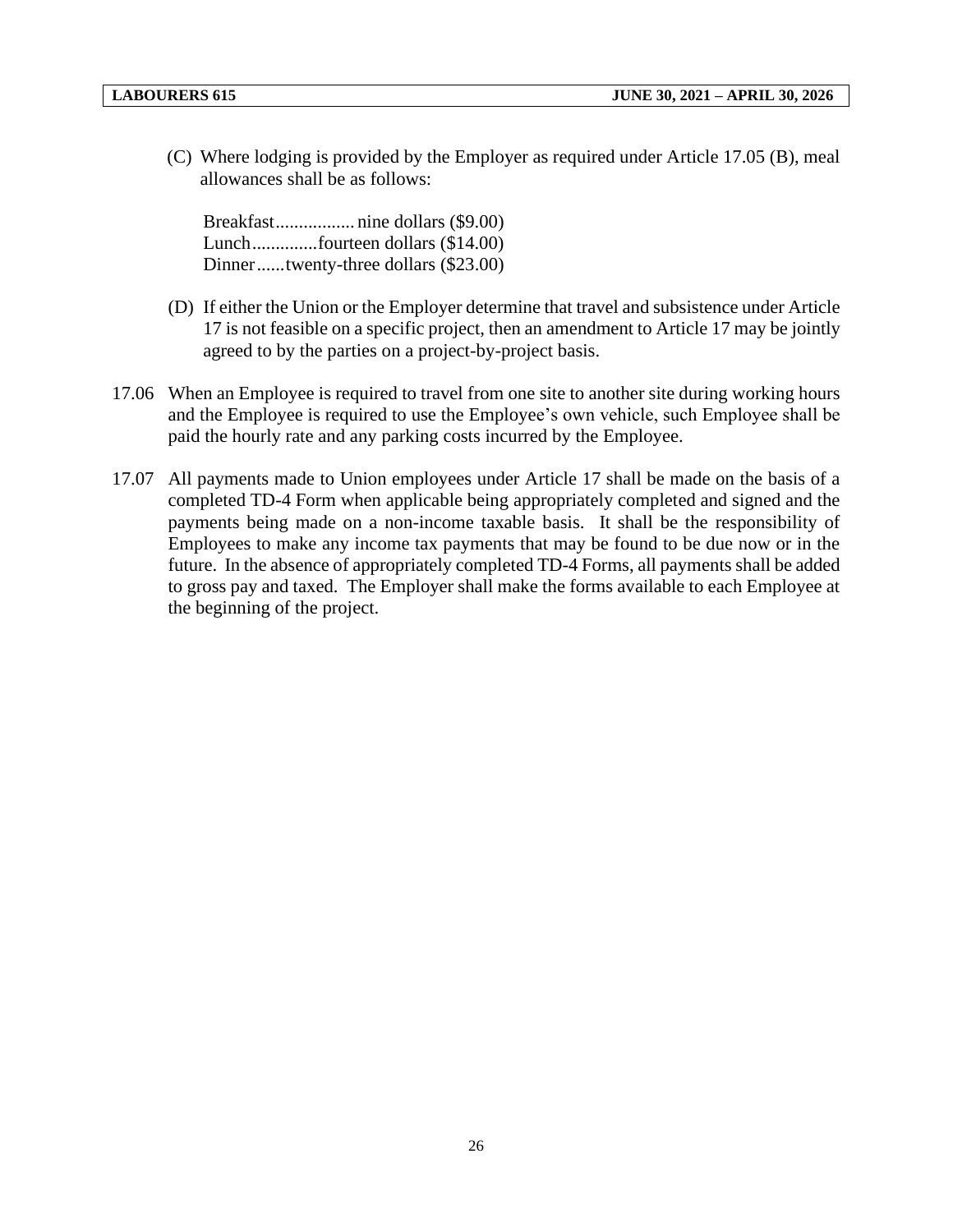## <span id="page-29-0"></span>**ARTICLE 17A – TRAVEL AND SUBSISTENCE FOR PROJECTS UNDER ARTICLE 24**

- 17A.01 There shall be free zone for Employees working within a forty-five (45) kilometre radius of the Halifax County intersection of Provincial Highways 101 and 102. Travel and subsistence allowance will not apply when traveling to and working within this free zone.
- 17A.02 No mileage allowance shall be paid until an Employee has traveled a distance of over forty-five (45) kilometres from the Employee's principal residence to the job site by the shortest available Department of Transportation maintained normally traveled route. Mileage allowance shall be as set for in Article 17A.04.
- 17A.03 If the Employer provides transportation and the distance to the job is greater than seventy-five (75) kilometres, the Employer shall pay to the Employee, mileage travelled in excess of seventy-five (75) kilometres one way to the job site.
- 17A.04 **Mileage Allowance**...........\$0.59 per kilometre

It is agreed this figure shall be adjusted as per CRA figures for the life of this agreement.

17A.05 (i) Employees who are required to travel on their own (i.e. not in a company supplied vehicle) a distance of 115 km or more from the Employee's principal place of residence will be paid a subsistence allowance. These Employees shall not be paid mileage. The subsistence allowance shall be as follows:

> June 30, 2021 ................ one hundred thirty-one dollars (\$131.00) per day scheduled work May 1, 2022 ................one hundred thirty-three dollars (\$133.00) per day scheduled work May 1, 2023 ..................one hundred thirty-five dollars (\$135.00) per day scheduled work May 1, 2024 ...............one hundred thirty-seven dollars (\$137.00) per day scheduled work May 1, 2025 ................. one hundred thirty-nine dollars (\$139.00) per day scheduled work

(ii) The Employer may at the Employer's discretion provide room and board in lieu of subsistence allowance as long as the accommodations are adequate.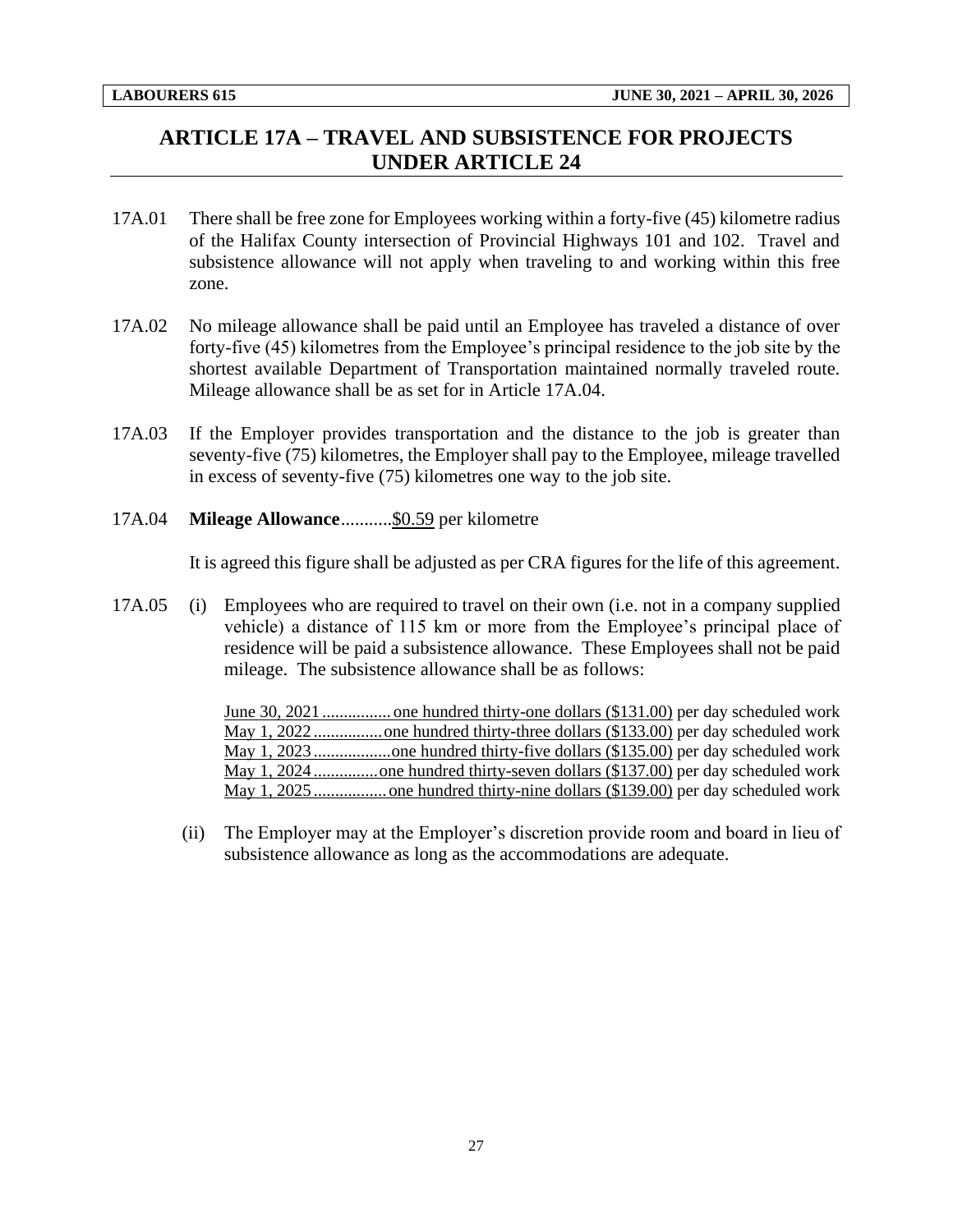(iii) Where room is provided by the Employer as required under Article 17A.05 (ii), meal allowances shall be as follows:

Breakfast ..................... nine dollars (\$9.00) Lunch ..................fourteen dollars (\$14.00) Dinner ..........twenty-three dollars (\$23.00)

- (iv) Under no circumstances will travel outside of the jurisdictional area covered by Labourers 615 be used to calculate benefits under Articles 17A.02 and 17A.05.
- 17A.06 When an Employee is required to travel from one site to another site during working hours and the Employee is required to use the Employee's own vehicle, such Employee shall be paid the hourly rate and any parking costs incurred by the Employee.
- 17A.07 All payments made to Union employees under Article 17A shall be made on the basis of a completed TD-4 Form when applicable being appropriately completed and signed and the payments being made on a non-income taxable basis. It shall be the responsibility of Employees to make any income tax payments that may be found to be due now or in the future. In the absence of appropriately completed TD-4 Forms, all payments shall be added to gross pay and taxed. The Employer shall make the forms available to each Employee at the beginning of the project.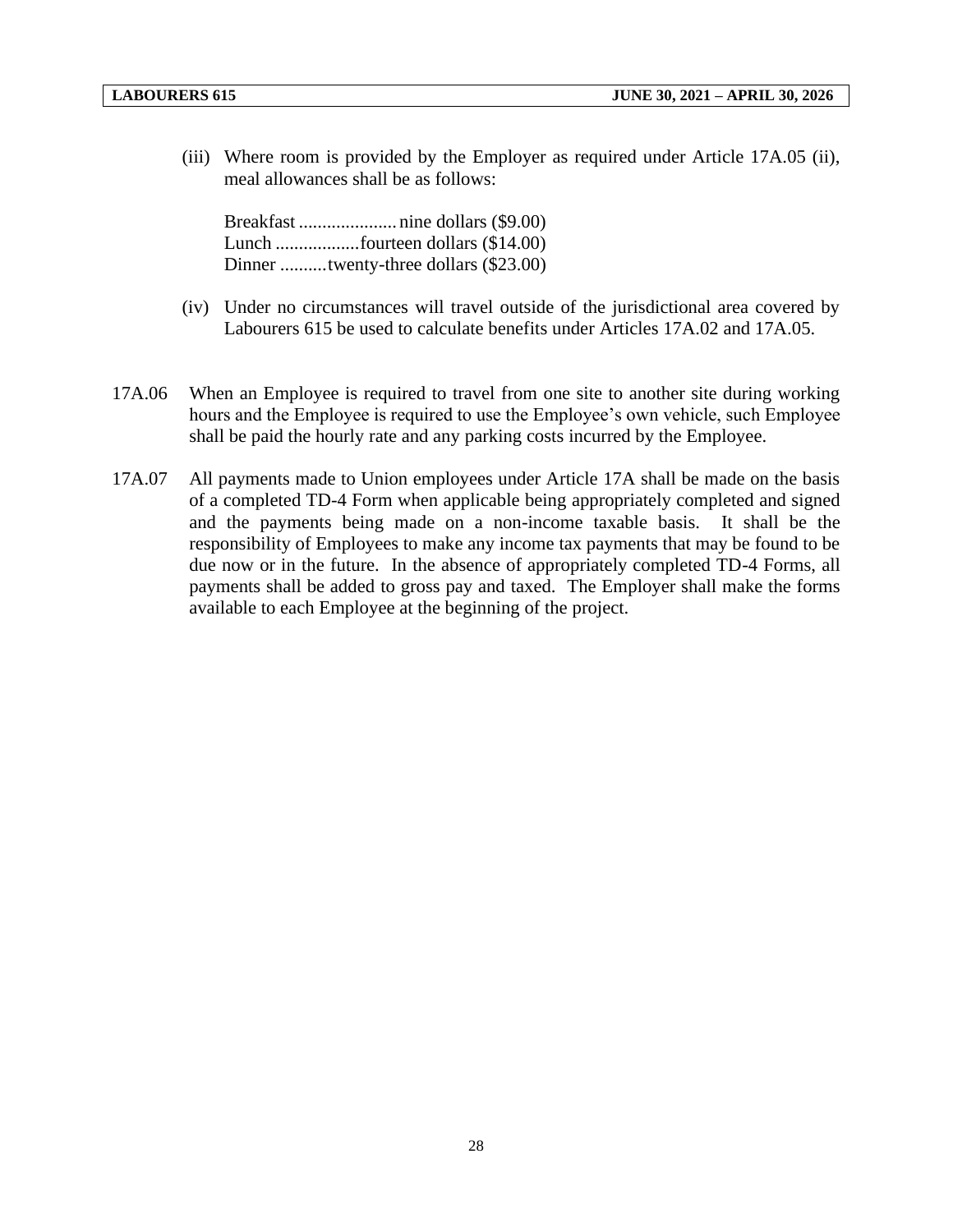## <span id="page-31-0"></span>**ARTICLE 18 - TERMINATION OF EMPLOYMENT OR LAYOFF**

- 18.01 Employees shall be laid off at 12:00 Noon or at the end of the shift.
- 18.02 Employees who are discharged, or who quit, shall receive their accumulated wages on the regular pay day for the pay period in which the discharge or quit takes place. Per Service Canada guidelines, a Record of Employment will be sent within five calendar days of the employee's interruption of earnings. If an ROE Web e-Filing is used instead, it will be sent within five calendar days after the end of the pay period in which an employee's interruption of earnings occurs. The Employee may receive these either by picking them up at the place designated by the Employer; or the Employer shall send the wages and ROE or copy of ROE Web e-Filing to the former employee on the above specified days at the address they have provided. Should the Employer fail to comply with this provision, the employee shall receive an additional sum equivalent to eight (8) hours pay at the straight time rate for each day of delinquency.

## **ARTICLE 19 - WAGES**

- <span id="page-31-1"></span>19.01 The regular hourly rates of pay for each classification of worker shall be in accordance with the rates contained in the attached appendices and which apply to that classification.
- 19.02 In the event the Pension or Welfare Plan is discontinued for any reason whatever, any Employer contribution shall be added to the hourly rate and become part of the wages paid.
- 19.03 The Classification rate for Labourers shall apply for all clean-up. This shall include the clean-up and all work performed by Labourers relating to Carpenters and/or acoustical and drywall installers.
- 19.04 For guards and watchpersons special rates and conditions may be established by joint action of the Employer and the Union for employees who are handicapped by age, physical or other disability.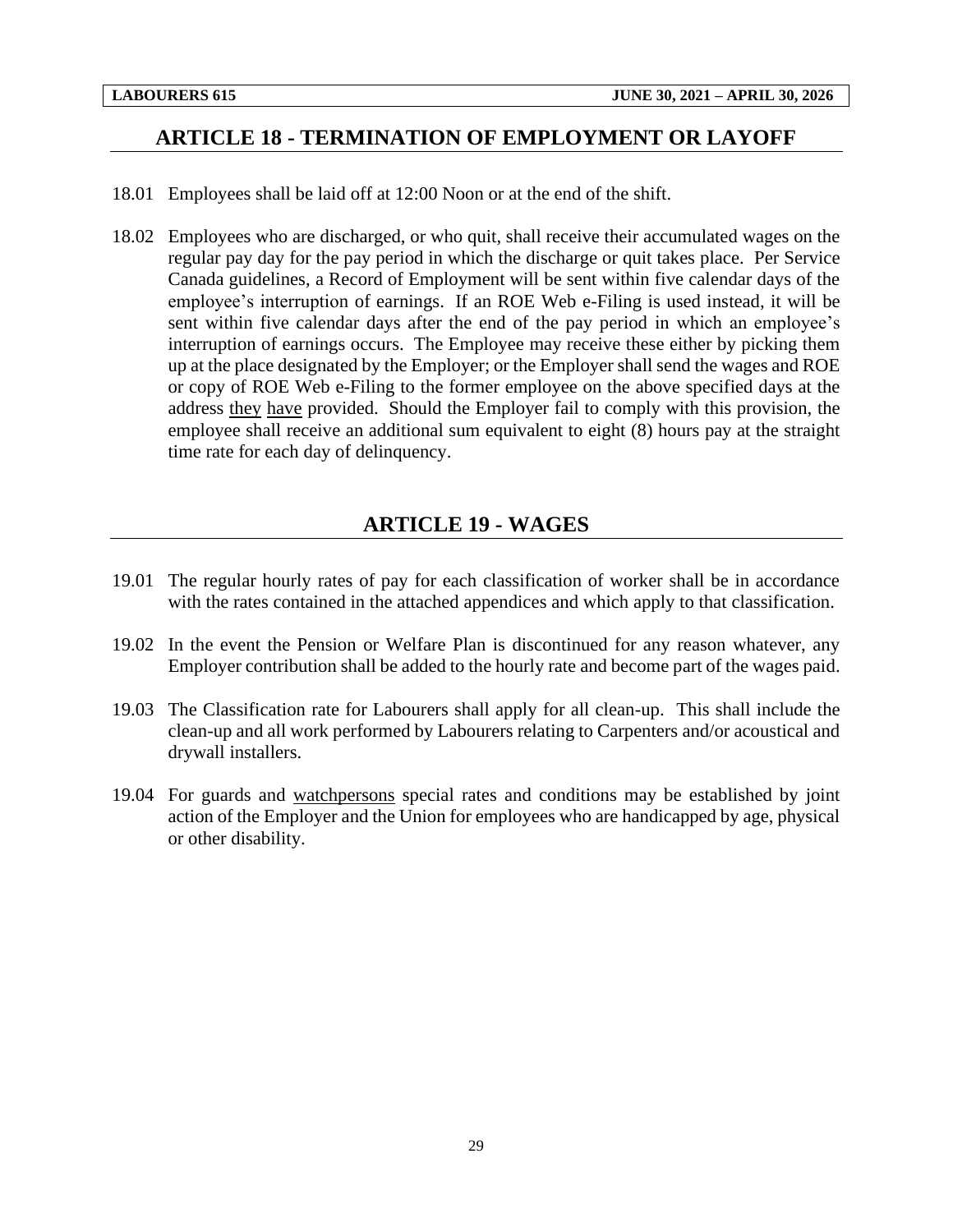## **ARTICLE 20 - PAY PERIOD**

- <span id="page-32-0"></span>20.01 Wages shall be paid weekly, by cash, cheque or electronic deposit. If payment is by cheque, it must be distributed before quitting time on Thursday. If payment is by cash or electronic deposit, payment shall be made no later than quitting time on Friday. If the regular payday is a holiday, then the Employee's pays shall be distributed a day earlier.
- 20.02 A clear statement of hours worked, rate of pay, total earnings, net earnings and deductions shall be given to Employees on payday. At Employer's discretion, this information may be provided electronically. Statements shall be made available for any employees who are not able to receive them electronically.
- 20.03 Should Employee's pay not be distributed as set out herein, the Employee shall immediately notify the Employer.
- 20.04 When Employee's pays are not distributed in a timely manner in accordance with Article 20.01, the Employee shall receive one (1) day's pay at the basic hourly rate for each working day until the day the pay is delivered, commencing at 8:00 a.m. Monday through Friday.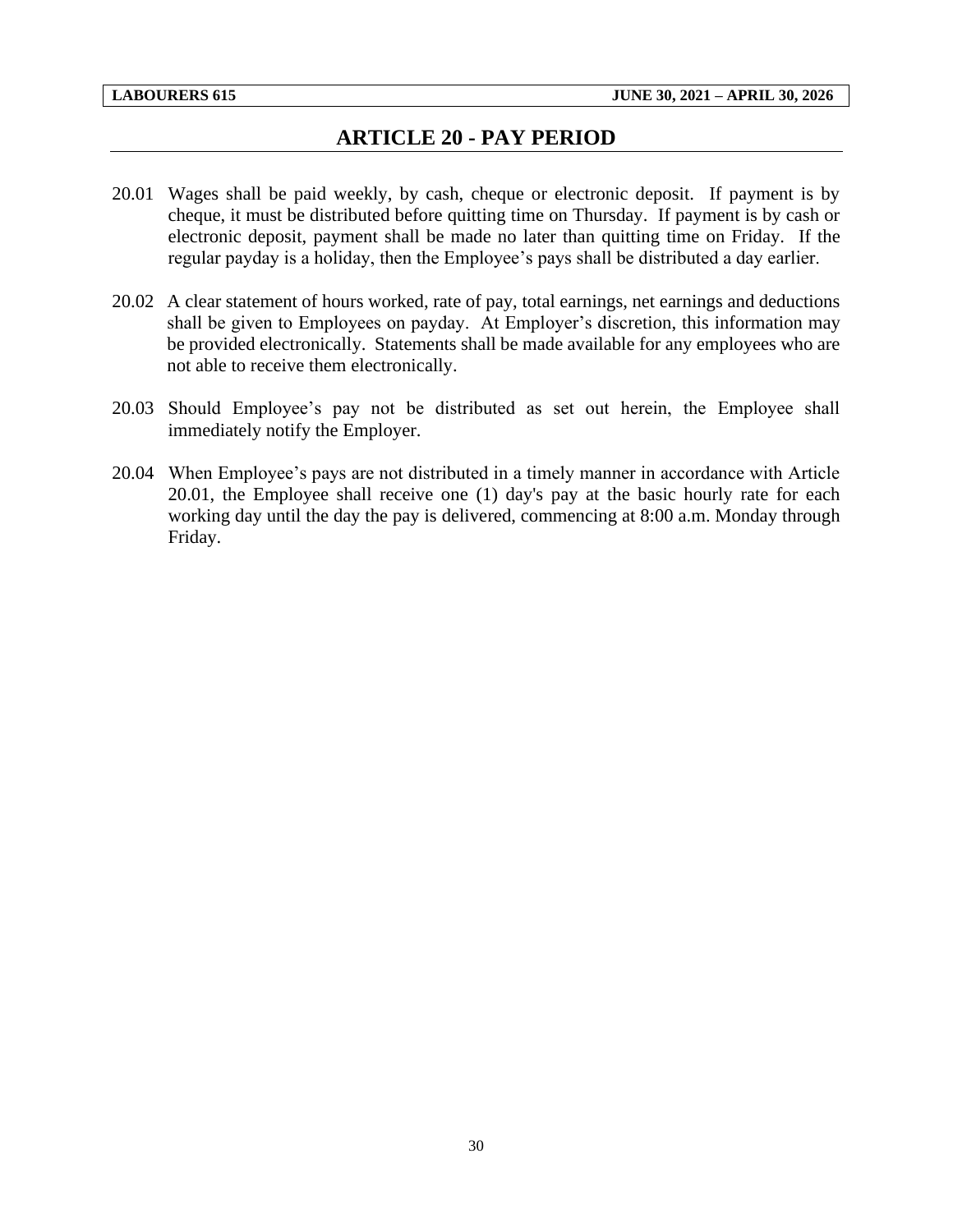#### **ARTICLE 21 - SAFETY AND HEALTH**

- <span id="page-33-0"></span>21.01 Employer and employee shall comply with all applicable provisions of provincial health, sanitation and safety laws and regulations, in addition to those rules established by the Employer.
- 21.02 Employees shall not be required to work with unsafe equipment and conditions.
- 21.03 All safety equipment shall meet CSA or other government regulated safety standards.
- 21.04 Adequate toilet facilities and fresh drinking water (year round) and paper cups will be provided by the Employer. Chilled water will be provided in summer months if practicable.
- 21.05 Fresh drinking water, tool sheds and lunch rooms shall normally be maintained by the Craft using same, except where other general arrangements have been made for a site.
- 21.06 Where required, adequate quarters complete with heating, lighting, and ventilation shall be provided for employees to change clothes and eat lunch. Such quarters shall have benches and tables and shall be lockable and be kept clean.
- 21.07 The Employer shall provide the following items or equipment and/or clothing when weather and working conditions require their use:
	- (A) Rainsuits
	- (B) Eye and hearing protection
	- (C) Rubber gloves
	- (D) Employees shall be expected to supply their own fall protection equipment as this has become standard equipment in construction. If a Union member does not have their own fall protection equipment (harness, lanyard, etc.) the company will make such available until such time as the employee has received their first pay. At this time the company shall make available, at cost, the proper safety equipment and arrangements shall be made to have the cost deducted from the member's pay.

It shall also be understood that if the equipment becomes damaged as a result of working or if the member falls, the equipment will be replaced by the employer at no cost to the employee.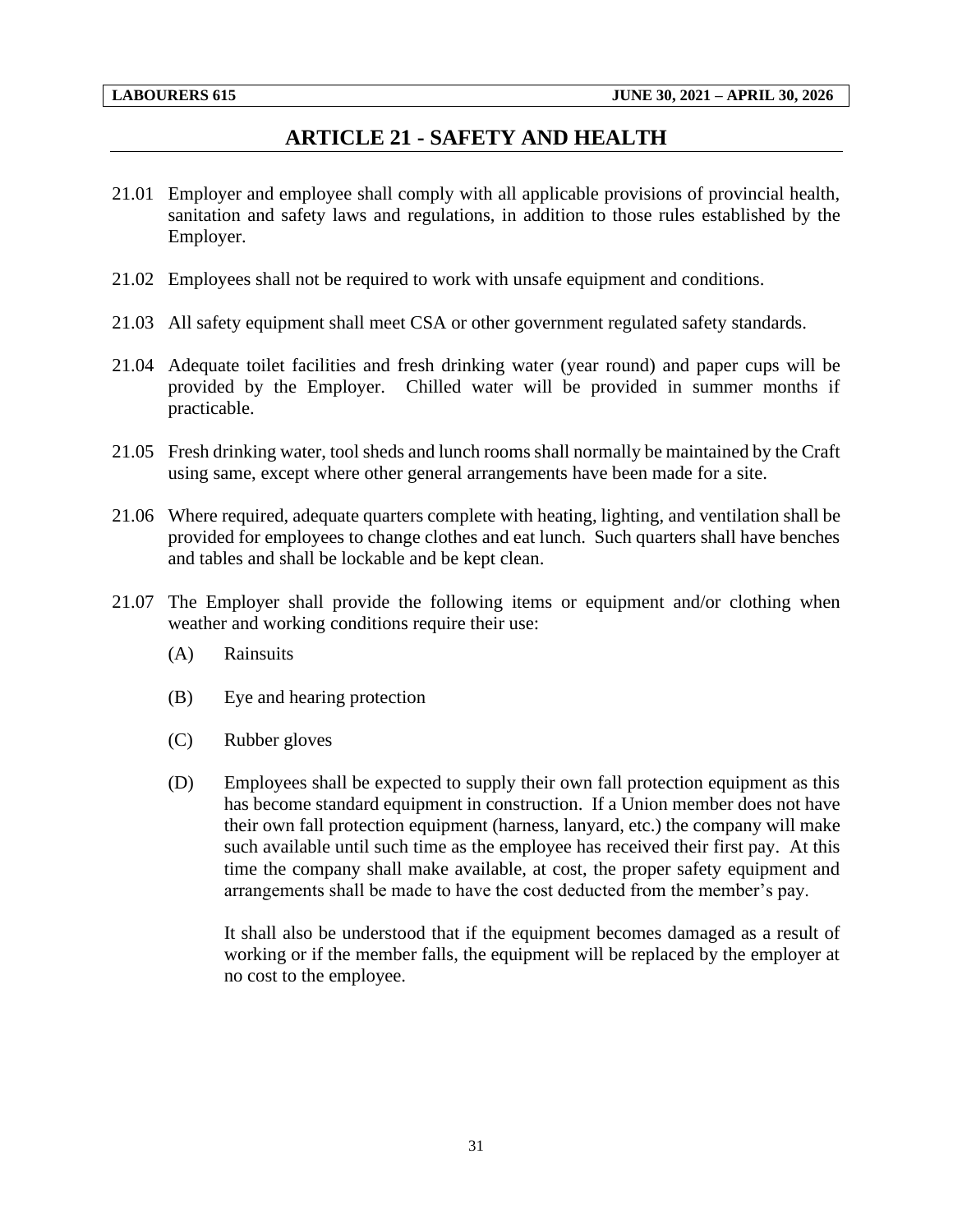(E) On abnormally dirty and/or corrosive maintenance, revamp and repair work, in which the employees' clothes may be abnormally or permanently damaged, the Employer shall supply and maintain the necessary protective clothing (including gloves and coveralls where appropriate, particularly on, but not limited to, all corrosive work) at no cost to the employee for all employees covered by this Agreement. On such work, employees shall be allowed fifteen (15) minutes for wash up time prior to the conclusion of their shift.

Such work shall also include special cases of new construction carried out in existing facilities such that the above abnormal conditions are encountered.

- 21.08 Safety items and protective clothing issued to the employee must be returned to the Employer on termination. Employees may be liable for replacement costs for rainsuits damaged due to improper use beyond reasonable wear and tear.
- 21.09 Where a crane operator's view is obstructed, the Employer will supply a labourer who understands proper signals to direct the crane operator.
- 21.10 All new employees hired shall have a CSA approved hard hat of their own. If requested, the employer shall provide a hard hat of no specific colour at cost to the employee. If the employee is required to wear a specific colour of hard hat, the employer shall provide the specifically coloured hard hat at no cost to the employee.
- 21.11 An employee will not be requested to wear rainsuits, goggles or rubber boots after they have been used by other employees unless they have been disinfected.
- 21.12 If an employee sustains an accidental injury during working hours and has to receive offsite medical attention, the employee will receive four (4) hours pay if the injury occurs during the first half of the shift, or eight (8) hours pay if the injury occurs in the second half of the shift. The Parties agree to amend this Article in order that the language is consistent with the Nova Scotia Workers Compensation Act.
- 21.13 The Union shall maintain a database of safety training completed by all members, with evidence of same and expiry dates on file. This information and evidence shall be provided to the Employer upon dispatch and available to the Employer upon request. Members shall have a copy of their training information accessible while on the job site.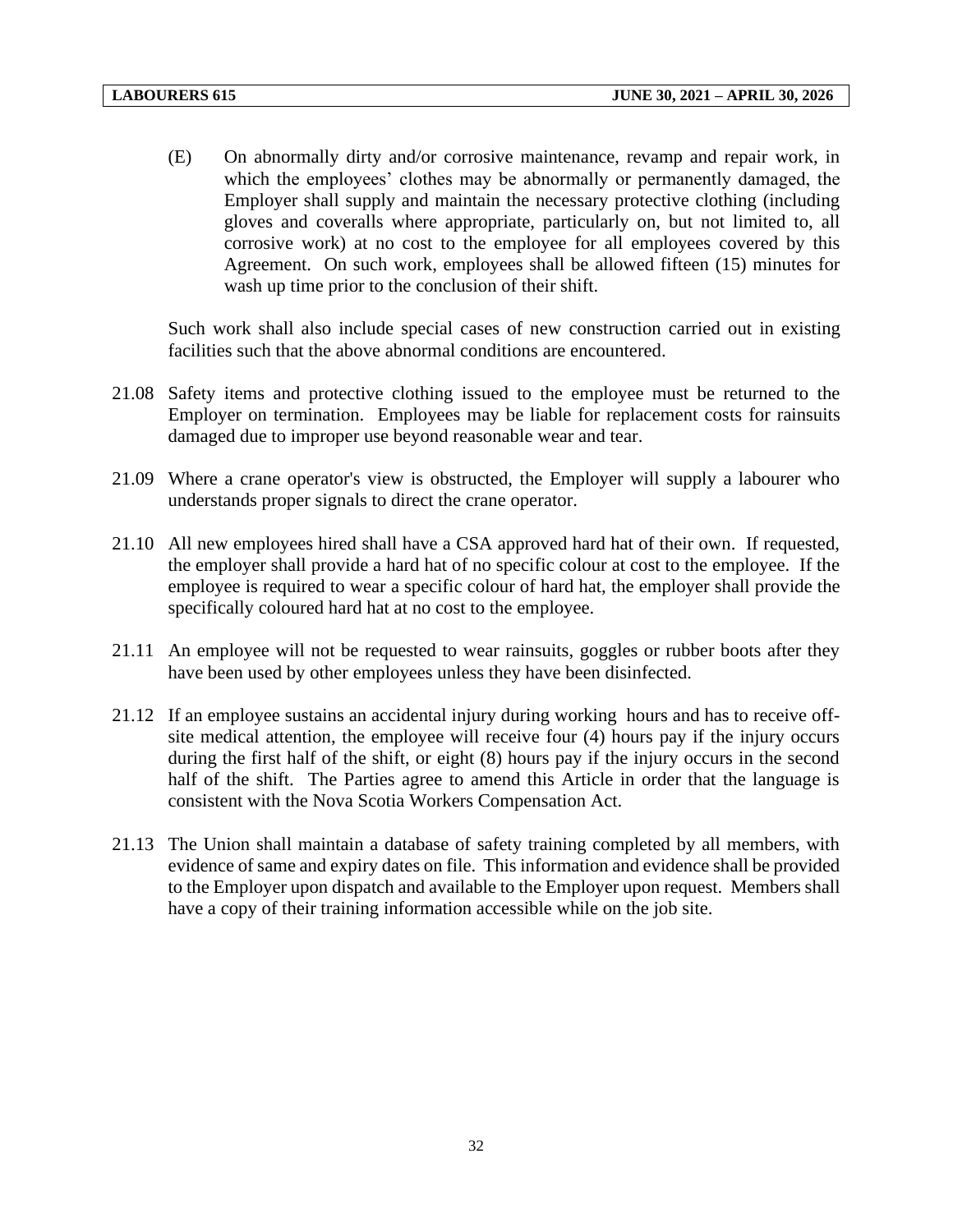## **ARTICLE 22 - JURISDICTIONAL DISPUTES**

- <span id="page-35-0"></span>22.01 A mark-up meeting will be held with each contractor not later than the commencement of the contractor's work on all major projects. The Union may request, in writing, a mark-up meeting for a specific project, and no assignments shall be made before this mark-up. Mark-up assignments shall also apply to all sub-contractors. The work assignment shall not be completed until a meeting on site has been convened with all Parties involved and until a subsequent meeting (not later than twenty-four (24) hours) has taken place, at which the contractor shall present the work assignment on paper to all Parties.
- 22.02 Should a dispute concerning jurisdiction arise after the contractor has made their assignment, there shall be a meeting between the Employer and the pertinent Unions on site within twenty-four (24) hours. In the event that this meeting does not resolve the dispute, then any of the parties may make application to the Construction Industry Panel of the Labour Relations Board of Nova Scotia for an order pursuant to Section 50 of the *Trade Union Act*, Chapter 475 R.S.N.S. 1989 as amended.
- <span id="page-35-1"></span>22.03 All work assignments given to Labourers Local 615 by way of mark-up meetings to be copied and faxed to the Nova Scotia Construction Labour Relations Association Limited.

## **ARTICLE 23 – GRIEVANCE AND ARBITRATION**

23.01 The Parties being aware of the high cost of Arbitration agree that they may wish to utilize professional Alternative Dispute Resolution Procedures as are available through the Province of Nova Scotia or from other sources. Both Parties agree to use their best efforts to implement Alternative Dispute Resolution Procedures as appropriate in the resolution of disputes.

Failing prompt resolution, the grievance may then be settled in the manner provided by Section 107 of the *Trade Union Act*, Chapter 475, R.S.N.S. 1989, as amended.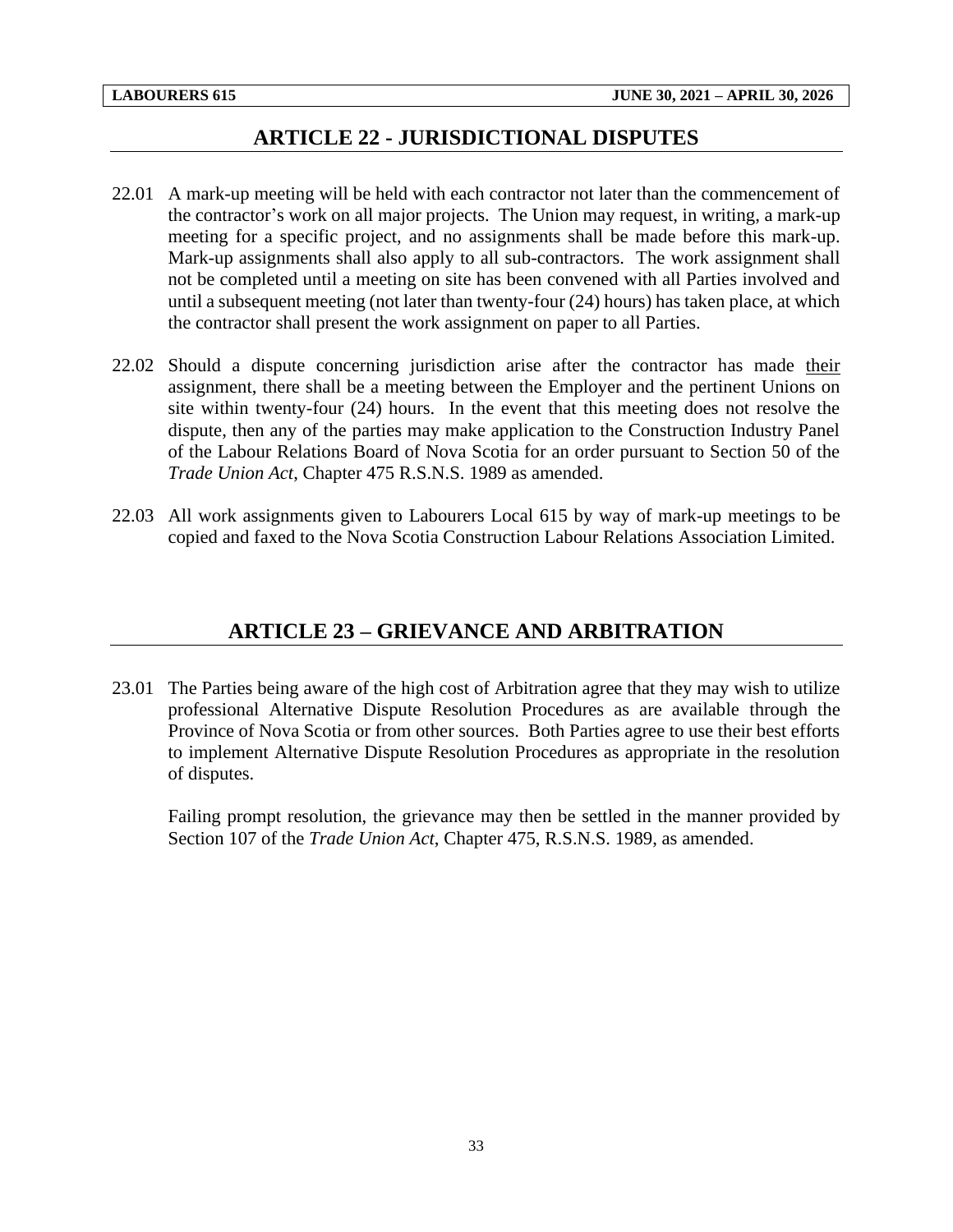## <span id="page-36-0"></span>**ARTICLE 24 - MAJOR INDUSTRIAL PROJECTS DEFINITIONS**

- 24.01 (A) **Major Industrial Projects** shall be defined as the initial construction, or major expansion or renovation of the facilities such as those listed below, where the initial construction or the major expansion or renovation has a total construction value (labour-hours, materials and equipment) in excess of fifty-two million one hundred thousand dollars (\$52,100,000.00). This threshold shall be adjusted on renewal in accordance with the Consumer Price Index as reported by Statistics Canada.
	- 1. Heavy water plants
	- 2. Oil and gas refineries
	- 3. Pulp mills
	- 4. Petro-chemical plants
	- 5. Automobile manufacturing plants
	- 6. Rubber plants (such as Michelin)
	- 7. Steel mills
	- 8. Metal producing facilities
	- 9. Power generating projects
	- 10. Ore reduction plants and Smelters
	- 11. Deepwater ports
- 24.01 (B) Shutdowns shall be defined as work taking place on an industrial site when it is necessary to halt or reduce production in order for the work to take place.
- 24.01 (C) Refractory work shall be defined as the new installation or repair of refractory work on an industrial site.
- 24.01 (D) Work falling under Appendix "B" Tunnel and Shaft Construction within Accreditation.
- 24.02 On any Major Industrial Project in excess of fifty-two million one hundred thousand dollars (\$52,100,000.00), not listed above, the parties may meet and agree to different terms and conditions to apply on a given project falling under Article 24 should special conditions so require. Either party may request a meeting to clarify whether a project does or does not fall under the definition of a Major Industrial Project in Article 24.01 (A).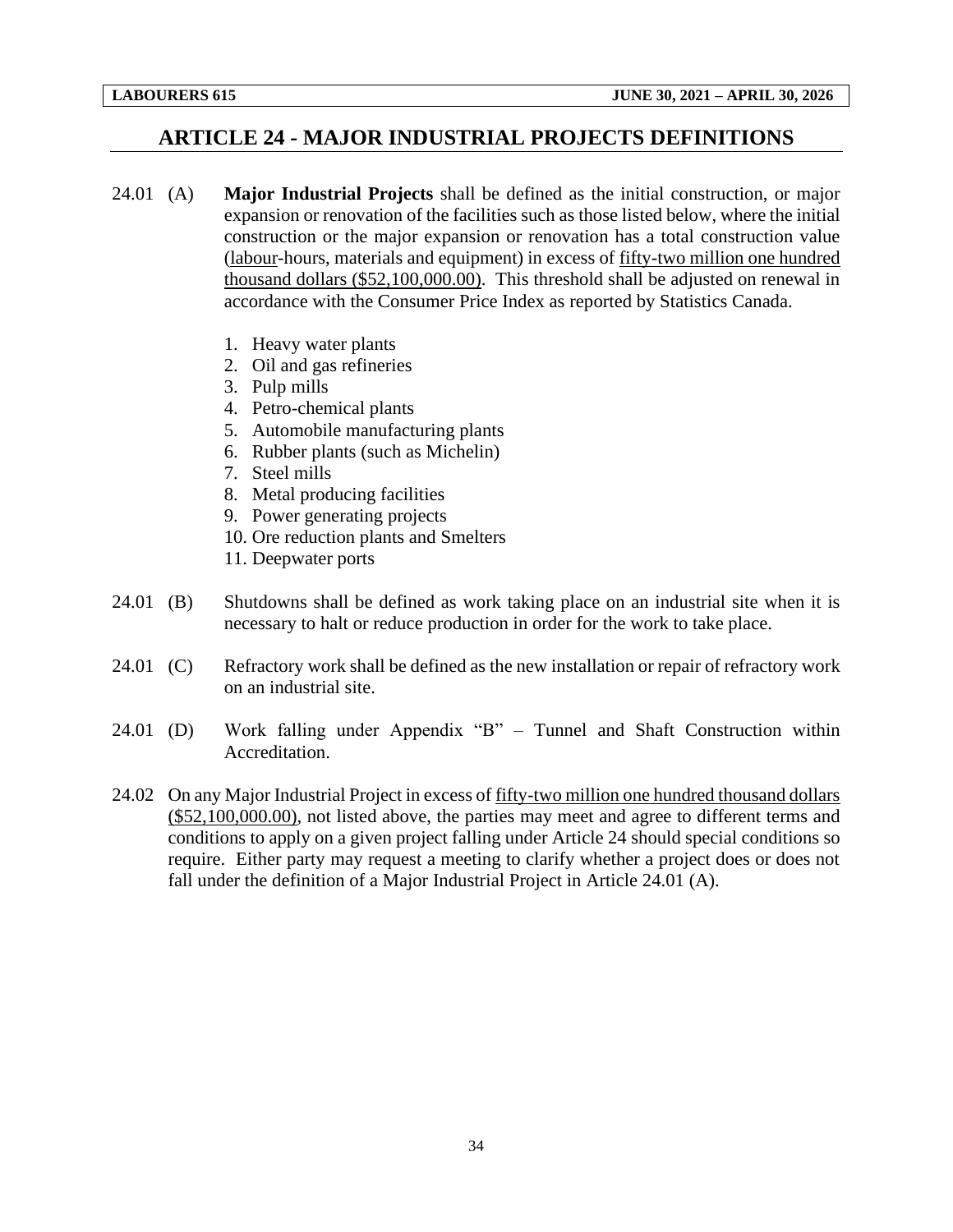#### 24.03 **WORKING CONDITIONS FOR MAJOR INDUSTRIAL PROJECTS, SHUTDOWNS AND REFRACTORY WORK AS DEFINED IN ARTICLE 24.01 (A), (B) AND (C):**

- (i) All hours worked in excess of eight (8) hours per day or forty (40) hours per week shall be paid for at the rate of two (2) times the prevailing rate. All hours worked on Saturdays, Sundays and holidays shall be paid at two (2) times the prevailing rate. Overtime pay is not applicable to make-up hours as defined in Article 10.04. When a Holiday falls during the work week, overtime shall be calculated after thirty-two (32) hours for that week. When two Designated Holidays fall within the same week, then overtime shall be calculated after twenty-four (24) hours for that week.
- (ii) For jobs that do not fall under the definition of shutdown, refractory work or major industrial projects, the working conditions shall be set forth in Article 10 Normal Hours of Work, Article 11 Shift Work, Article 14 Overtime and Article 17 Travel.
- 24.04 The Parties recognize that in a major project, the CLRA, the employer, and the Unions have mutual interest in the rules governing the performance of the work on the site. It is agreed that Site Rules & Regulations will be prepared and distributed among the Employees on the job, by the Employer, provided such rules do not conflict or contravene terms of this Agreement.

It is agreed by the Union, that all Employees covered by this Agreement shall be made aware of these Site Rules & Regulations by the Employer at the time of their hire and that they shall be bound by them through out the duration of their employment.

It is further agreed that violations of these Site Rules & Regulations is just cause for the disciplinary action as specified in the Site Rules.

Site Rules, if used, shall be included in any mark-up meeting held under this Agreement and each Employee shall be given a copy of these Site Rules & Regulations to read and sign upon hiring.

24.05 On Industrial Projects the employer may, at the employer's option, utilize a compressed work week at regular hours of pay. For example, the employer may, at the employer's option, work a four (4) day ten (10) hour shift at the regular hourly rate of pay. All hours worked in excess of ten (10) hours per day and forty (40) hours per week by an employee, shall be paid at overtime rates of double  $(2x)$  the regular rate of pay.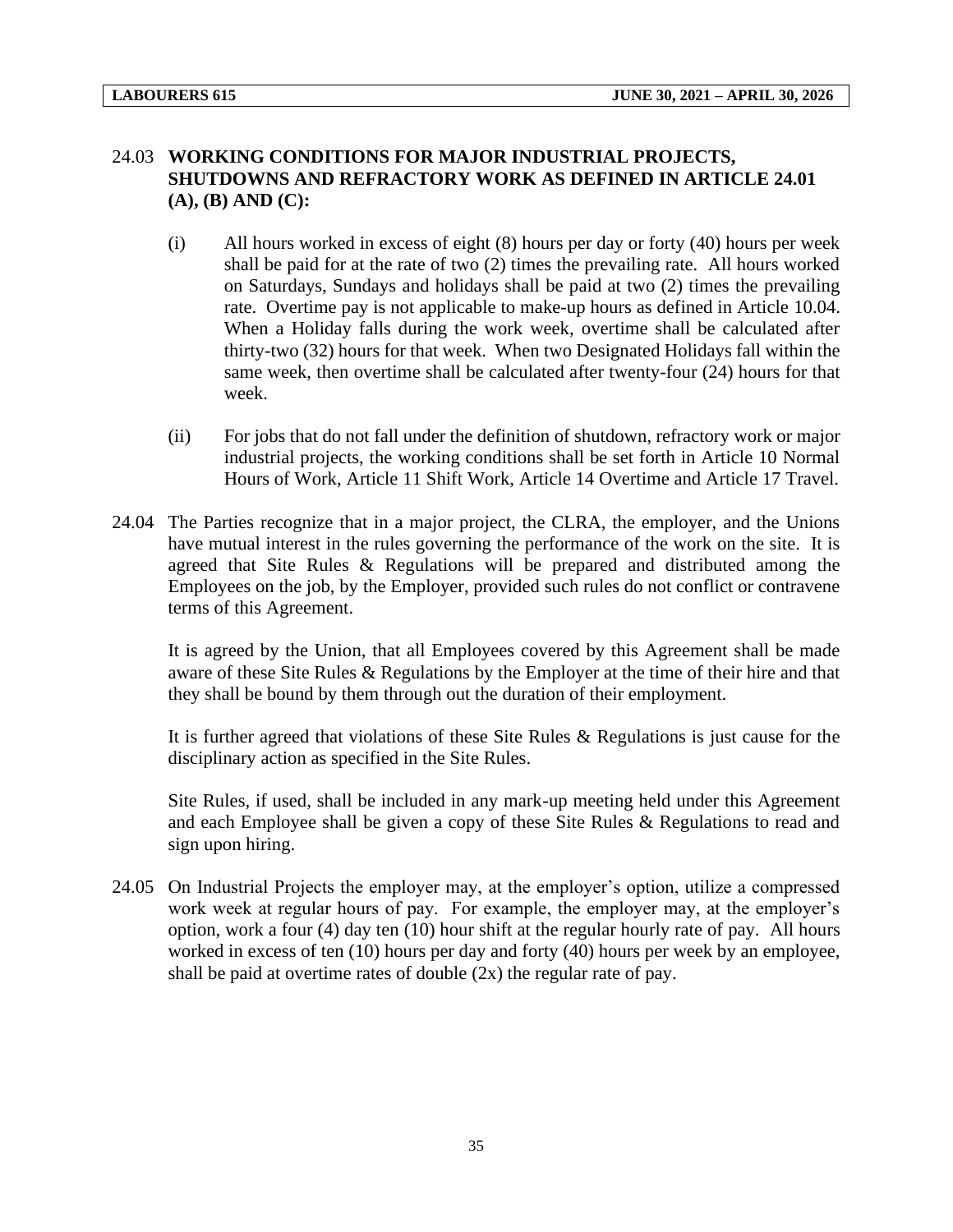## **ARTICLE 25 - EMPLOYER CONTRIBUTIONS**

<span id="page-38-0"></span>25.01 Employers bound by this Agreement shall remit monthly to the Administrator of Record before the fifteenth (15th) day of the month following as set out below:

| <b>PLAN NAME</b>           | June 30, 2021 | 2022<br>May 1 | . 2023<br>May 1 | May 1, 2024   | 2025<br>May 1. |
|----------------------------|---------------|---------------|-----------------|---------------|----------------|
| Pension Plan<br>Article 27 | <u>\$6.80</u> | <u>\$6.85</u> | \$7.00          | <u>\$7.15</u> | <u>\$7.30</u>  |

#### REMITTED TO: **Labourers' Pension Fund of Central & Eastern Canada** PO Box 9002, Station Main Oakville, ON L6J 0B9

| <b>PLAN NAME</b>                        | June 30, 2021 | May 1, 2022 | May 1, 2023 | May 1, 2024 | May 1, 2025 |
|-----------------------------------------|---------------|-------------|-------------|-------------|-------------|
| <b>Welfare Plan</b><br>Article 26       | \$2.65        | \$2.80      | \$3.00      | \$3.20      | \$3.40      |
| Joint Contribution<br>Fund - Article 28 | \$0.71        | \$0.71      | \$0.71      | \$0.71      | \$0.71      |
| <b>Organizing Fund</b><br>Article 29    | \$0.25        | \$0.25      | \$0.25      | \$0.25      | \$0.25      |

## REMITTED TO: **Administrator**

Labourers' Local 615 24 Lakeside Park Drive, Unit 102 Lakeside, NS B3T 1L1

| <b>PLAN NAME</b>                                     |        |
|------------------------------------------------------|--------|
| <b>CLRA</b> Industry Improvement Fund<br>Article 28A | \$0.16 |

## REMITTED TO: **Administrator**

CLRA Industry Improvement Fund 260 Brownlow Avenue, Unit No. 1 Dartmouth, NS B3B 1V9

Such remittances will be made on the forms provided indicating the specific fund breakdown.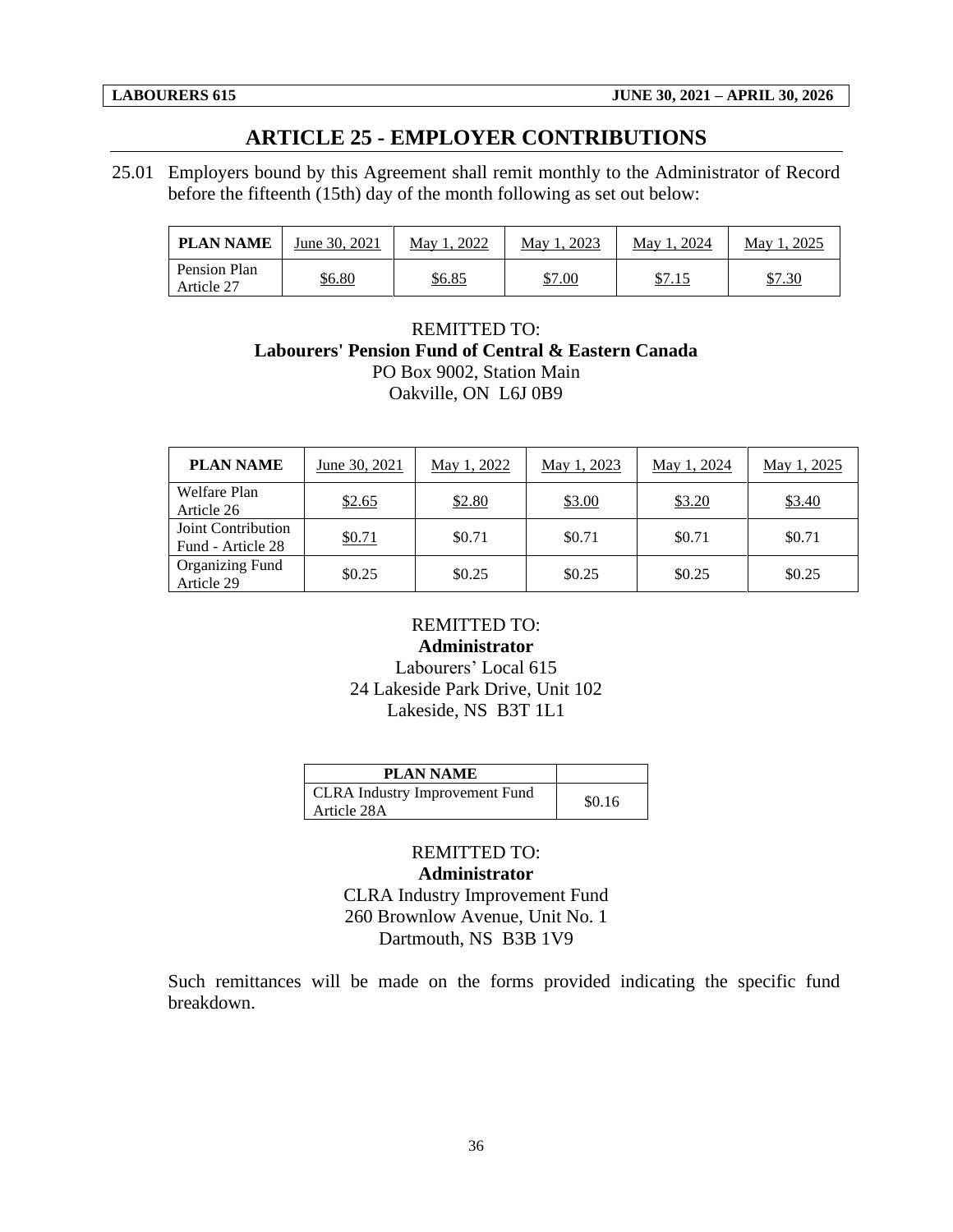- 25.02 Contributions to the Pension Plan, Welfare Plan, Joint Contribution Fund and CLRA Industry Improvement Fund shall be made for hours worked on all Commercial projects and for hours paid on all Major Industrial projects. Contributions to the Organizing Fund shall be made for hours paid on all projects.
- 25.03 Any scheduled change in employer contributions under this Agreement shall go into effect on the Sunday closest to the stated date of the change, so as to line up with Employer's payroll.
- 25.04 The Parties to this Collective Agreement agree that, in the interest of transparency, either Party may request of the other Party a report detailing the number of labour hours remitted per contractor under Article 25 during the prior six (6) months, in order to ensure consistent reporting. Such a request shall be made a maximum of two (2) times per year and shall not be unreasonably withheld. Reports provided shall not be shared with individual contractors.

## **ARTICLE 26 - WELFARE PLAN**

<span id="page-39-0"></span>The parties hereto agree on a Welfare Fund as follows:

- 26.01 (A) The Trust Document under which the fund is controlled shall provide for Trustees equal in number and in power appointed by each of the Parties hereto.
- 26.02 (B) The Employer shall make contributions at the rate set forth in Article 25 "Welfare Plan".
- 26.03 (C) The Welfare Plan shall be professionally administered.
- 26.04 (D) Each Employer shall sign a participation agreement as approved by the Trustees.
- 26.05 (E) If the Trustees of the Welfare Plan decide that an additional contribution to the Fund or a deduction in the Employer contribution to the Fund is necessary, the wage package shall be adjusted to reflect the Trustees' written request, provided the Employer receives sixty (60) days notice of such change.
- 26.06 (F) Neither the Union nor the CLRA shall incur any legal liability with regard to claims arising from the Welfare Plan.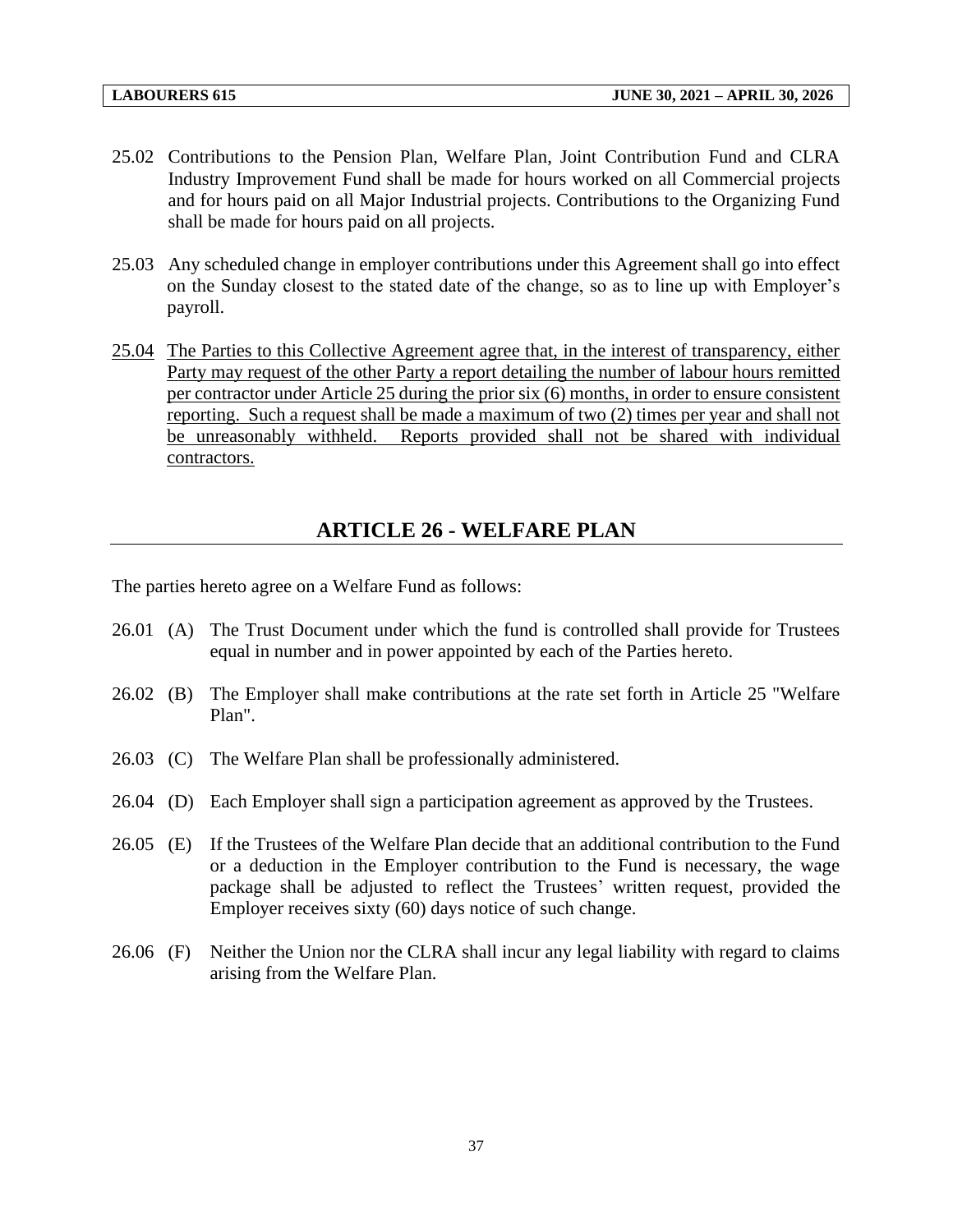## **ARTICLE 27 - PENSION PLAN**

<span id="page-40-0"></span>27.01 It is agreed that the Employer shall pay into the established Labourers' Pension Fund of Central & Eastern Canada in the amounts set forth in Article 25.01, "Pension Plan", above for each employee covered by this Agreement.

Such contributions shall be paid to the Trustees of the Pension Fund on or before the fifteenth (15th) day of the month following the month such hours were worked and shall be accompanied by a remittance report form for each employee on a form prescribed by the Trustees of the Fund. Each monthly report and contributions shall include all obligations arising from hours worked up to the preceding calendar month.

- 27.02 All Pension Plan contributions shall be made for hours worked on all Commercial projects and for hours paid on all Major Industrial projects.
- 27.03 It is agreed that provisions for an increase in the Pension Plan (other than those increases listed above) will be implemented if so desired by the Local, with the Employer contribution to be deducted from the wages rates contained herein, provided the Employer receives sixty (60) days notice of such change.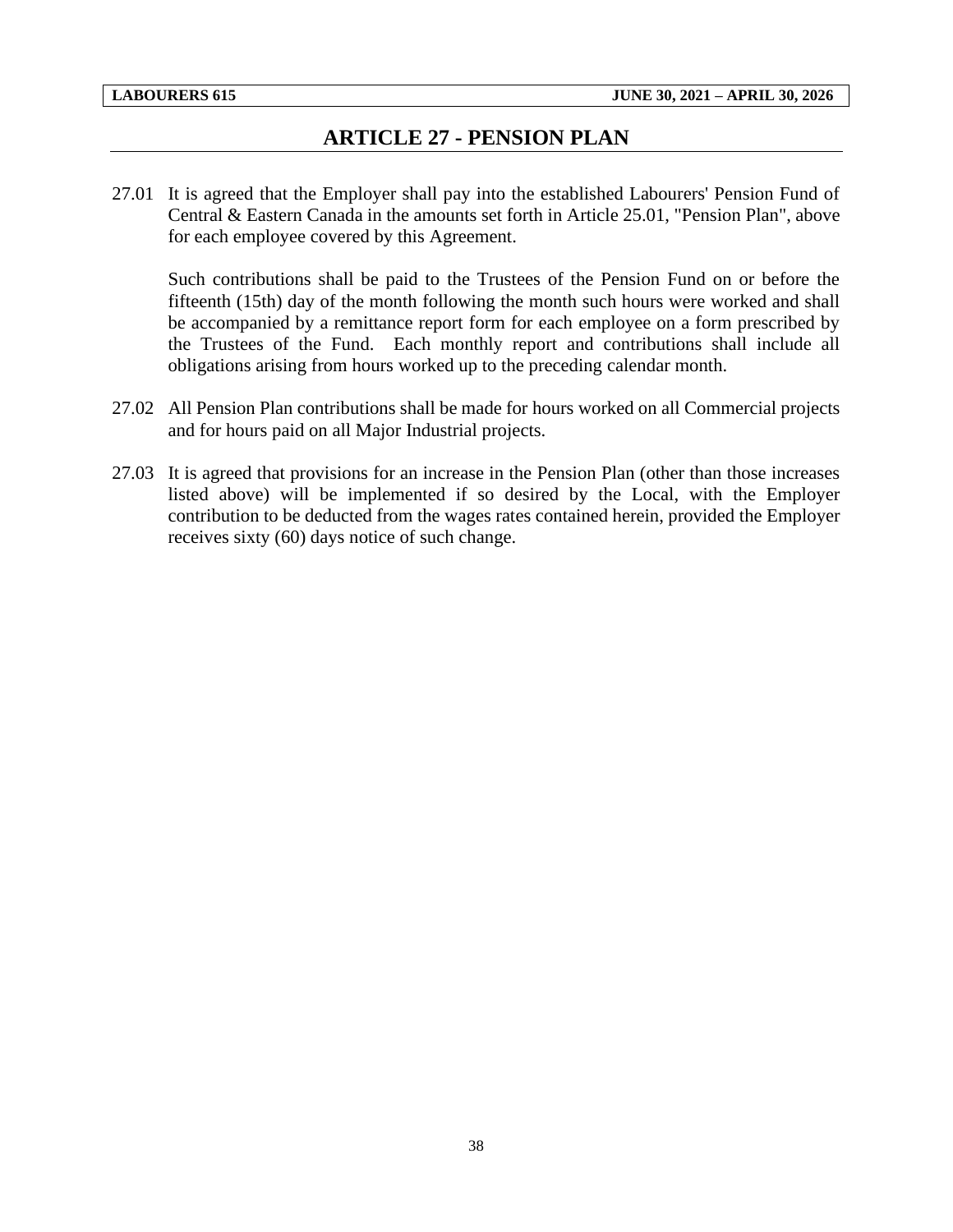## **ARTICLE 28 – JOINT CONTRIBUTION FUND**

- <span id="page-41-0"></span>28.01 All Employers must contribute and remit each month by the fifteenth  $(15<sup>th</sup>)$  day of the following month to the Joint Contribution Fund an amount of seventy-one cents (\$0.71) for each hour. The Employer must complete a remittance form provided to the Employer by the Administrator and return it to the Administrator.
- 28.02 All Joint Contribution Fund contributions shall be made for hours worked on all Commercial projects and for hours paid on all Major Industrial projects.
- 28.03 Employers and employees both recognize the need and benefits derived from training and promotion, and particularly from training in new construction techniques. It is, therefore, imperative that a program of training be provided for all members of Local 615.

Subject to the approval of the Labourers 615 Training Trust Fund Trustees, direct costs for upgrading the safety training of Union members described in Article 2.01 of this Agreement in Occupational Health and Safety courses required by Nova Scotia law, shall be paid by the Fund.

- 28.03(A)Labourers Local 615 shall set up and maintain a data base containing safety courses completed by the union members. This information will be provided to the Employer upon dispatch and available to the Employer upon request.
- 28.04 The Union shall not incur any legal liability with regard to claims arising from Joint Contribution Fund.
- 28.05 It is agreed that, upon the agreement of both Parties, either Party shall be entitled to increase the contributions to the Joint Contribution Fund provided that thirty (30) days notice is given.
- 28.06 The Parties agree that this Fund is a term or condition of employment of employees covered by this Collective Agreement. The Parties hereto agree that the amount in Article 28.01 shall be distributed as follows:

| <b>Effective Date</b> | Health $\&$<br>Training<br><b>Safety</b><br>Fund |             | L.E.C.E.T.  | <b>Labourer</b><br><b>Union IIF</b><br>Fund | <b>Total</b> |
|-----------------------|--------------------------------------------------|-------------|-------------|---------------------------------------------|--------------|
| June 30, 2021         | \$0.34/hour                                      | \$0.02/hour | \$0.05/hour | \$0.30/hour                                 | \$0.71/hour  |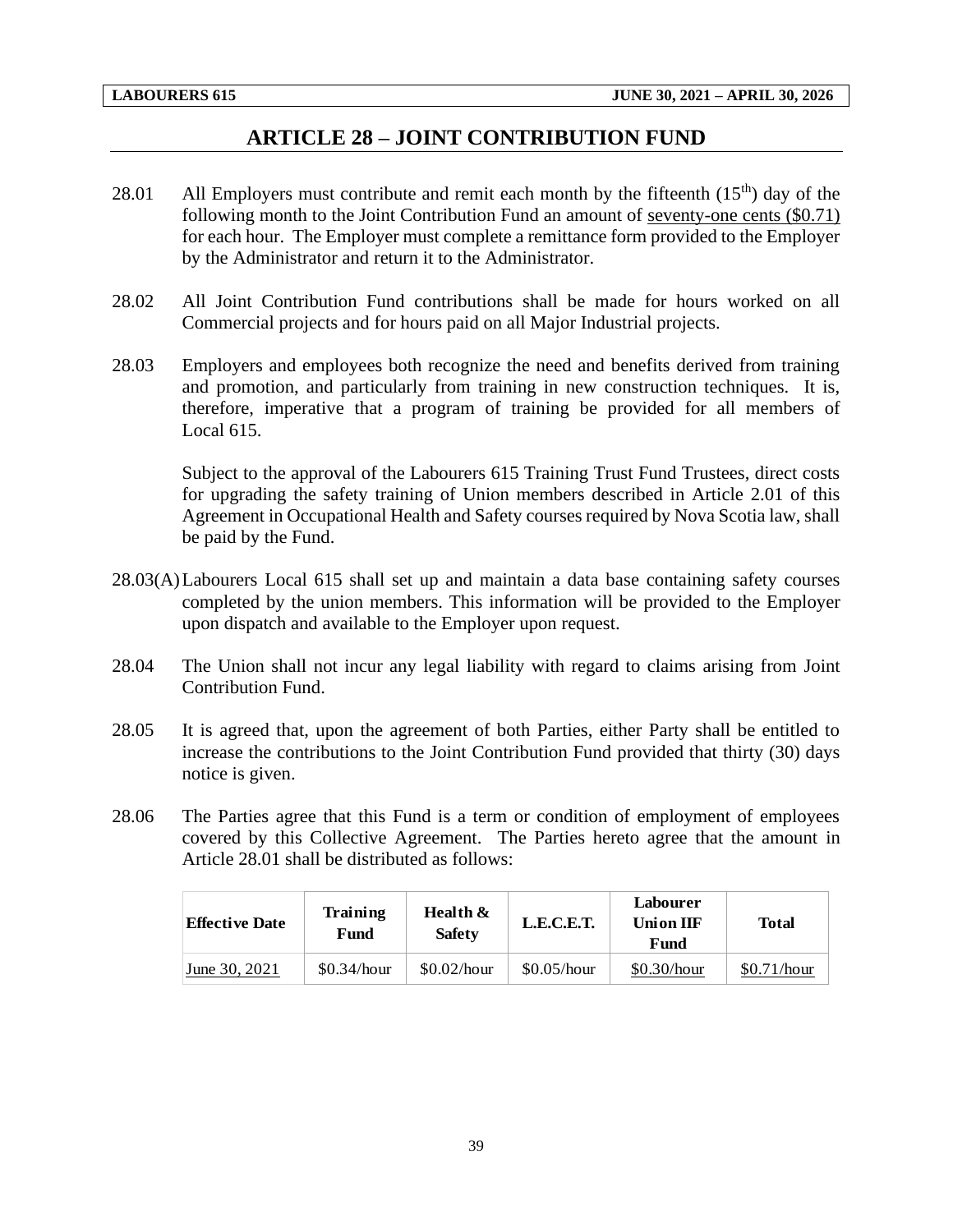#### **LABOURERS 615 TRAINING FUND**

28.07 Employers and employees both recognize the need and benefits derived from training received in new techniques of the industry. It is therefore imperative that a program of training be provided for all members of Local Union 615 and, when space is available, for owners, part owners, senior management and middle management of firms employing Union members. Individuals who are not members of Local 615 shall pay on a fee basis. Trustees shall utilize the Labourers 615 Training Fund received by the Trustees through Article 28.06 for the education and benefit of members of Local 615 as set forth in the Trust Agreement.

## <span id="page-42-0"></span>**ARTICLE 28A – CLRA INDUSTRY IMPROVEMENT FUND**

28A.01 All employers must contribute each month to the CLRA Industry Improvement Fund a total sum equal to sixteen cents (\$0.16) for each hour as per Article 25 to any employee covered by this Agreement.

This will be paid by cheque made out in favour of the CLRA Industry Improvement Fund and forwarded to the Administrator at the following address on or before the fifteenth  $(15<sup>th</sup>)$  day of the following month:

> 260 Brownlow Avenue, Unit #1 Dartmouth, NS B3B 1V9

Remittance forms for this fund are available at www.nsclra.ca or by phone at 902-468-2283.

28A.02 All CLRA Industry Improvement Fund contributions shall be made for hours worked on all Commercial projects and for hours paid on all Major Industrial projects.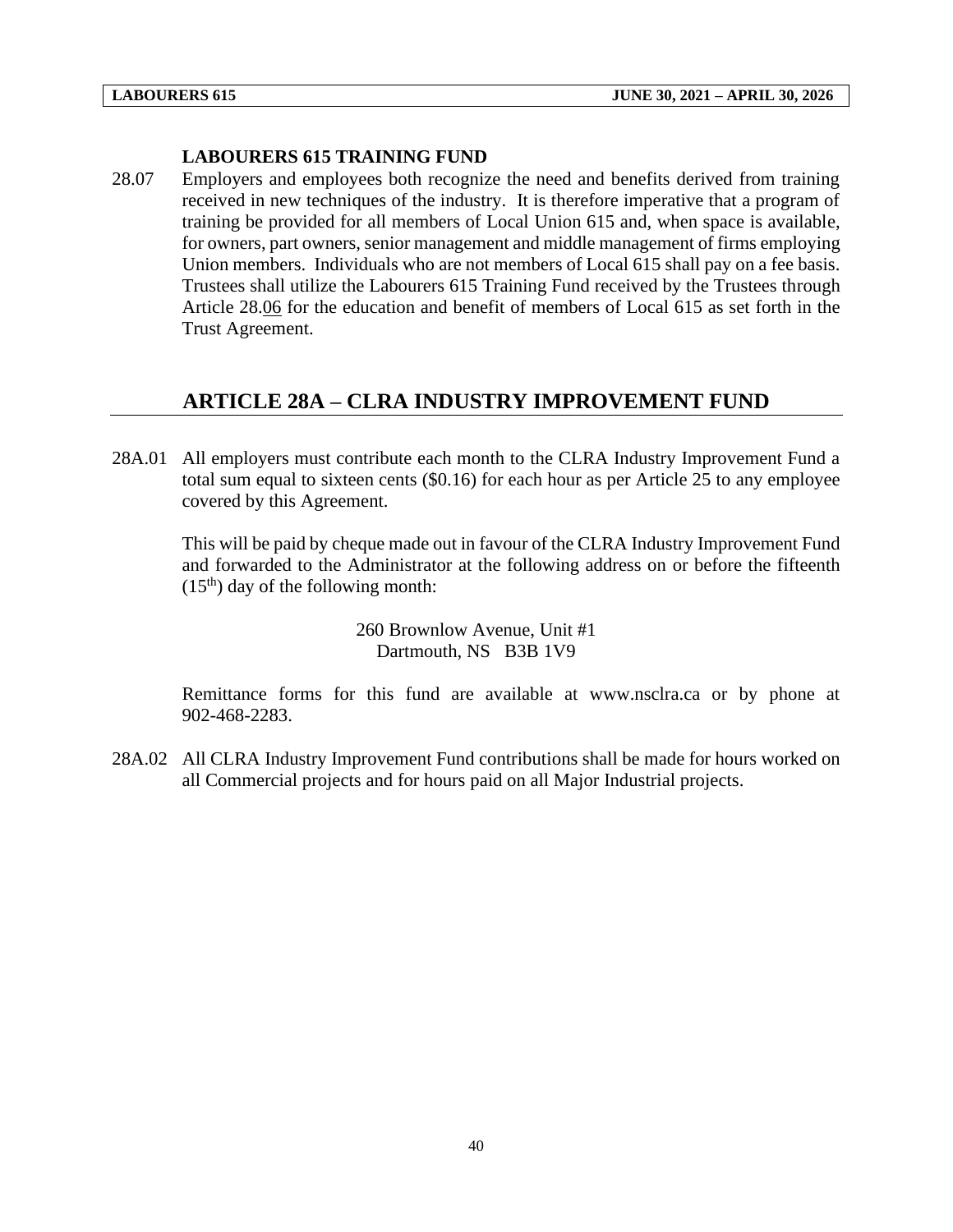#### **ARTICLE 29 – ORGANIZING FUND**

<span id="page-43-0"></span>29.01 Employers signatory to the Agreement shall deduct and remit the sum indicated per hour paid for each employee and remit as per Article 25.

<span id="page-43-1"></span>**Organizing Fund**.......................twenty-five cents (\$0.25)

## **ARTICLE 30 - BENEFIT PLAN UNION FUND CONTRIBUTIONS/DELINQUENT PAYMENT**

- 30.01 The parties agree that the Benefit Plan Trust and Pension Trust Fund is an integral part of this agreement and forms part of this Agreement, and any employer may, upon request, receive copies of the Declaration of Trust from the Unions.
- 30.02 The parties recognize and agree that timely contribution benefits under the Benefit Plan Trust and Pension Trust are requirements of this collective Agreement and the parties will not tolerate late payments of monies.
- 30.03 Either party to the Collective Agreement may enforce the provisions of either trust Agreement and the provisions of this Collective Agreement through the grievance provisions of the *Trade Union Act* and either party is specifically authorized to act on behalf of the Trustees of the Trust Funds for the purpose of enforcing the provisions of the Trusts only as they relate to the collection of delinquencies.
- 30.04 (A) The Union, in its absolute discretion, may require any new employer or employer newly signed as a party to the Collective Agreement to provide a bond to the Trustees in the amount of \$10,000 in a form satisfactory to the Trustee or the parties, and the bond shall be used as a security against any failure by any new employer to remit contributions under this Article. After 12 consecutive months of compliance with the provisions of this Article, the Trustees or the parties shall relinquish the bond to the Employer.
	- (B) In the event that an employer is delinquent and the Trustees or the parties hereto have to initiate collection actions against the employer, the Union, in its absolute discretion, may require a bond in a form satisfactory to the Union, such bond to be made payable to the Trustees, in the amount of \$10,000. This bond shall be in place until such time as the employer maintains 12 consecutive months of timely remittances, such timely remittance in accordance with this Article.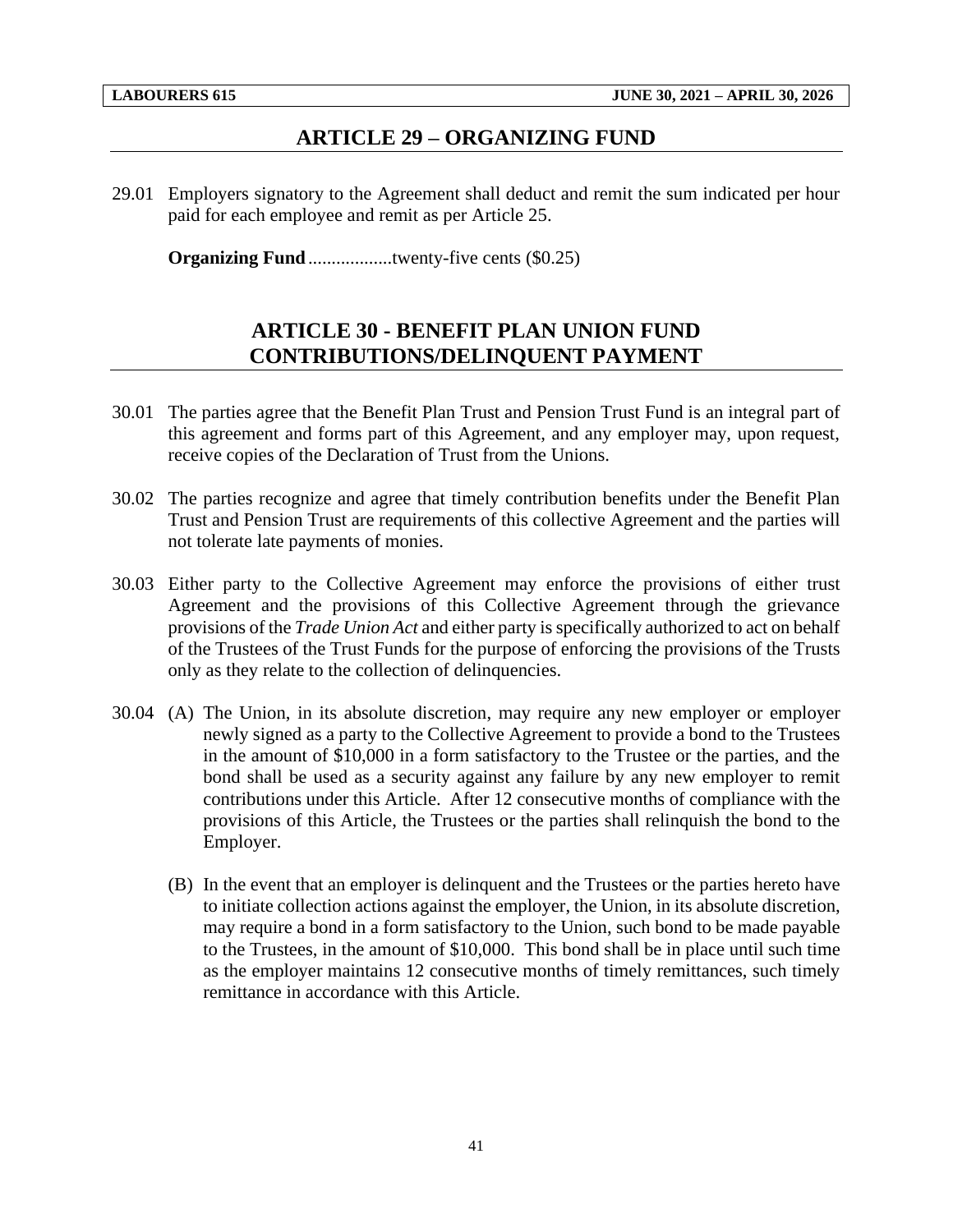- (C) If an employer who has been placed on a bond is delinquent within the aforementioned 12 months, the bond shall be increased to \$15,000 and the employer shall be required to maintain that bond at the \$15,000 level for a period of 24 consecutive months, and the bond shall only be released if the employer has met their obligations under the Trade Appendices and provided their contributions in a timely fashion for the aforementioned 24 consecutive months.
- (D) If an employer is delinquent or late with respect to payment of contributions in the aforementioned 24-month period, the Union or the Trustees may, in their discretion, require a bond of \$20,000. The employer shall be required to maintain that bond at the \$20,000 level for a period of 24 consecutive months, and the bond shall only be released if the employer has met their obligations under the Trade Appendices and provided their contributions in a timely fashion for the aforementioned 24 consecutive months.
- 30.05 If the Trustees or the parties to this Agreement are ever required to utilize the bond to pay for contributions which ought to have been remitted by the employer, the employer shall forthwith, and not later than five working days after receipt of notice, remit monies or additional bond to pay for the delinquency and the monies necessary to reach the level of the new bond.
- 30.06 The cost of any bonding shall be borne by the employer.
- 30.07 The Union of any party or the Trustees shall have the right to determine the nature and form of the bond in their discretion.
- 30.08 Timely Payment of Deductions and Contributions:

Timely payment of wages and contributions to the Trust Funds provided for in this Agreement is essential for the protection of the beneficiaries. Delinquency and continued failure to pay deductions and/or remit contributions to the Trust Funds shall be dealt with as follows:

- (a) The Unions will advise the Nova Scotia Construction Labour Relations Association in writing of any delinquency.
- (b) If within forty-eight (48) hours of receipt of notification, exclusive of Saturday, Sunday and Holidays, the Employer has failed to pay delinquent contributions or the Employer has failed to request a meeting with the Union to provide for the payment of delinquent contribution then the Employer agrees that all contributions/deductions due and payable in accordance with this Agreement are in arrears and subject to an additional charge at the rate of twenty-five percent (25%) on all monthly contributions/deductions in arrears.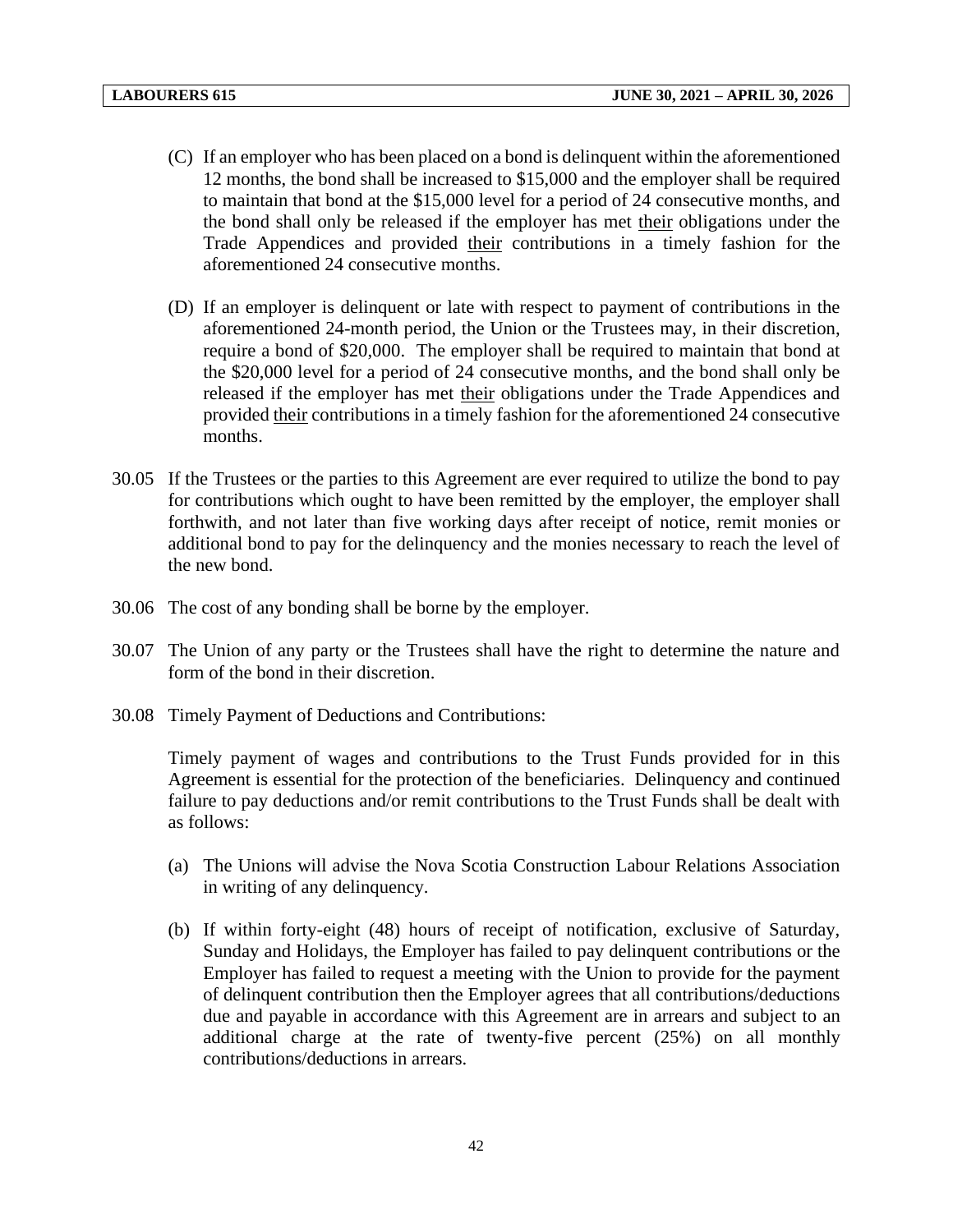This is not to be construed that the above charges relieve the Employer of any further liabilities which may occur because of their failure to report any pay contribution/deductions as provided.

Should the matter not be resolved at the above mentioned meeting the Union may demand payment of wages and contributions at the end of each day or at the end of each week, or upon twenty-four (24) hours notice to the Nova Scotia Construction Labour Relations Association, withdraw its members from the job site without contravening the terms of the Agreement.

## **ARTICLE 31 – LABOURERS - ENABLING COMMITTEE**

- <span id="page-45-0"></span>31.01 A Labourers' Enabling Committee (L.E.C.) shall be established within thirty (30) days of signing this Agreement. The L.E.C. shall have equal representatives to a maximum of three (3) from each Party, Employers and Union. For voting purposes a quorum shall consist of an equal number of representatives from each Party to the Agreement. The mandate of the L.E.C. will be to identify areas where the Mainland Labourers Collective Agreement may be amended to improve the competitiveness of the unionized sector of the trade and to recommend appropriate amendments to the Mainland Labourers Collective Agreement.
- 31.02 The Union, through its representatives on the L.E.C. may agree to implement terms, conditions and work procedures that are a more competitive response to deal with the market conditions on either a job-by-job basis or specific type or types of construction.

All competitive improvements implemented under this clause shall be governed by a L.E.C. administration document that shall be devised and approved by the L.E.C., the Union and the CLRA.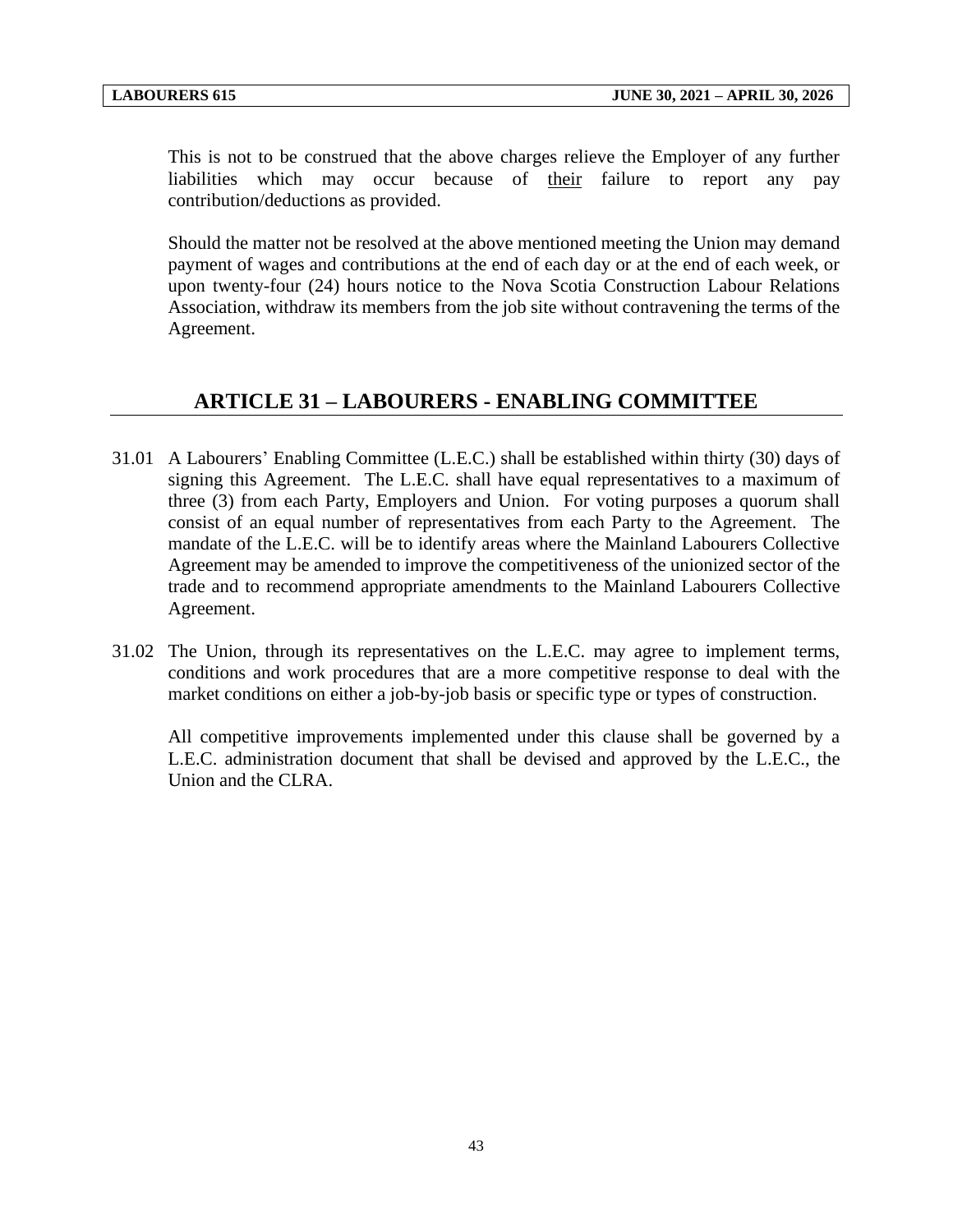## **ARTICLE 32 - TERM OF AGREEMENT**

<span id="page-46-0"></span>32.01 This Agreement shall remain in effect until and including April 30, 2026. All other articles of this Agreement and Appendices thereto shall remain in force until the termination date of this Agreement, April 30, 2026.

The Agreement will continue for successive periods of one (1) year unless either Party shall on or about the sixtieth (60th) day prior to expiration, serve written notice on the other Party of a desire to terminate, or modify, alter, renegotiate change or amend this Agreement. In the event no such notice is given by either Party, this Agreement shall remain in effect from year to year.

If notice is given by either party the Agreement will be in full force and effect until an Agreement is met between the parties.

- 32.02 Also, the Provincial Minister of Labour shall be notified of any changes whatsoever of this Agreement according to the Labour Standards Code of the Province of Nova Scotia.
- <span id="page-46-1"></span>32.03 The Parties agree that they shall commence collective bargaining meetings no later than November 1, 2025.

## **ARTICLE 33 - SIGNATORIES**

33.01 Signed on behalf of the Parties to this Agreement, this 23rd day of August, 2021.

#### **SIGNATORIES FOR THE:**

**NOVA SCOTIA CONSTRUCTION LABOUR RELATIONS ASSOCIATION LIMITED**

ROBERT SHEPHERD

**LABOURERS' INTERNATIONAL UNION OF NORTH AMERICA, LOCAL UNION 615**

BEN STOKDIJK FRANCO CALLEGARI

#### ROWENA NAVARRO

#### **WITNESS**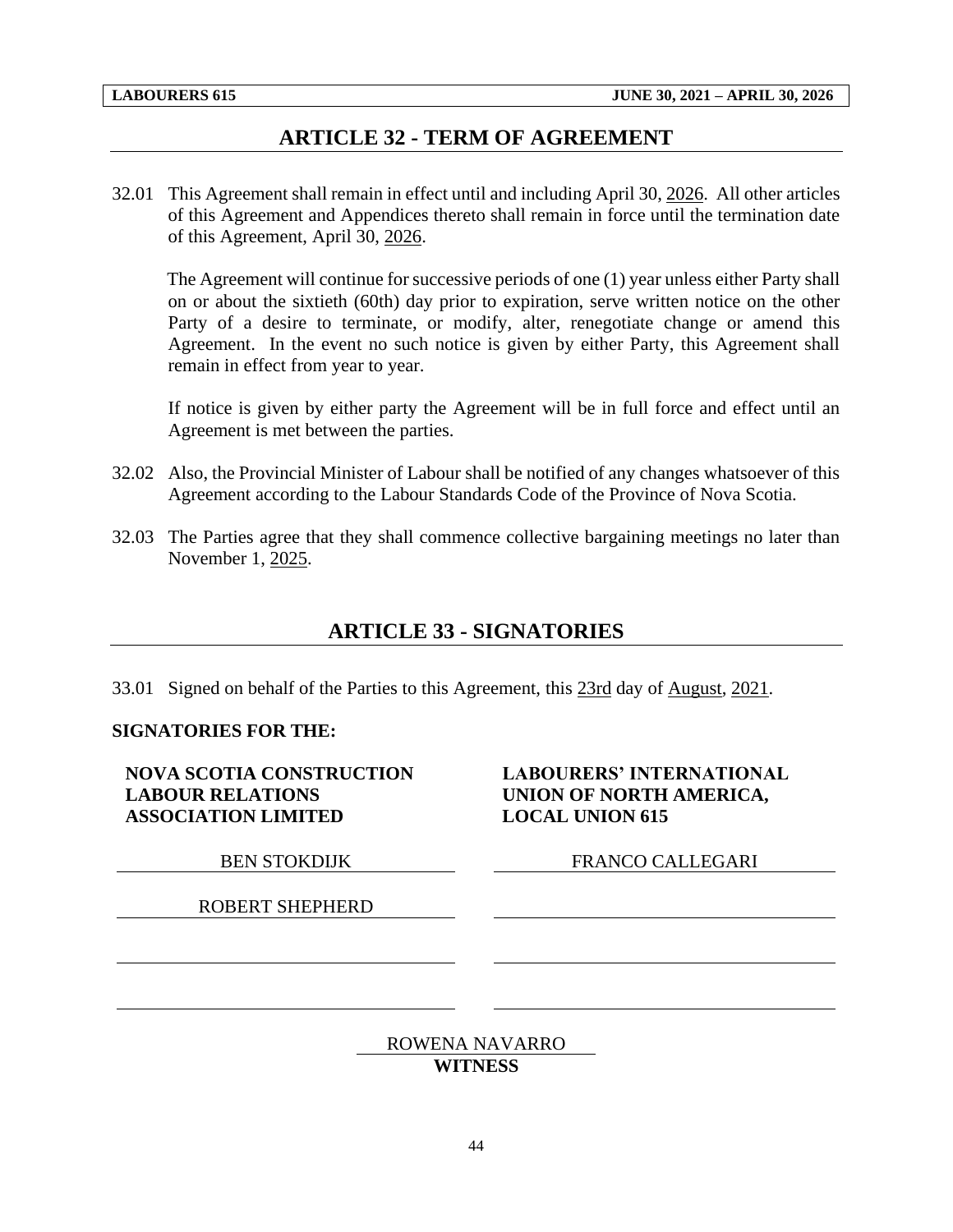## **APPENDIX "A" – SCHEDULE OF WAGES**

#### <span id="page-47-0"></span>**WAGE RATES**

**COMMERCIAL – All jobs that do not fall under Major Industrial Projects – Article 24 ALL COUNTIES** within Labourers 615 Jurisdiction.

| <b>COMMERCIAL - JOURNEYPERSON</b> |                       |                             |                |          |                                             |                 |                         |  |  |
|-----------------------------------|-----------------------|-----------------------------|----------------|----------|---------------------------------------------|-----------------|-------------------------|--|--|
| <b>Effective Date</b>             | <b>Hourly</b><br>Rate | <b>V &amp; H</b><br>$(8\%)$ | <b>Pension</b> | $H \& W$ | Joint<br><b>Contribution</b><br><b>Fund</b> | <b>CLRA IIF</b> | <b>Total</b><br>Package |  |  |
| June 30, 2021                     | \$27.97               | \$2.24                      | \$6.80         | \$2.65   | \$0.71                                      | \$0.16          | \$40.53                 |  |  |
| May 1, 2022                       | \$28.34               | \$2.27                      | \$6.85         | \$2.80   | \$0.71                                      | \$0.16          | \$41.13                 |  |  |
| May 1, 2023                       | \$28.81               | \$2.30                      | \$7.00         | \$3.00   | \$0.71                                      | \$0.16          | \$41.98                 |  |  |
| May 1, 2024                       | \$29.27               | \$2.34                      | \$7.15         | \$3.20   | \$0.71                                      | \$0.16          | \$42.83                 |  |  |
| May 1, 2025                       | \$29.73               | \$2.38                      | \$7.30         | \$3.40   | \$0.71                                      | \$0.16          | \$43.68                 |  |  |

| <b>Effective Date</b>            | <b>Hourly</b><br>Rate              | V & H<br>$(8\%)$ | Pension   H & W |        | <b>Joint</b><br>Contribution<br><b>Fund</b> | <b>CLRA IIF</b> | <b>Total</b><br>Package |  |  |  |
|----------------------------------|------------------------------------|------------------|-----------------|--------|---------------------------------------------|-----------------|-------------------------|--|--|--|
| <b>COMMERCIAL NEW APPRENTICE</b> |                                    |                  |                 |        |                                             |                 |                         |  |  |  |
|                                  | 0 to 2000 Hours $\circledcirc$ 70% |                  |                 |        |                                             |                 |                         |  |  |  |
| June 30, 2021                    | \$19.98                            | \$1.60           | \$0.00          | \$2.65 | \$0.71                                      | \$0.16          | \$25.10                 |  |  |  |
| May 1, 2022                      | \$20.23                            | \$1.62           | \$0.00          | \$2.80 | \$0.71                                      | \$0.16          | \$25.52                 |  |  |  |
| May 1, 2023                      | \$20.60                            | \$1.65           | \$0.00          | \$3.00 | \$0.71                                      | \$0.16          | \$26.12                 |  |  |  |
| May 1, 2024                      | \$20.96                            | \$1.68           | \$0.00          | \$3.20 | \$0.71                                      | \$0.16          | \$26.71                 |  |  |  |
| May 1, 2025                      | \$21.32                            | \$1.71           | \$0.00          | \$3.40 | \$0.71                                      | \$0.16          | \$27.30                 |  |  |  |
| <b>COMMERCIAL NEW APPRENTICE</b> |                                    |                  |                 |        |                                             |                 |                         |  |  |  |
| 2001 to 3000 Hours @ 85%         |                                    |                  |                 |        |                                             |                 |                         |  |  |  |
| June 30, 2021                    | \$24.37                            | \$1.95           | \$0.00          | \$2.65 | \$0.71                                      | \$0.16          | \$29.84                 |  |  |  |
| <u>May 1, 2022</u>               | \$24.70                            | \$1.98           | \$0.00          | \$2.80 | \$0.71                                      | \$0.16          | \$30.35                 |  |  |  |
| May 1, 2023                      | \$25.19                            | \$2.01           | \$0.00          | \$3.00 | \$0.71                                      | \$0.16          | \$31.07                 |  |  |  |
| May 1, 2024                      | \$25.67                            | \$2.05           | \$0.00          | \$3.20 | \$0.71                                      | \$0.16          | \$31.79                 |  |  |  |
| May 1, 2025                      | \$26.15                            | \$2.09           | \$0.00          | \$3.40 | \$0.71                                      | \$0.16          | \$32.51                 |  |  |  |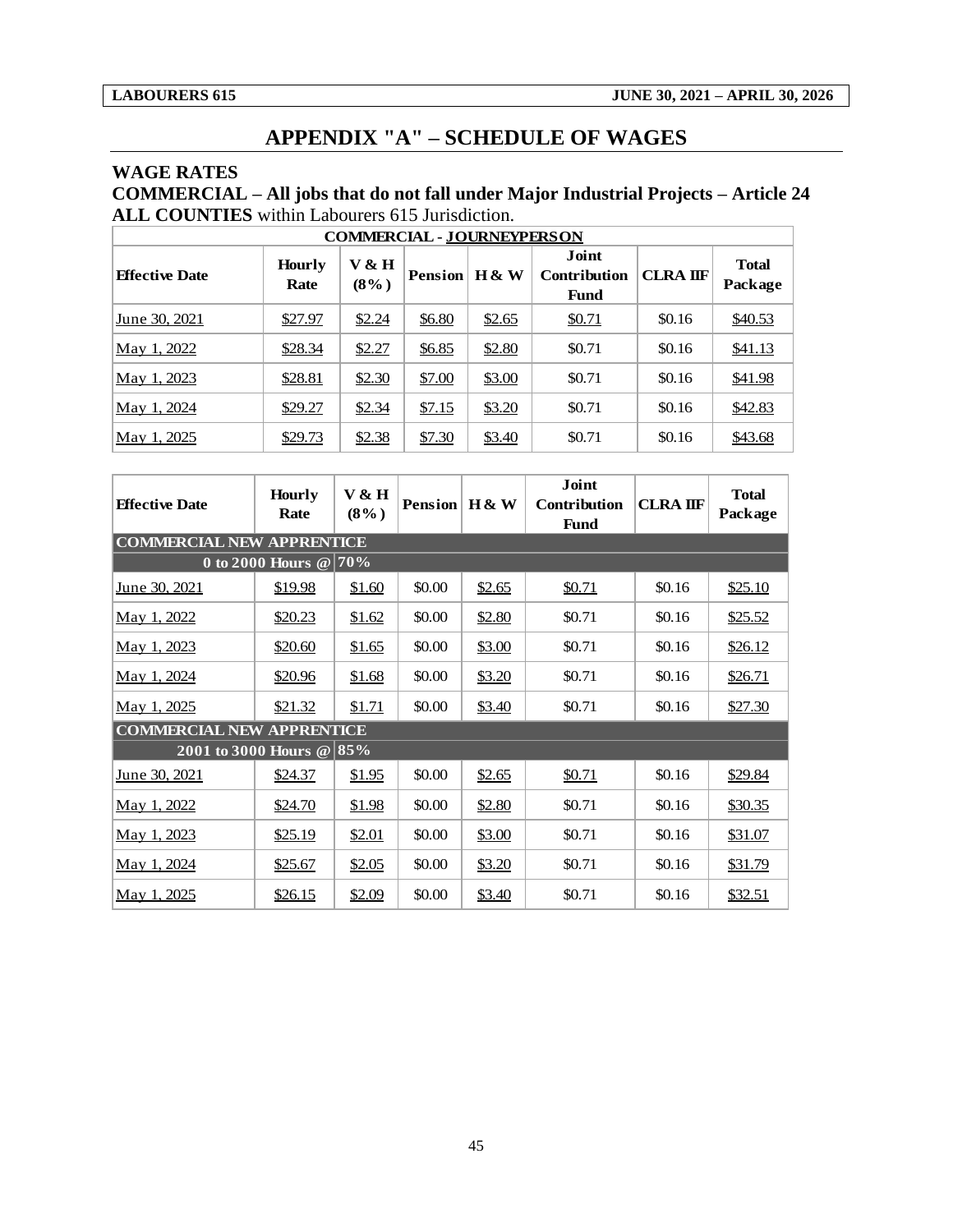#### **MAJOR INDUSTRIAL PROJECTS**

| <b>MAJOR INDUSTRIAL - JOURNEYPERSON</b> |                       |                  |                |                  |                                      |                 |                         |  |
|-----------------------------------------|-----------------------|------------------|----------------|------------------|--------------------------------------|-----------------|-------------------------|--|
| <b>Effective Date</b>                   | <b>Hourly</b><br>Rate | V & H<br>$(8\%)$ | <b>Pension</b> | <b>H &amp; W</b> | Joint<br><b>Contribution</b><br>Fund | <b>CLRA IIF</b> | <b>Total</b><br>Package |  |
| June 30. 2021                           | \$29.36               | \$2.35           | \$6.80         | \$2.65           | \$0.71                               | \$0.16          | \$42.03                 |  |
| May 1, 2022                             | \$29.73               | \$2.38           | \$6.85         | \$2.80           | \$0.71                               | \$0.16          | \$42.63                 |  |
| May 1, 2023                             | \$30.19               | \$2.42           | \$7.00         | \$3.00           | \$0.71                               | \$0.16          | \$43.48                 |  |
| May 1, 2024                             | \$30.66               | \$2.45           | \$7.15         | \$3.20           | \$0.71                               | \$0.16          | \$44.33                 |  |
| May 1, 2025                             | \$31.12               | \$2.49           | \$7.30         | \$3.40           | \$0.71                               | \$0.16          | \$45.18                 |  |

### **ALL COUNTIES within Labourers 615 Jurisdiction.**

| <b>Effective Date</b>                            | <b>Hourly</b><br>Rate | V & H<br>$(8\%)$ | <b>Pension</b> | $H \& W$ | <b>Joint</b><br>Contribution<br><b>Fund</b> | <b>CLRA IIF</b> | <b>Total</b><br>Package |  |
|--------------------------------------------------|-----------------------|------------------|----------------|----------|---------------------------------------------|-----------------|-------------------------|--|
| <b>MAJOR INDUSTRIAL NEW APPRENTICE</b>           |                       |                  |                |          |                                             |                 |                         |  |
| $\overline{0}$ to 2000 Hours $\mathcal{Q}$   70% |                       |                  |                |          |                                             |                 |                         |  |
| <u>June 30, 2021</u>                             | \$20.95               | \$1.68           | \$0.00         | \$2.65   | \$0.71                                      | \$0.16          | \$26.15                 |  |
| May 1, 2022                                      | \$21.20               | \$1.70           | \$0.00         | \$2.80   | \$0.71                                      | \$0.16          | \$26.57                 |  |
| May 1, 2023                                      | \$21.56               | \$1.73           | \$0.00         | \$3.00   | \$0.71                                      | \$0.16          | \$27.16                 |  |
| <u>May 1, 2024</u>                               | \$21.94               | \$1.75           | \$0.00         | \$3.20   | \$0.71                                      | \$0.16          | \$27.76                 |  |
| May 1, 2025                                      | \$22.31               | \$1.78           | \$0.00         | \$3.40   | \$0.71                                      | \$0.16          | \$28.36                 |  |
| <b>MAJOR INDUSTRIAL NEW APPRENTICE</b>           |                       |                  |                |          |                                             |                 |                         |  |
| 2001 to 3000 Hours @ $85%$                       |                       |                  |                |          |                                             |                 |                         |  |
| June 30, 2021                                    | \$25.56               | \$2.04           | \$0.00         | \$2.65   | \$0.71                                      | \$0.16          | \$31.12                 |  |
| May 1, 2022                                      | \$25.89               | \$2.07           | \$0.00         | \$2.80   | \$0.71                                      | \$0.16          | \$31.63                 |  |
| <u>May 1, 2023</u>                               | \$26.37               | \$2.11           | \$0.00         | \$3.00   | \$0.71                                      | \$0.16          | \$32.35                 |  |
| <u>May 1, 2024</u>                               | \$26.85               | \$2.15           | \$0.00         | \$3.20   | \$0.71                                      | \$0.16          | \$33.07                 |  |
| May 1, 2025                                      | \$27.33               | \$2.19           | \$0.00         | \$3.40   | \$0.71                                      | \$0.16          | \$33.79                 |  |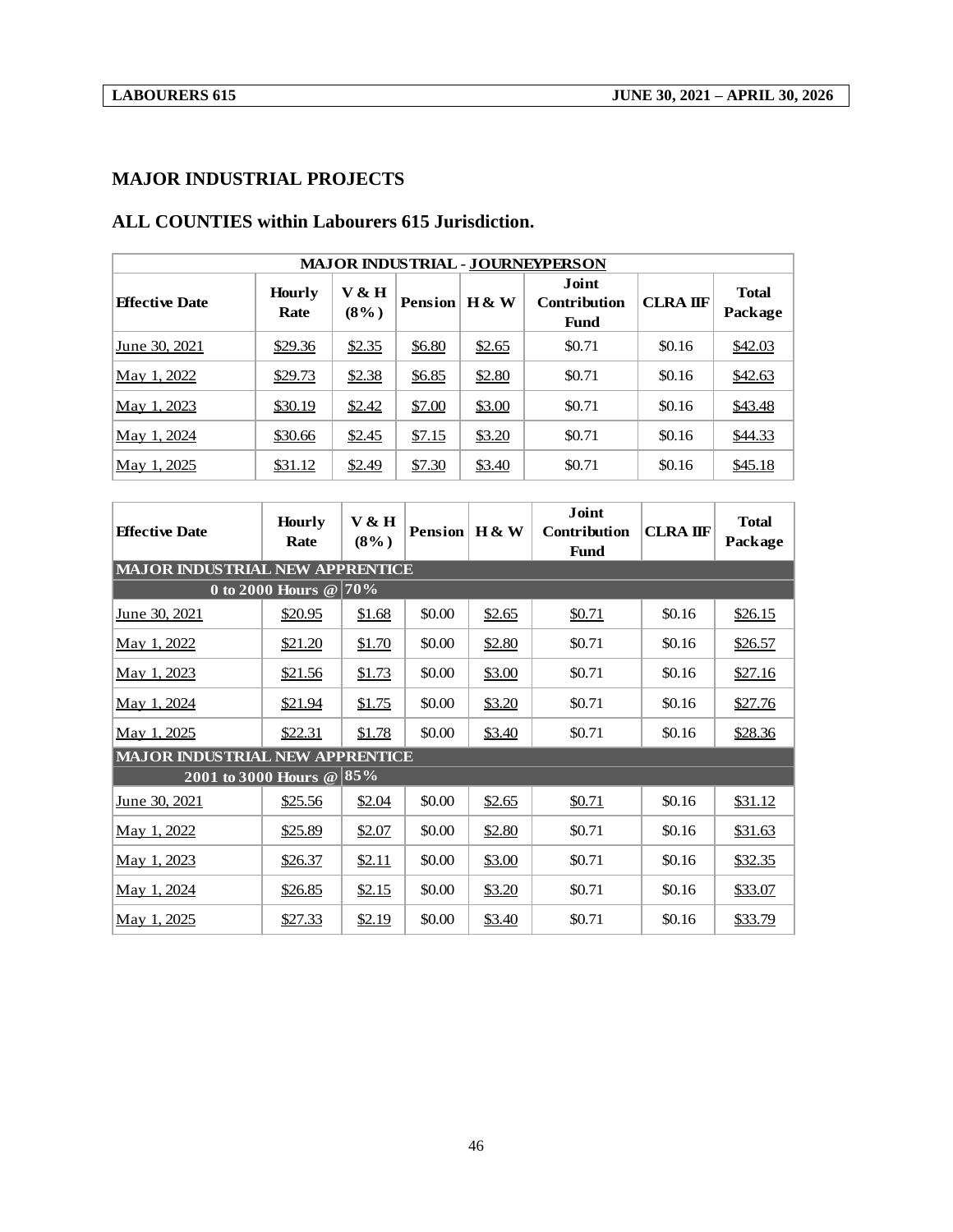#### **CLASSIFICATIONS**

| <b>CLASSIFICATIONS</b> | (plus rate) |
|------------------------|-------------|
| <b>Blaster</b>         | \$5.00      |
| <b>Mason Tender</b>    | \$0.70      |
| Form Worker            | \$0.70      |
| Pipe Layer             | \$0.25      |

These classifications are for the establishment of rates only and are not to be deemed as assignment of jurisdiction.

The Employer shall appoint a working foreperson when there are five (5) labourers on the job and such working foreperson shall be a member of the Union and be paid a minimum premium per hour above the base rate as follows:

............................................. two dollars and seventy-five cents (\$2.75)

#### **TOOL LIST:**

All Labourers shall provide themselves with:

1 hammer; 1-16' Tape; 1-12" Adjustable Wrench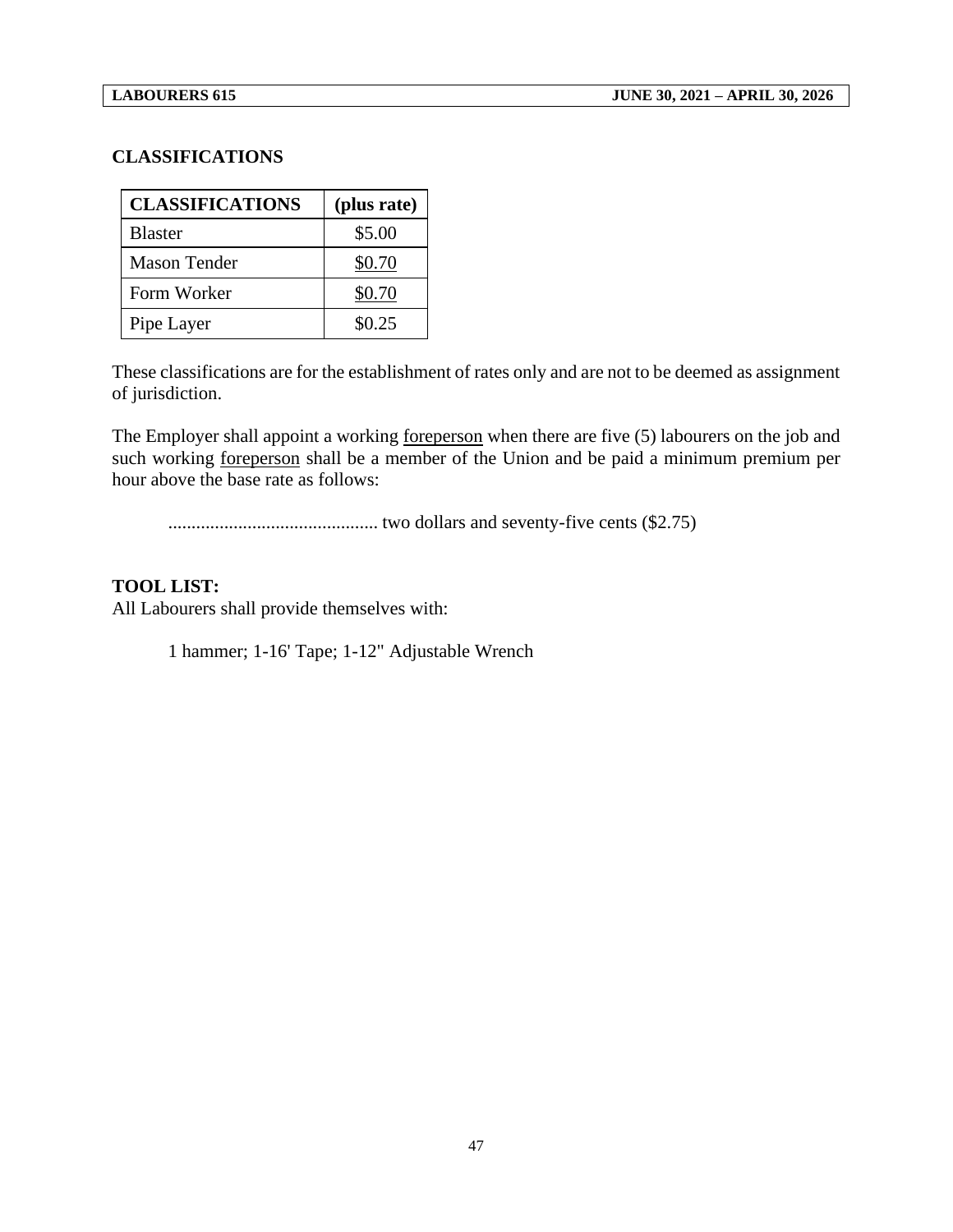## <span id="page-50-0"></span>**APPENDIX "B"- TUNNEL AND SHAFT CONSTRUCTION WITHIN ACCREDITATION**

The provisions of this Appendix, where inconsistent with the provisions of the Agreement, shall apply for tunnel and shaft construction within accreditation.

Tunnels and shafts are deemed to be construction projects under this Appendix "B" and do not include tunnel work which is incidental to open cut work and sewer and watermain construction.

### **REGULAR HOURS OF WORK AND OVERTIME:**

The normal workweek will be eight (8) hours per day, Monday through Friday, with the option to work Saturday as makeup for lost time during the regular workweek.

Work after the regular hours shall be paid in accordance with Article 24. Work on Sundays and holidays shall be paid for at double  $(2x)$  the rate of pay for such work.

#### **SHIFT WORK AND SPECIAL PROVISIONS:**

Employees on shift will work five (5) consecutive shifts every seven (7) calendar days.

Employees on shift will work eight (8) consecutive hours every twenty-four (24) hours.

The shift worked during daylight hours will be paid at straight time rates.

The shift worked during nighttime hours will be paid at the straight time plus a premium of fifteen percent (15%) per hour.

Employees on shift working in excess of the above hours will be paid in accordance with Article 24.

Employees on day shift and night shift will rotate shift every two weeks (minimum).

When shift work is required it will not be considered shift work if the shifts do not continue for five (5) consecutive days.

Holidays falling on a work day: tail ends or beginnings of shifts over holidays falling on a work day to be paid at straight time.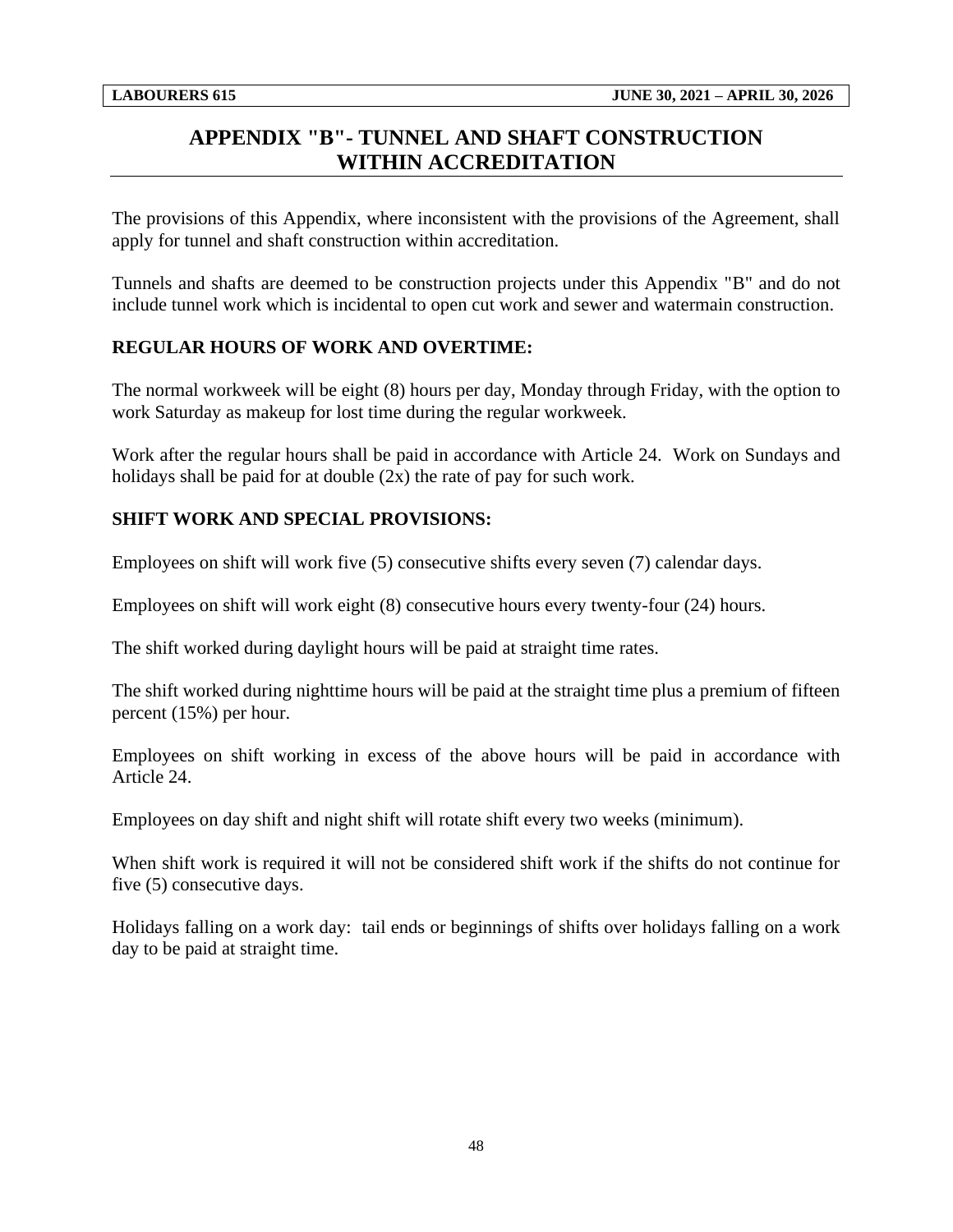Workers called out and no work provided shall be paid two (2) hours pay on weekdays, four (4) hours pay on weekends.

Protective clothing to be supplied which must be signed for and returned for replacement or on termination.

**Higher wage rates:** Where an employee works in a higher hourly wage classification they shall be paid the higher rate for a minimum of four (4) hours. If they work more than four (4) hours at the higher wage classification, they shall be paid the higher rate for the entire shift.

**Premium Rates in Compressed Air:** The following sliding scale of premium rates shall apply to workers in compressed air:

| Air pressure 1 - 14 lbs \$16.00 premium per shift        |
|----------------------------------------------------------|
| Air pressure 15 - 20 lbs \$19.50 premium per shift       |
| Air pressure 21 lbs or greater \$23.50 premium per shift |

Rest periods when working under air pressure are to be paid as required by law and no deduction will be made for lunch break falling in the rest period between the two working periods.

The Employer agrees to notify the Union of any incentive bonus system before implementing it.

#### **WAGE RATES:**

The following premium rates of pay per hour above the basic labourers' rate shall be paid for all work done in tunnels and shafts:

| Miner, tunnel mole driver, tunnel shield driver, mucking machine operator |  |
|---------------------------------------------------------------------------|--|
|                                                                           |  |
|                                                                           |  |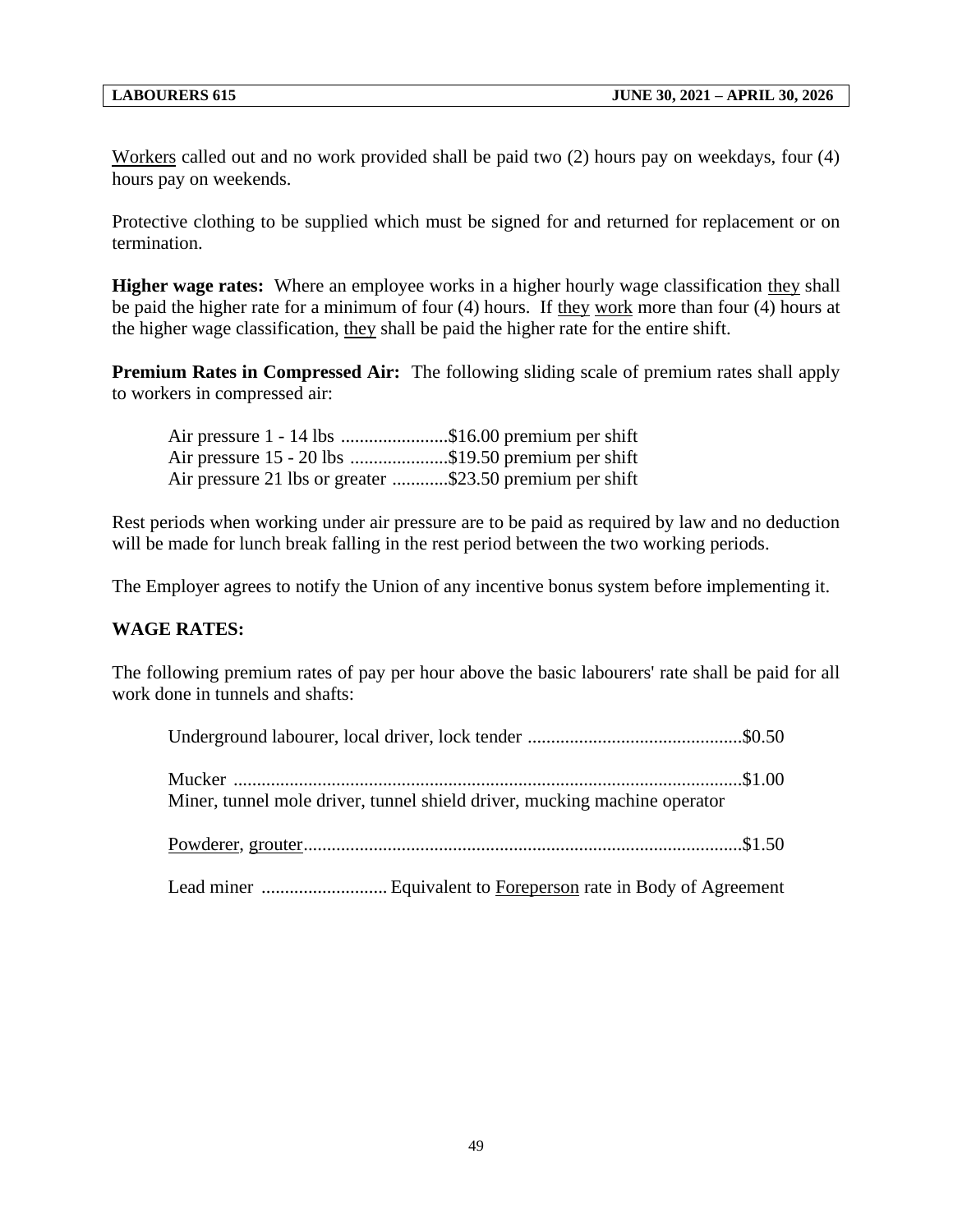## **APPENDIX "D" – DEMOLITION**

#### <span id="page-52-0"></span>**ARTICLE 1 – FORM OF AGREEMENT**

1.01 The provisions of this Appendix "D" ("Appendix") shall apply to Demolition work. Any provisions not specifically referenced in the Appendix shall be covered in the body of the Collective Agreement between the Nova Scotia Construction Labour Relations Association Limited ("NSCLRA") and the Labourers International Union of North America Local 615 ("Union").

#### **ARTICLE 2 – DEMOLITION SUBCONTRACTING**

- 2.01 Signatory contractors to the Collective Agreement shall, in certain cases, be permitted to subcontract Demolition work to non-Union subcontractors, as follows:
	- (a) If a signatory contractor intends to bid on a contract with a Demolition component, the contractor shall inform the Union of that intention, in order to encourage Unionized Demolition subcontractors to bid that project.
	- (b) If the signatory contractor receives Demolition bids from ZERO Unionized subcontractors, the contractor MAY employ a non-Union Demolition subcontractor on that project.
	- (c) If the signatory contractor receives a Demolition bid from ONE Unionized subcontractor, the contractor must determine whether or not that bid is competitive, as follows:
		- (i) If the price bid by the Unionized Demolition subcontractor is fifteen percent (15%) or less greater than the price bid by the lowest priced non-union subcontractor, the contractor MAY NOT employ a non-Union Demolition subcontractor on that project.
		- (ii) If the price bid by the Unionized Demolition subcontractor is greater than fifteen percent (15%) above the price bid by the successful non-Union subcontractor, the contractor MAY employ a non-union Demolition subcontractor on that project. The contractor, upon hiring a non-Union Demolition subcontractor, shall pay to the Union, a fee equivalent to five percent  $(5%)$  of the price of the successful non-Union subcontractor. This fee shall be paid to the General Fund of LiUNA Local 615 to assist in costs associated with Organizing.
	- (d) If the signatory contractor receives Demolition bids from MORE THAN ONE Unionized subcontractor, the contractor MAY NOT employ a non-Union Demolition subcontractor on that project.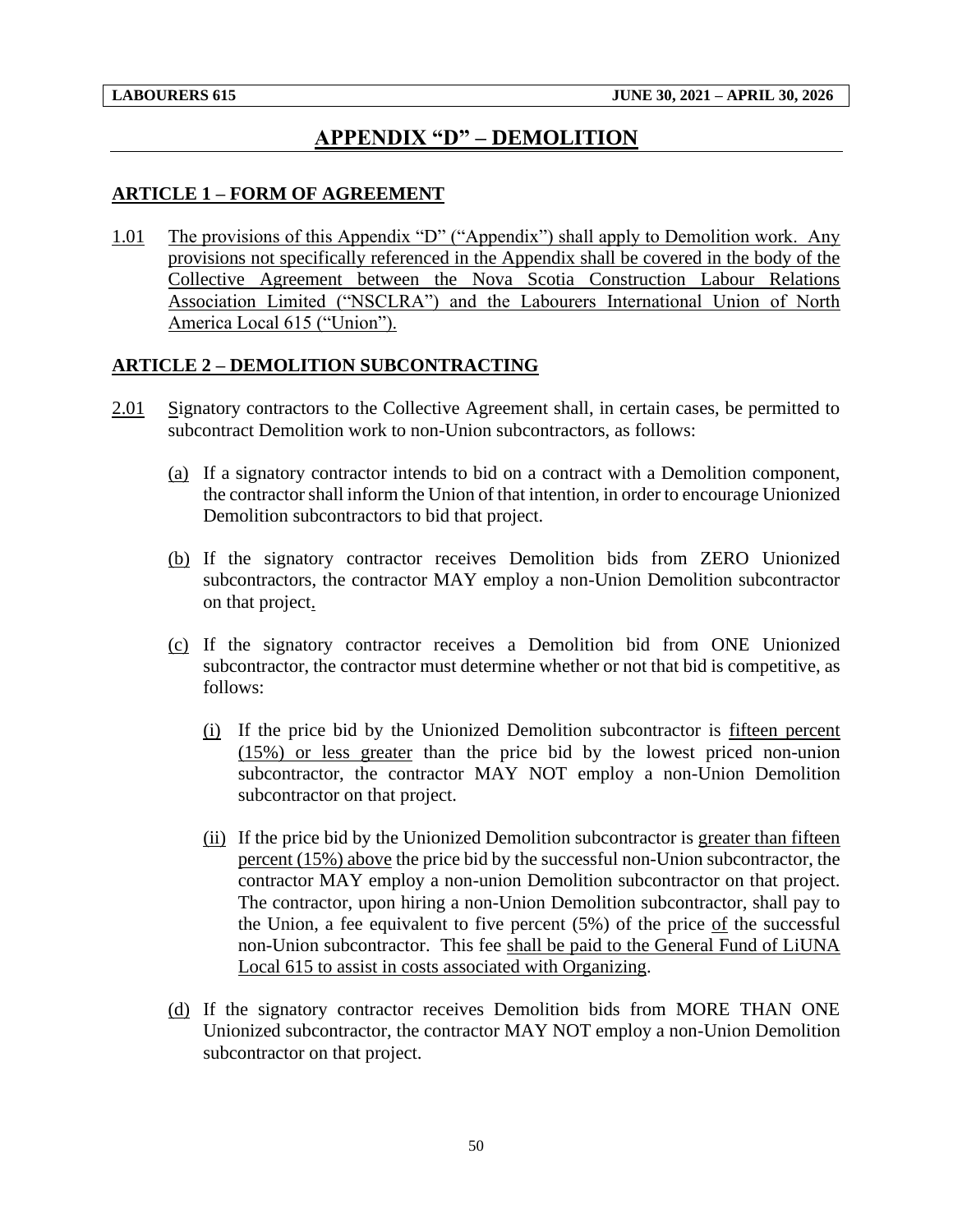## **APPENDIX "F" – CEMENT FINISHING**

#### <span id="page-53-0"></span>**ARTICLE 1**

1.01 The provisions of this Appendix "F" ("Appendix") shall apply to cement finishing work and associated tasks. Any provisions not specifically referenced in the Appendix shall be covered in the body of the Collective Agreement between the Nova Scotia Construction Labour Relations Association Limited ("NSCLRA") and the Labourers International Union of North America Local 615 ("Union").

#### **ARTICLE 2 – PURPOSE**

2.01 The purpose of this Appendix is to establish the terms and conditions of employment for those employees working with a Cement Finishing Specialty Contractor covered by the Accreditation Order LRB No. 392C dated January 29, 1976, covering Mainland Nova Scotia as well as LRB No. 2357C.

The Union undertakes to meet with the NSCLRA and any Cement Finishing Contractors (sometimes referred as Contractors) during the term of the agreement to determine market share as well as any changes required, or if the Appendix need continue.

#### **ARTICLE 3 – TERMS & CONDITIONS**

3.01 The terms and conditions contained within this Appendix shall not be applicable under any circumstances to pipeline construction, or for major industrial work as defined in Article 24 of the Collective Agreement.

Members working under this Appendix shall have full mobility within the geographic jurisdiction of Local 615. The wage rates and special conditions set out below shall only be available to Cement Finishing Contractors.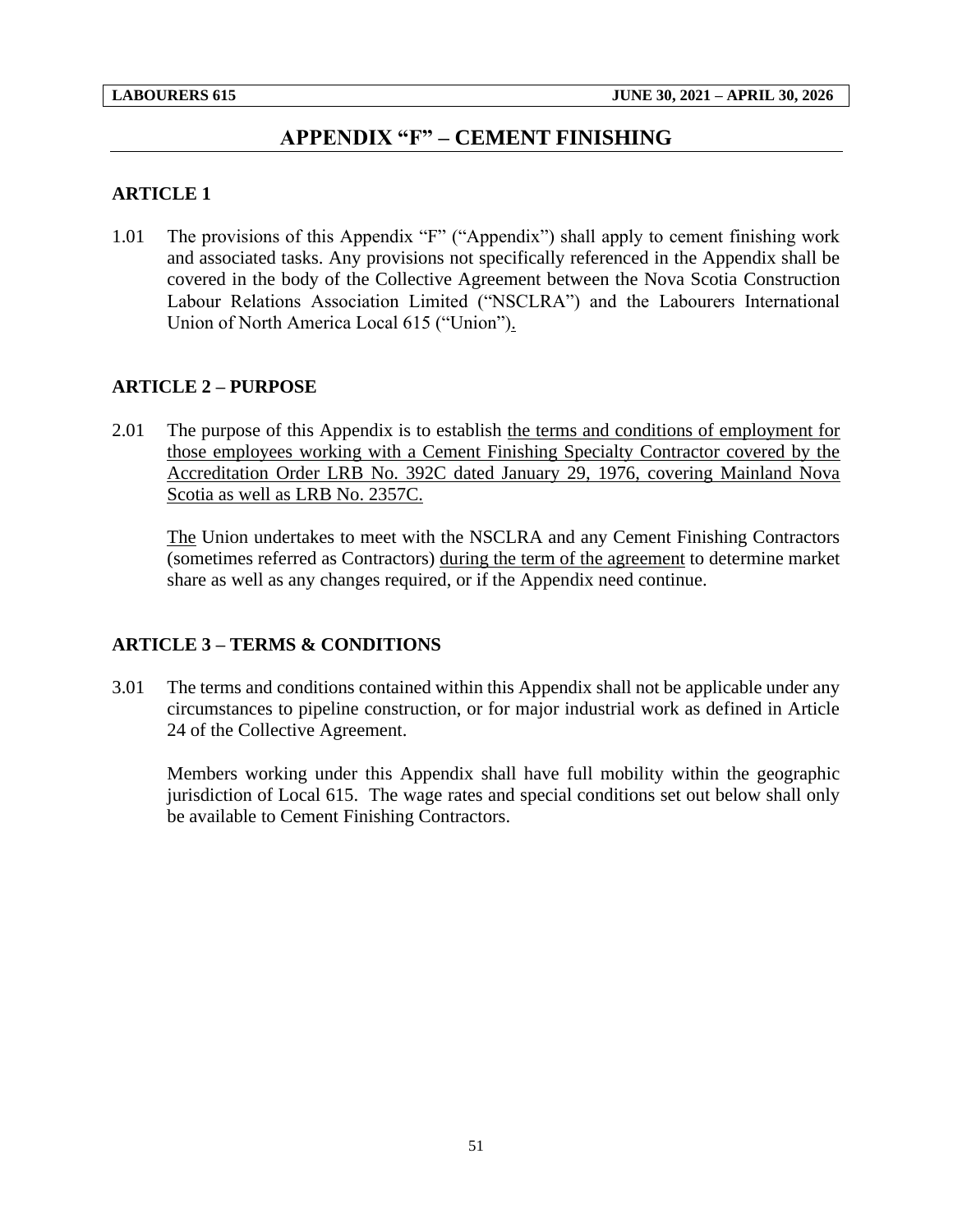#### **ARTICLE 4 – HOURS OF WORK**

4.01 The standard work week shall consist of fifty (50) hours weekly commencing at 12 am Monday morning to 12 am Saturday morning.

Overtime shall be paid at the rate of time and one half  $(1\ 1/2\ X)$  for all hours worked in excess of fifty (50) hours per week between Monday and Friday. All hours worked on Sundays or on Holidays shall be paid at double (2 X) time.

- 4.01A When overtime is worked during a week when a designated holiday occurs the following shall apply: When a fifty (50) hour work week is in effect, overtime is payable after forty (40) hours have been worked.
- 4.02 Saturday shall be considered a makeup day. Any hours worked on Saturday may be paid at straight time unless the total hours for that week are in excess of fifty (50) for the week. Any hours worked on Saturday in excess of fifty (50) for the week shall be paid at time and one half  $(1 \frac{1}{2} X)$  the regular rate.
- 4.03 Where a worker is requested to report to work and reports in accordance with that request and no work is provided, the worker shall be entitled to receive pay for two (2) hours at the regular rate of pay, provided the employee in question remains on site and is available for work for those two (2) hours. If the worker performs alternative work (e.g. equipment repair, shop clean up) provided by the Cement Finishing Contractor, the worker shall be paid at the regular rate of pay for such work.
- 4.04 Travel allowance shall be paid as per Article 17 or Article 17A.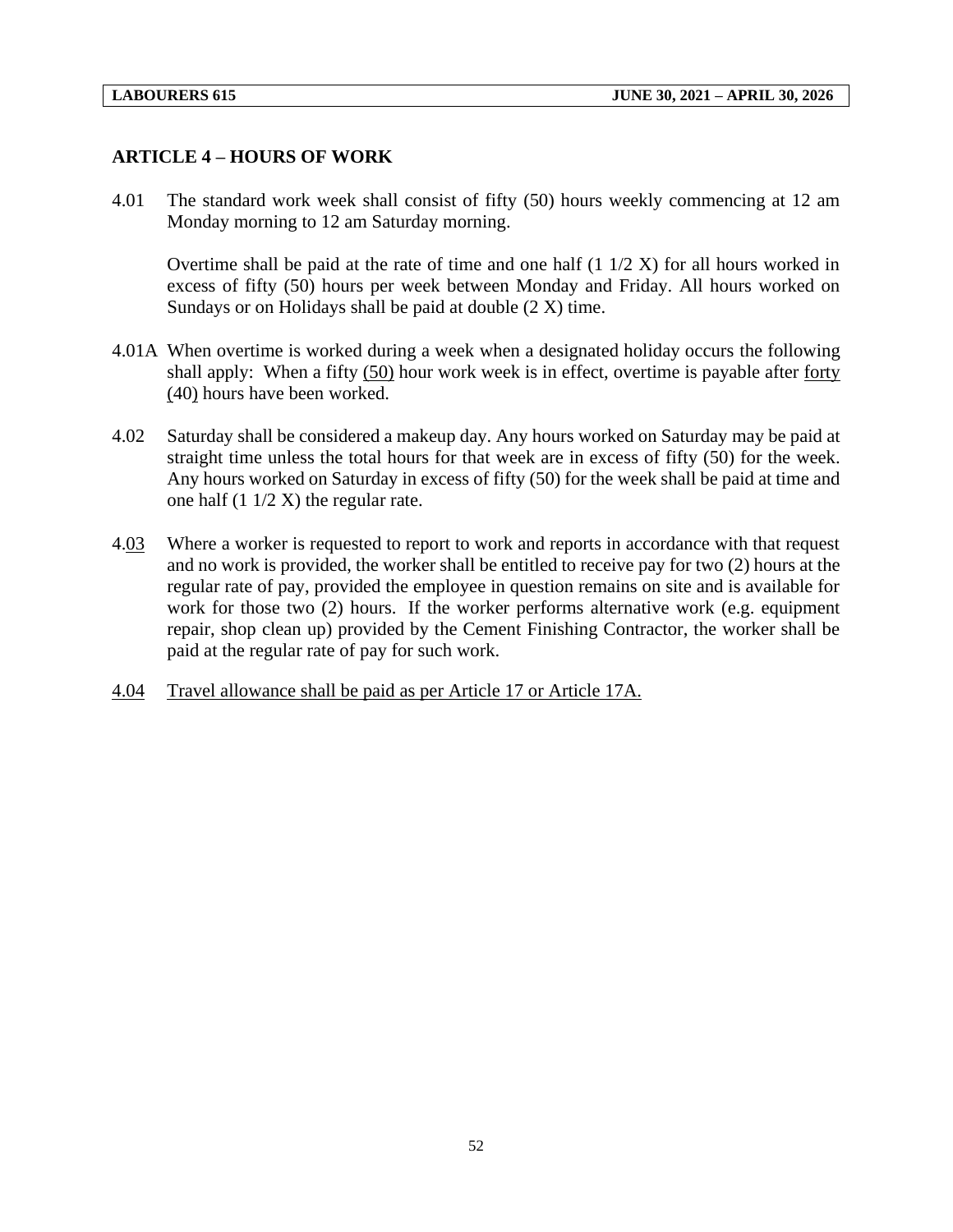#### **ARTICLE 5 – RATES AND CONDITIONS FOR CEMENT FINISHING CLASSIFICATIONS**

5.01 Workers working pursuant to this Appendix shall fall into one of the following classifications.

Entry Level Raker .............................................................................................. 0 - 3000 hrs

Senior Raker..................................over 3000 hrs, but not proceeding to Finisher Classifications

Finisher-in-Training........................... over 3000 hrs and shows an interest in finishing and employer/employee have mutually agreed to enter the employee into Finisher-in-Training position

Finisher Apprentice............... over 4000 hrs and shows proficiency in most finishing tasks

Finisher Journeyperson ............. over 6000 hrs and shows proficiency in all finishing tasks

\*Senior Raker shall apply to individuals that have accumulated hours but do not wish to acquire finishing skills. If the individual shows skill and an interest in finishing, the employer and employee may mutually agree to enter the employee into a Finisher-in-Training position. Performing tasks associated with a classification alone shall not be sufficient to qualify for that position.

5.02 The Union, with the Cement Finishing Contractor, shall jointly determine the classification that each worker falls within on the basis of the worker's demonstrated ability, desire to advance to a higher classification and documented accumulation of cement finishing work hours.

It shall be understood and agreed that once a members' classification has been determined, that member cannot be moved to a lower classification. It is also agreed that Interprovincial Certification as a cement/concrete finisher (Red Seal) shall be recognized by both the Union and the Cement Finishing Contractor as proof of Finisher Journeyperson status.

The hours for each classification will be the main determination of advancement; however, in rare instances where the member has not acquired the skill set necessary to advance, the Union, the worker and the Cement Finishing Contractor shall meet to determine the best course of action to upgrade those skills.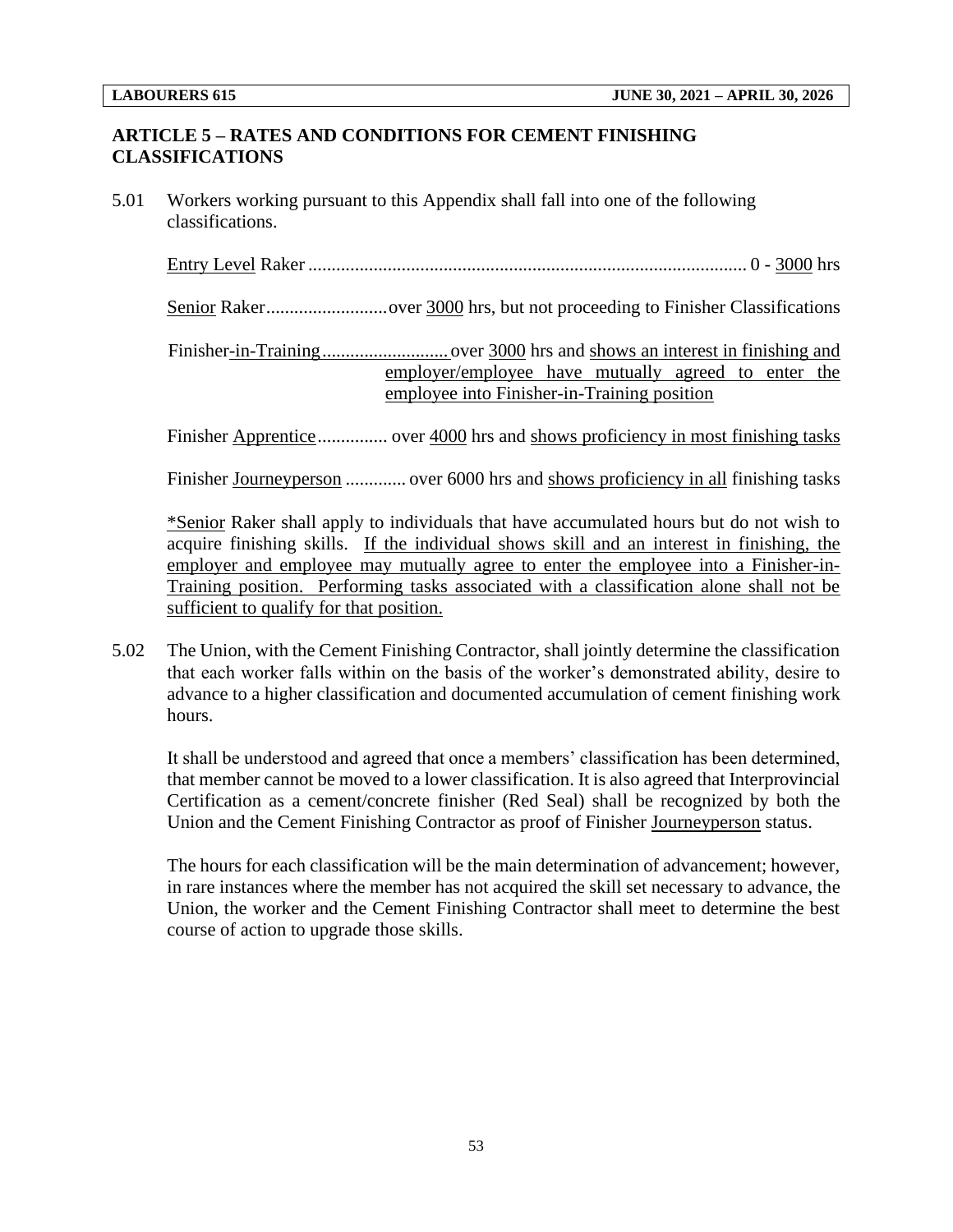- 5.03 Members newly joining the Union or members who work mainly in the cement finishing sector shall provide the Union with documented evidence of accumulated hours performing cement finishing work. This evidence shall be documented to determine initial classification, as well as classification advancement. The member shall be responsible for tracking of hours, verification of hours by the Cement Finishing Contractor, and for notifying both the Union and the Cement Finishing Contractor when hours for advancement have been reached. No retro-active pay shall be due upon advancement if the member fails to notify the Union and Cement Finishing Contractor prior to the applicable time period.
- 5.04 A Cement Finishing Contractor shall not terminate a member's employment on the basis of the said member advancing to a higher classification.
- 5.05 Cement Finishing Contractors shall remit in accordance with Article 25 of the Collective Agreement, except that Pension for Entry Level Raker shall be payable at the \$0.00/hour rate and Pension for Senior Raker, Finisher-in-Training, Finisher Apprentice, and Finisher Journeyperson shall be payable at the \$3.42/hour rate.

Those Members who chose to opt out of the pension at the initial creation of Appendix "F" (March 28, 2013) may continue to have the Contractor Pension contribution amount added to the wage rate.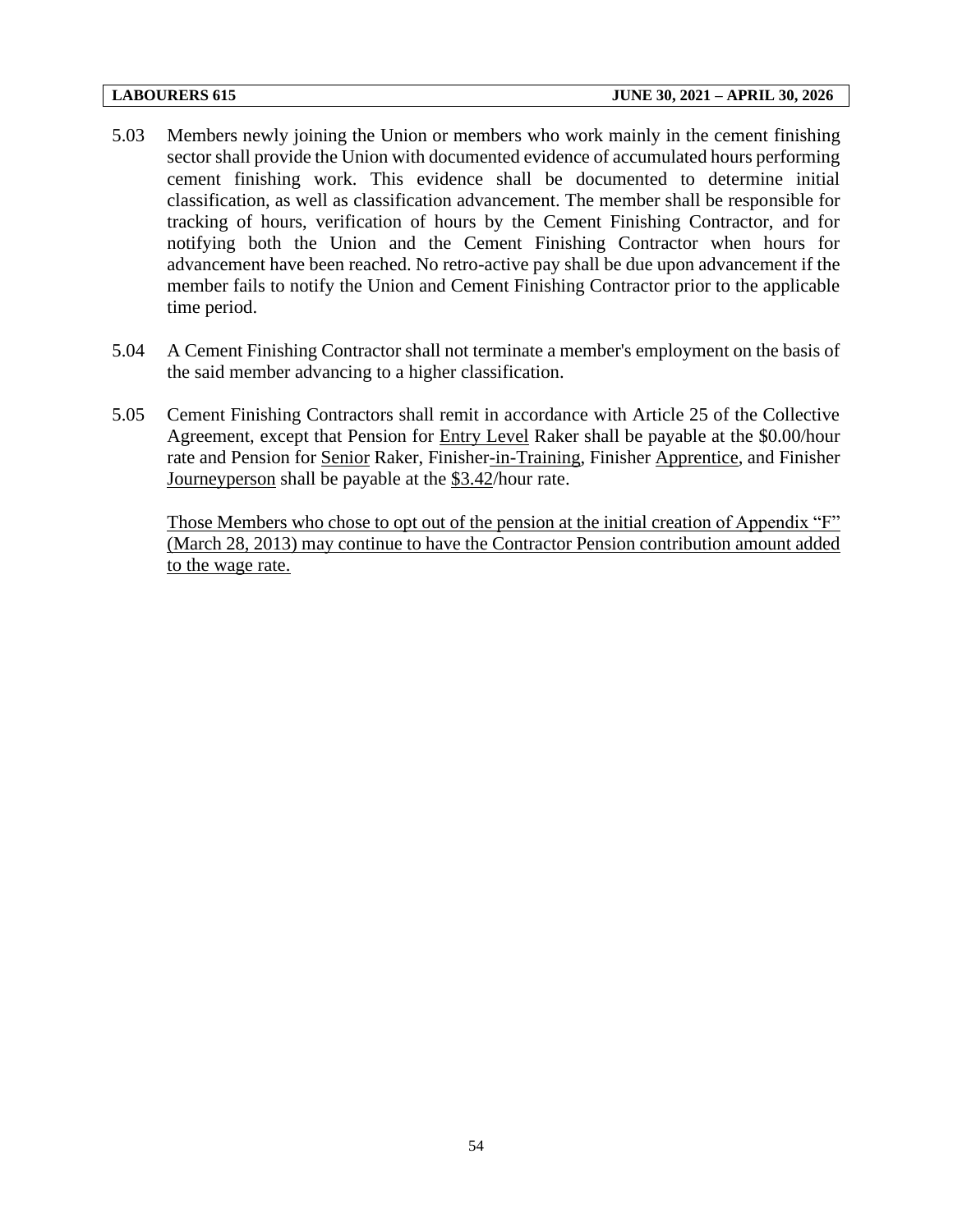#### 5.06 Schedule of wages and benefits for all classifications:

| <b>Classification</b>         | <b>Hourly</b><br>Rate |        |        | V & H   H & W   Pension | Joint<br><b>Contribution</b><br><b>Fund</b> | <b>CLRA</b><br><b>IIF</b> | <b>Total</b> |  |
|-------------------------------|-----------------------|--------|--------|-------------------------|---------------------------------------------|---------------------------|--------------|--|
| Effective: June 30, 2021      |                       |        |        |                         |                                             |                           |              |  |
| <b>Entry Level Raker</b>      | \$18.98               | \$1.52 | \$2.65 | \$0.00                  | \$0.56                                      | \$0.16                    | \$23.87      |  |
| <b>Senior Raker</b>           | \$19.59               | \$1.57 | \$2.65 | \$3.45                  | \$0.56                                      | \$0.16                    | \$27.98      |  |
| Finisher-in-Training          | \$20.49               | \$1.64 | \$2.65 | \$3.45                  | \$0.56                                      | \$0.16                    | \$28.95      |  |
| Finisher Apprentice           | \$23.49               | \$1.88 | \$2.65 | \$3.45                  | \$0.56                                      | \$0.16                    | \$32.19      |  |
| Finisher Journeyperson        | \$26.52               | \$2.12 | \$2.65 | \$3.45                  | \$0.56                                      | \$0.16                    | \$35.46      |  |
| <b>Effective:</b> May 1, 2022 |                       |        |        |                         |                                             |                           |              |  |
| Entry Level Raker             | \$18.98               | \$1.52 | \$2.80 | \$0.00                  | \$0.56                                      | \$0.16                    | \$24.02      |  |
| Senior Raker                  | \$19.96               | \$1.60 | \$2.80 | \$3.50                  | \$0.56                                      | \$0.16                    | \$28.58      |  |
| Finisher-in-Training          | \$20.86               | \$1.67 | \$2.80 | \$3.50                  | \$0.56                                      | \$0.16                    | \$29.55      |  |
| Finisher Apprentice           | \$23.86               | \$1.91 | \$2.80 | \$3.50                  | \$0.56                                      | \$0.16                    | \$32.79      |  |
| Finisher Journeyperson        | \$26.89               | \$2.15 | \$2.80 | \$3.50                  | \$0.56                                      | \$0.16                    | \$36.06      |  |
| <b>Effective:</b> May 1, 2023 |                       |        |        |                         |                                             |                           |              |  |
| <b>Entry Level Raker</b>      | \$18.98               | \$1.52 | \$3.00 | \$0.00                  | \$0.56                                      | \$0.16                    | \$24.22      |  |
| Senior Raker                  | \$20.29               | \$1.62 | \$3.00 | \$3.55                  | \$0.56                                      | \$0.16                    | \$29.18      |  |
| Finisher-in-Training          | \$21.19               | \$1.69 | \$3.00 | \$3.55                  | \$0.56                                      | \$0.16                    | \$30.15      |  |
| Finisher Apprentice           | \$24.19               | \$1.93 | \$3.00 | \$3.55                  | \$0.56                                      | \$0.16                    | \$33.39      |  |
| Finisher Journeyperson        | \$27.21               | \$2.18 | \$3.00 | \$3.55                  | \$0.56                                      | \$0.16                    | \$36.66      |  |
| <b>Effective:</b> May 1, 2024 |                       |        |        |                         |                                             |                           |              |  |
| <b>Entry Level Raker</b>      | \$18.98               | \$1.52 | \$3.20 | \$0.00                  | \$0.56                                      | \$0.16                    | \$24.42      |  |
| Senior Raker                  | \$20.61               | \$1.65 | \$3.20 | \$3.60                  | \$0.56                                      | \$0.16                    | \$29.78      |  |
| Finisher-in-Training          | \$21.51               | \$1.72 | \$3.20 | \$3.60                  | \$0.56                                      | \$0.16                    | \$30.75      |  |
| Finisher Apprentice           | \$24.51               | \$1.96 | \$3.20 | \$3.60                  | \$0.56                                      | \$0.16                    | \$33.99      |  |
| Finisher Journeyperson        | \$27.54               | \$2.20 | \$3.20 | \$3.60                  | \$0.56                                      | \$0.16                    | \$37.26      |  |
| <b>Effective:</b> May 1, 2025 |                       |        |        |                         |                                             |                           |              |  |
| <b>Entry Level Raker</b>      | \$18.98               | \$1.52 | \$3.40 | \$0.00                  | \$0.56                                      | \$0.16                    | \$24.62      |  |
| Senior Raker                  | \$21.03               | \$1.68 | \$3.40 | \$3.65                  | \$0.56                                      | \$0.16                    | \$30.48      |  |
| Finisher-in-Training          | \$21.93               | \$1.75 | \$3.40 | \$3.65                  | \$0.56                                      | \$0.16                    | \$31.45      |  |
| Finisher Apprentice           | \$24.93               | \$1.99 | \$3.40 | \$3.65                  | \$0.56                                      | \$0.16                    | \$34.69      |  |
| Finisher Journeyperson        | \$27.95               | \$2.24 | \$3.40 | \$3.65                  | \$0.56                                      | \$0.16                    | \$37.96      |  |

5.07 It shall be understood that the above hourly rates are minimums. Nothing in this Agreement prohibits the Cement Finishing Contractor from paying over the above rates. It shall also be understood that employees of the Contractor who receive a higher hourly rate than stated in the Agreement will not have their pay lowered.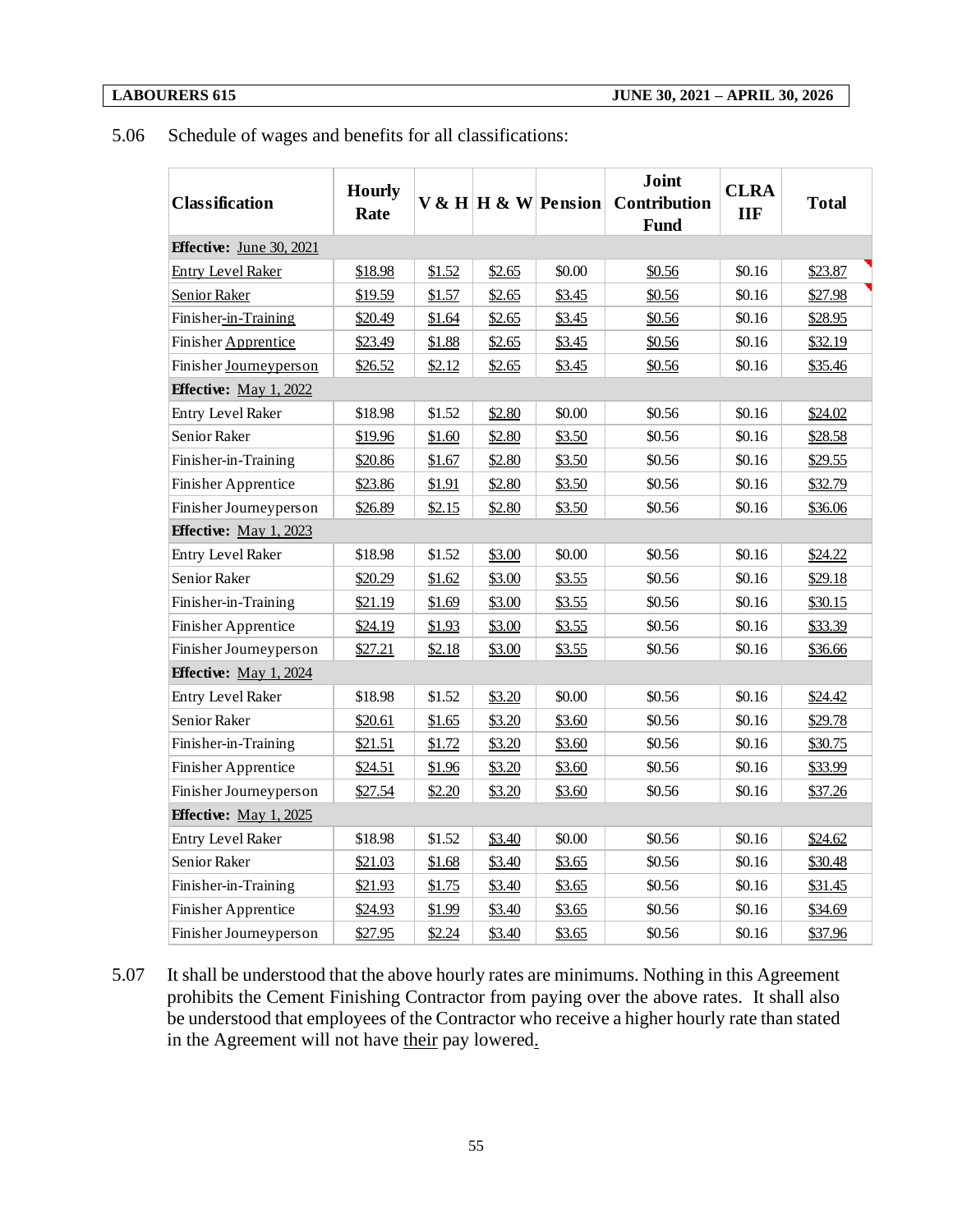#### **ARTICLE 6 - HIRING PROCEDURE - CEMENT FINISHING CONTRACTORS**

6.01 When employees are required, the Employer shall request the Union to furnish competent and qualified Union Members, and the Union shall supply, when available, competent and qualified Union Members as requested.

For the purpose of this Appendix, the members will be defined in terms of five (5) exclusive designations: Entry Level Raker, Senior Raker, Finisher-in-Training, Finisher Apprentice, Finisher Journeyperson. These designations will apply to all work conducted by Local 615 members working for a cement finishing company within the geographic jurisdiction of Local 615.

- 6.02 The Employer shall be permitted to hire such workers as governed by the following guidelines and provisions for Local 615 Rakers and Cement Finishers:
	- (a) The Contractor may name hire up to 50% of the workforce as long as the worker is a member in good standing of Local 615. Upon request, the Union shall supply the Contractor with a current list of apprentices in good standing.
	- (b) The Contractor shall contact the Union between the hours of 8:30 AM and 4:00 PM Monday to Friday to request workers.
	- (c) The Union shall have twenty-four (24) hours from the time of the request (exclusive of weekends and Holidays) to supply the requested workers.
- 6.03 In the event the Union cannot provide such qualified workers by the end of the 24-hour notice period, the Contractor may hire workers who are not members of Local 615 on the condition that:
	- (a) The Union is to be notified of the name, SIN, date of birth, phone number, and address of the worker.
	- (b) The worker is to be paid the applicable hourly rate, contributions, and remittances pursuant to Article 5.06 of this Appendix.
	- (c) After five (5) days of employment (unless extended by the Union) the worker must make application to join the Union. If the worker is accepted into the Union, they will either continue with the employer they were hired with or go on the out of work list. If they are not accepted, their employment shall be terminated.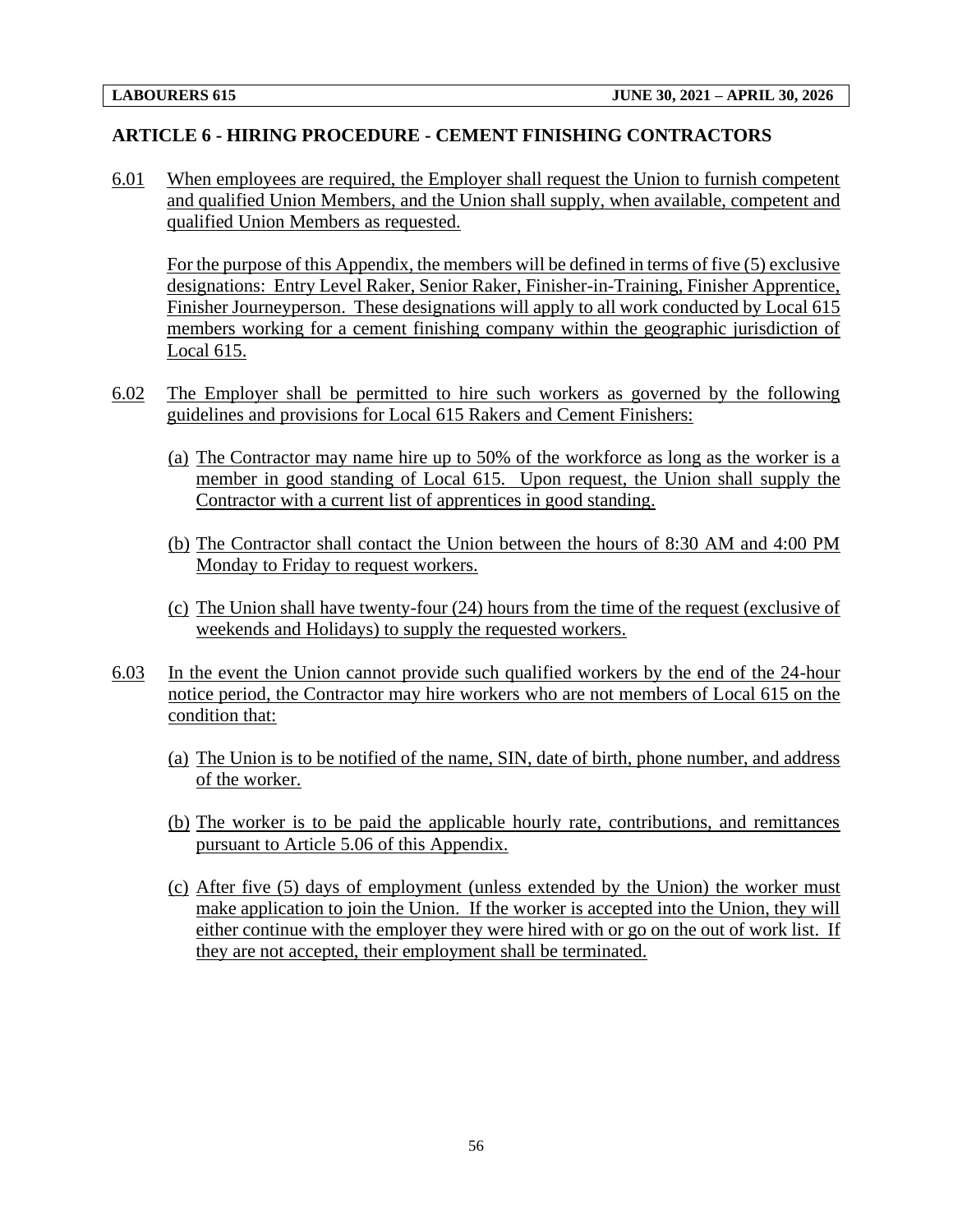# **SCHEDULE "A" – INTERPRETATION**

<span id="page-59-0"></span>The following definitions apply wherever the defined terms are used in the Agreement attached hereto:

| Limited                                                                                                                                                                                             |
|-----------------------------------------------------------------------------------------------------------------------------------------------------------------------------------------------------|
| <b>BUSINESS AGENT</b> means:the official duly appointed by Local Union 615 whose duties<br>are to represent the Union in matters relating to this<br>Agreement.                                     |
|                                                                                                                                                                                                     |
| employs Labourers under this Agreement.                                                                                                                                                             |
|                                                                                                                                                                                                     |
| Agreement and authorized by it to represent all the<br>employees working on a job who fall within this scope of<br>this Agreement and to speak for them on matters pertaining<br>to this Agreement. |
| <b>SUPERINTENDENT</b> means: the duly appointed official of the Employer who has on-the-<br>job authority for the progress of the work.                                                             |
| North America.                                                                                                                                                                                      |
| <b>RESIDENCE</b> means: The principal place of dwelling of an Employee in which the<br>Employee and the Employee's family permanently reside.                                                       |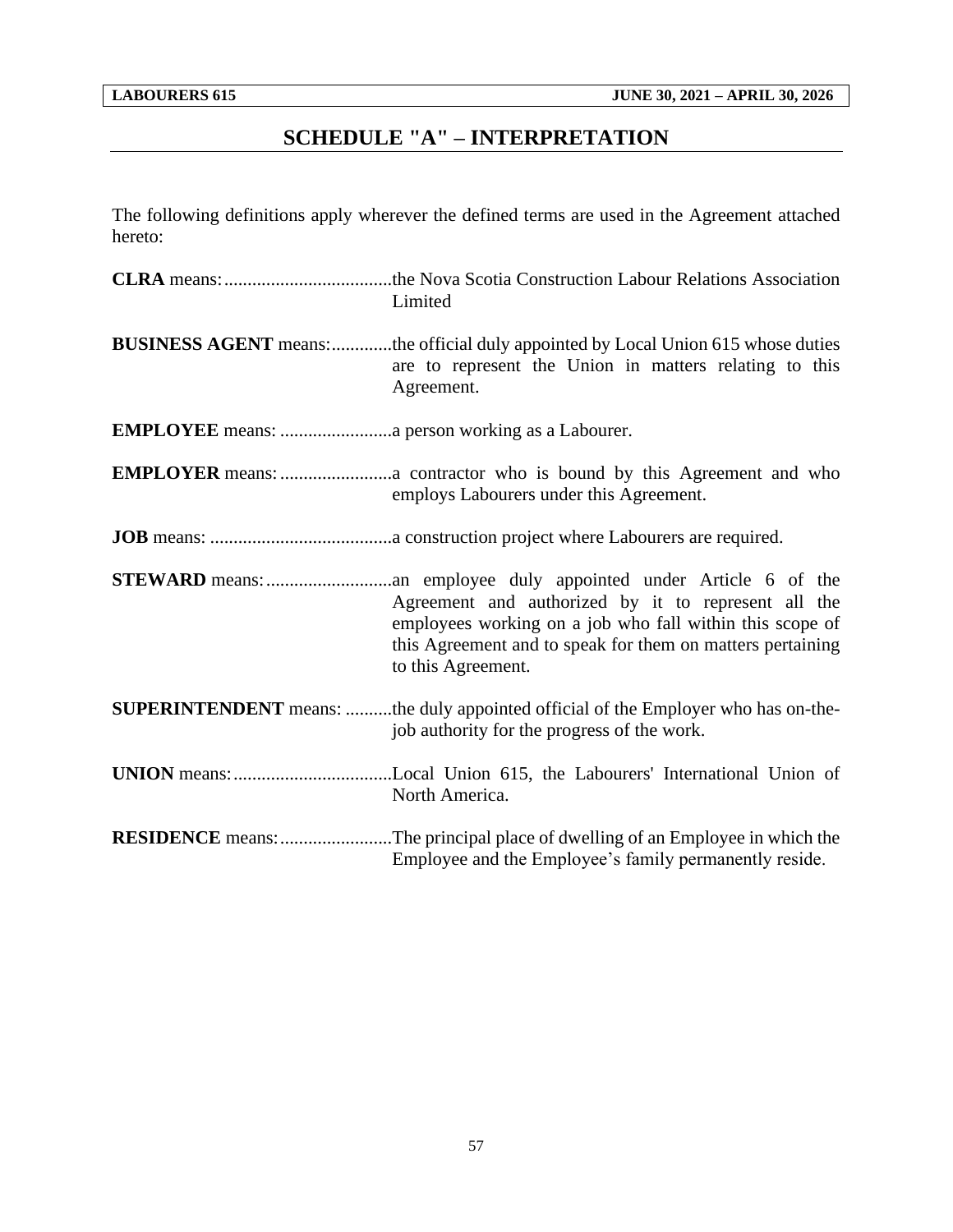## <span id="page-60-0"></span>**SCHEDULE "B" – JOB TARGETING RULES & PROCEDURES**

The application and interpretation of these Job Targeting Rules and Procedures shall be at the sole discretion of the Enabling Committee (E.C.). The Labourers Local 615 is the Union under these rules and procedures.

1. No contractor or sub-contractor shall be entitled to targeted rates and conditions unless the Contractor or sub-Contractor makes direct application in writing under these job targeting rules and procedures a minimum of forty-eight (48) hours prior to the tender closing to the Union through the Nova Scotia Construction Labour Relations Association (CLRA) on the attached application form and such request shall be forwarded to the Union.

The Union may, however, in its sole discretion waive the above time limit of forty-eight (48) hours.

- 2. The Union shall advise the CLRA by **email (target@nsclra.ca)** in writing whether it grants or does not grant the targeting application. The CLRA shall then advise all applicant Contractors when a target request has been granted setting out the terms and conditions applicable to the specific job or project.
- 3. Upon the request of the Union the Contractors who are bidding jobs under this program shall supply the bid price of their bid and other information on the targeted jobs to the Union after the job has been awarded.
- 4. The applicant Contractor shall provide a record of projected employee work hours worked on all targeted jobs to the Union as a means of gathering data regarding the success or failure of this program in maintaining and increasing the unionized sectors share of work.

**Amendment #1 – June 13, 2022**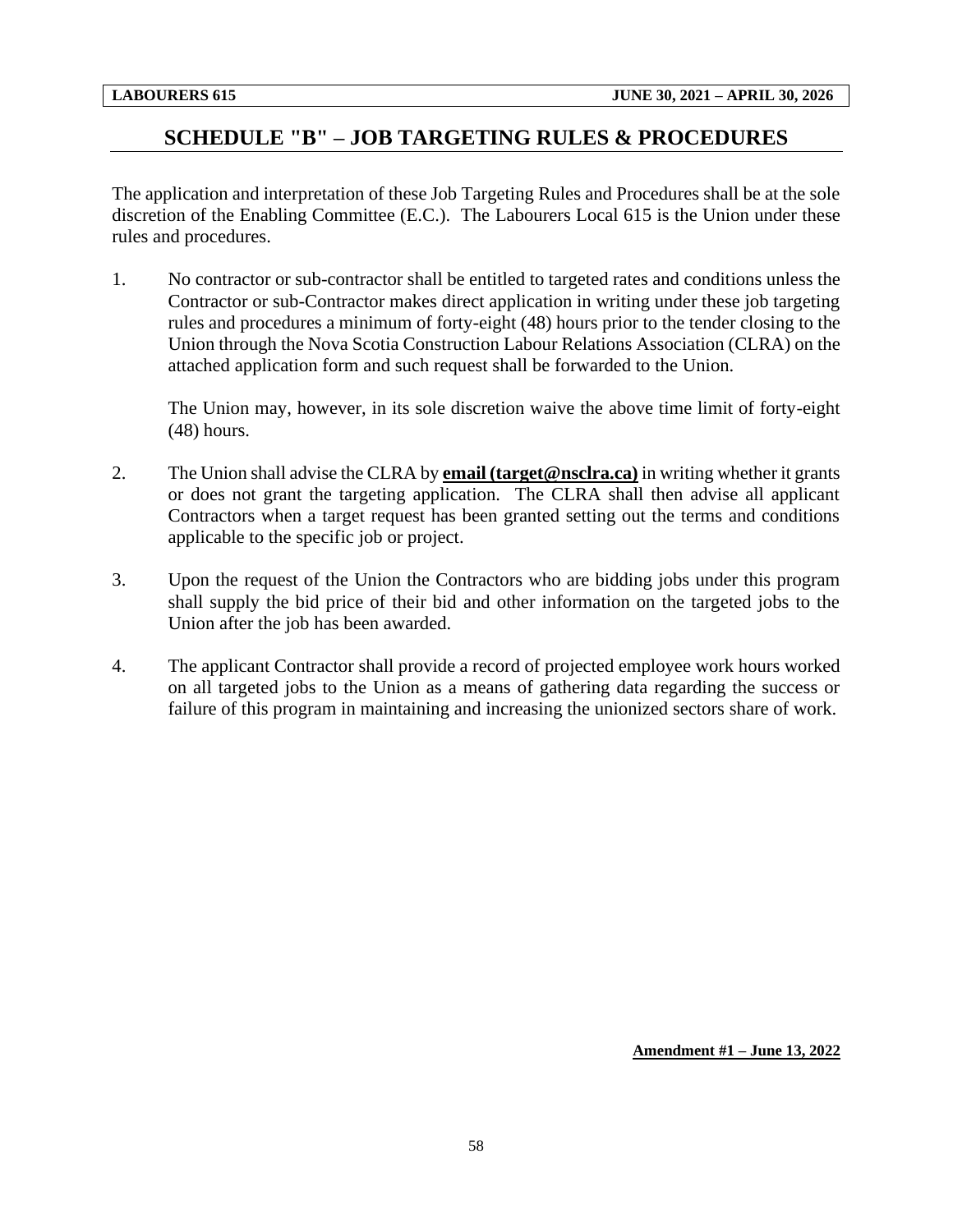## <span id="page-61-0"></span>**CRAFT SCHEDULE "T" – LABOURER 615 – JOB TARGETING APPLICATION FORM**

| DATE:         | <u> 1989 - Andrea Stadt Britain, fransk politik (</u>                                                                                                                                                                                                                                                                      |                       |                              |                                |                                                                                                                       |
|---------------|----------------------------------------------------------------------------------------------------------------------------------------------------------------------------------------------------------------------------------------------------------------------------------------------------------------------------|-----------------------|------------------------------|--------------------------------|-----------------------------------------------------------------------------------------------------------------------|
| TO:           | Labourer Local 615<br>NS Construction Labour Relations Association                                                                                                                                                                                                                                                         | PHONE:<br>PHONE:      | 902-450-5626<br>902-468-2283 | <b>EMAIL:</b><br><b>EMAIL:</b> | jfcallegari@ns.sympatico.ca<br>target@nsclra.ca                                                                       |
| FROM:         | <u> 1989 - Johann Stoff, amerikansk politiker (d. 1989)</u>                                                                                                                                                                                                                                                                |                       |                              |                                |                                                                                                                       |
| PHONE:        |                                                                                                                                                                                                                                                                                                                            | <b>EMAIL:</b>         |                              |                                |                                                                                                                       |
|               | Please accept this as a request to bid the Project outlined herein, under the terms of the Enabling provisions in Article 31<br>of the Labourer Mainland Nova Scotia Local 615 Agreement currently in force.                                                                                                               |                       |                              |                                |                                                                                                                       |
|               | PROJECT:                                                                                                                                                                                                                                                                                                                   |                       |                              |                                |                                                                                                                       |
|               |                                                                                                                                                                                                                                                                                                                            |                       |                              |                                |                                                                                                                       |
| <b>OWNER:</b> |                                                                                                                                                                                                                                                                                                                            |                       |                              |                                |                                                                                                                       |
|               | LOCATION:                                                                                                                                                                                                                                                                                                                  |                       |                              |                                |                                                                                                                       |
| VALUE:        |                                                                                                                                                                                                                                                                                                                            |                       |                              |                                |                                                                                                                       |
|               |                                                                                                                                                                                                                                                                                                                            |                       |                              |                                |                                                                                                                       |
|               | START DATE:                                                                                                                                                                                                                                                                                                                |                       |                              |                                |                                                                                                                       |
|               | <b>UNION</b>                                                                                                                                                                                                                                                                                                               | <b>KNOWN BIDDERS:</b> |                              | NON-UNION                      | <u> 1990 - Jan Barbara Barbara, prima populație de la proprietat de la proprietat de la proprietat de la propriet</u> |
|               |                                                                                                                                                                                                                                                                                                                            |                       |                              |                                |                                                                                                                       |
|               |                                                                                                                                                                                                                                                                                                                            |                       |                              |                                |                                                                                                                       |
|               |                                                                                                                                                                                                                                                                                                                            |                       |                              |                                |                                                                                                                       |
|               | In order to be competitive, I, as the Contractor bidding, request the following target rates and conditions:                                                                                                                                                                                                               |                       |                              |                                |                                                                                                                       |
| 1.            | plus the following benefits<br>Hourly Wage Rate                                                                                                                                                                                                                                                                            |                       |                              |                                |                                                                                                                       |
|               | Overtime conditions<br><u> 1989 - Johann Stein, marwolaethau a bhann an t-Amhair an t-Amhair an t-Amhair an t-Amhair an t-Amhair an t-A</u>                                                                                                                                                                                |                       |                              |                                |                                                                                                                       |
|               |                                                                                                                                                                                                                                                                                                                            |                       |                              |                                |                                                                                                                       |
| z.            | Board & Travel                                                                                                                                                                                                                                                                                                             |                       |                              |                                |                                                                                                                       |
|               |                                                                                                                                                                                                                                                                                                                            |                       |                              |                                |                                                                                                                       |
| 3.            | Other Relief                                                                                                                                                                                                                                                                                                               |                       |                              |                                |                                                                                                                       |
|               |                                                                                                                                                                                                                                                                                                                            |                       |                              |                                |                                                                                                                       |
|               | I UNDERSTAND AND AGREE THAT ALL OTHER TERMS AND CONDITIONS INCLUDING A PAYMENT OF VACATION, HEALTH &<br>WELFARE, PENSION, ORGANIZING, JOINT CONTRIBUTION FUNDS AND INDUSTRY IMPROVEMENT FUND, AS WELL AS OTHER<br>TERMS AND CONDITIONS SHALL BE PAID AS PER THE CURRENT COLLECTIVE AGREEMENT, UNLESS OTHERWISE STIPULATED. |                       |                              |                                |                                                                                                                       |
|               | COMPANY                                                                                                                                                                                                                                                                                                                    |                       |                              |                                | CONTRACTOR REPRESENTATIVE                                                                                             |